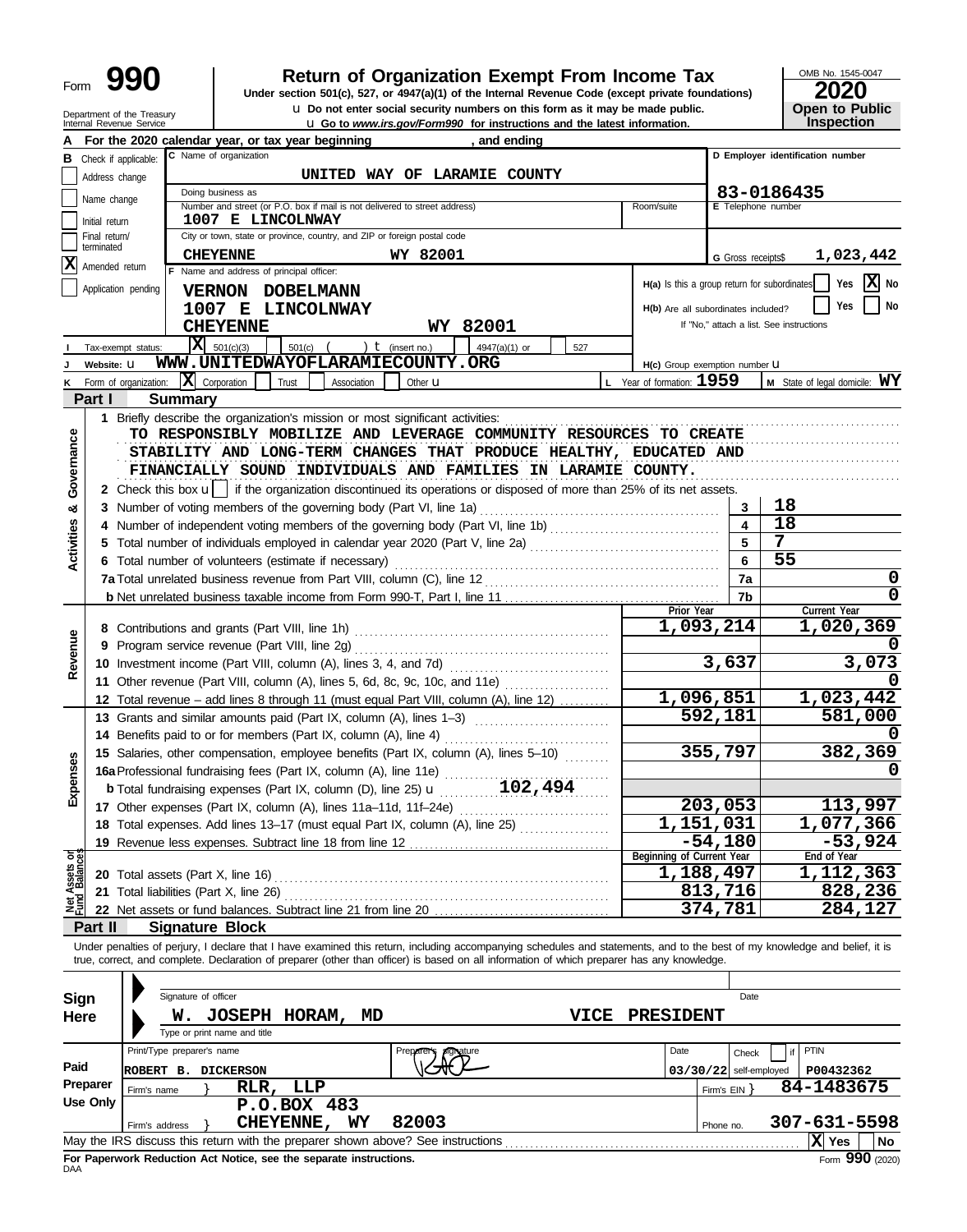| 1 Briefly describe the organization's mission:                                                                                                                                                                                                                                                                                                                                                                                                                                                                                                                                                                                                      |                                         |
|-----------------------------------------------------------------------------------------------------------------------------------------------------------------------------------------------------------------------------------------------------------------------------------------------------------------------------------------------------------------------------------------------------------------------------------------------------------------------------------------------------------------------------------------------------------------------------------------------------------------------------------------------------|-----------------------------------------|
| SEE SCHEDULE O                                                                                                                                                                                                                                                                                                                                                                                                                                                                                                                                                                                                                                      |                                         |
|                                                                                                                                                                                                                                                                                                                                                                                                                                                                                                                                                                                                                                                     |                                         |
|                                                                                                                                                                                                                                                                                                                                                                                                                                                                                                                                                                                                                                                     |                                         |
|                                                                                                                                                                                                                                                                                                                                                                                                                                                                                                                                                                                                                                                     |                                         |
| 2 Did the organization undertake any significant program services during the year which were not listed on the                                                                                                                                                                                                                                                                                                                                                                                                                                                                                                                                      |                                         |
| prior Form 990 or 990-EZ?                                                                                                                                                                                                                                                                                                                                                                                                                                                                                                                                                                                                                           | Yes $ X $ No                            |
| If "Yes," describe these new services on Schedule O.                                                                                                                                                                                                                                                                                                                                                                                                                                                                                                                                                                                                |                                         |
| Did the organization cease conducting, or make significant changes in how it conducts, any program                                                                                                                                                                                                                                                                                                                                                                                                                                                                                                                                                  | Yes $\overline{X}$ No                   |
| services?<br>If "Yes," describe these changes on Schedule O.                                                                                                                                                                                                                                                                                                                                                                                                                                                                                                                                                                                        |                                         |
| Describe the organization's program service accomplishments for each of its three largest program services, as measured by                                                                                                                                                                                                                                                                                                                                                                                                                                                                                                                          |                                         |
| expenses. Section 501(c)(3) and 501(c)(4) organizations are required to report the amount of grants and allocations to others,                                                                                                                                                                                                                                                                                                                                                                                                                                                                                                                      |                                         |
| the total expenses, and revenue, if any, for each program service reported.                                                                                                                                                                                                                                                                                                                                                                                                                                                                                                                                                                         |                                         |
|                                                                                                                                                                                                                                                                                                                                                                                                                                                                                                                                                                                                                                                     |                                         |
| 158,000 including grants of \$158,000 ) (Revenue \$<br>4a (Code:<br>) (Expenses \$                                                                                                                                                                                                                                                                                                                                                                                                                                                                                                                                                                  |                                         |
| SEE SCHEDULE O                                                                                                                                                                                                                                                                                                                                                                                                                                                                                                                                                                                                                                      |                                         |
|                                                                                                                                                                                                                                                                                                                                                                                                                                                                                                                                                                                                                                                     |                                         |
|                                                                                                                                                                                                                                                                                                                                                                                                                                                                                                                                                                                                                                                     |                                         |
|                                                                                                                                                                                                                                                                                                                                                                                                                                                                                                                                                                                                                                                     |                                         |
|                                                                                                                                                                                                                                                                                                                                                                                                                                                                                                                                                                                                                                                     |                                         |
|                                                                                                                                                                                                                                                                                                                                                                                                                                                                                                                                                                                                                                                     |                                         |
|                                                                                                                                                                                                                                                                                                                                                                                                                                                                                                                                                                                                                                                     |                                         |
|                                                                                                                                                                                                                                                                                                                                                                                                                                                                                                                                                                                                                                                     |                                         |
|                                                                                                                                                                                                                                                                                                                                                                                                                                                                                                                                                                                                                                                     |                                         |
|                                                                                                                                                                                                                                                                                                                                                                                                                                                                                                                                                                                                                                                     |                                         |
|                                                                                                                                                                                                                                                                                                                                                                                                                                                                                                                                                                                                                                                     |                                         |
|                                                                                                                                                                                                                                                                                                                                                                                                                                                                                                                                                                                                                                                     |                                         |
|                                                                                                                                                                                                                                                                                                                                                                                                                                                                                                                                                                                                                                                     |                                         |
|                                                                                                                                                                                                                                                                                                                                                                                                                                                                                                                                                                                                                                                     |                                         |
|                                                                                                                                                                                                                                                                                                                                                                                                                                                                                                                                                                                                                                                     |                                         |
| 267,000 including grants of \$<br>$267,000$ ) (Revenue \$<br>4b (Code:<br>) (Expenses \$<br>UNITED WAY OF LARAMIE COUNTY PROVIDES GRANTS AND RESOURCES TO LOCAL                                                                                                                                                                                                                                                                                                                                                                                                                                                                                     |                                         |
| ORGANIZATIONS TO ENSURE THE FINANCIAL STABILITY AND SUCCESS OF OUR<br>THROUGH ADVANCEMENT OF SKILLS, IMPROVING PERSONAL FINANCIAL<br><b>RESIDENTS</b><br>MANAGEMENT AND PROVIDING A SAFETY NET SUPPORT SYSTEM.<br>AND RESOURCES, RESIDENTS HAVE MORE TOOLS AVAILABLE TO THEM TO OBTAIN A<br>LIVABLE WAGE AND MEET BASIC LIFE, SAFETY AND ECONOMIC NEEDS.<br>424,520 POUNDS OF FOOD WHICH WAS A 369 PERCENT INCREASE IN TOTAL POUNDS OF<br>INTO LARAMIE COUNTY.<br>FOOD DISTRIBUTED<br>TWENTY WOMEN IMPROVED FAMILY<br>ECONOMIC SECURITY AFTER GRADUATING A CAREER TRAINING PROGRAM AND 110<br>CLIENTS PAID OFF DEBT USING A DEBT MANAGEMENT SYSTEM. | <b>THROUGH THESE GRANTS</b><br>IN 2020, |
| 156,000 including grants of \$ 156,000 ) (Revenue \$<br>$\ldots$ ) (Expenses \$<br>4c (Code:<br>UNITED WAY OF LARAMIE COUNTY DIRECTS FUNDING AND RESOURCES TO LOCAL<br>ORGANIZATIONS TO PROVIDE FUNDAMENTAL HEALTH TO MEMBERS OF OUR COMMUNITY.<br>THE RESOURCES WE PROVIDE WORK TO ENSURE THAT LARAMIE COUNTY RESIDENTS CAN<br>RECEIVE TIMELY AND REGULAR PREVENTIVE CARE, ACUTE CARE, CHRONIC DISEASE<br>SERVICES AS WELL AS ACCESS TO WELLNESS PROGRAMS. IN 2020, 2,996 PATIENTS                                                                                                                                                                 |                                         |
| BECAME MORE ENGAGED<br>IN THEIR OWN HEALTHCARE, 1,673 EMERGENCY CALL PATIENTS<br>RECEIVED MENTAL STABILIZATION IN A TIMELY MANNER AND 412 SENIORS FOLLOWED A<br>DOCTOR ORDERED DIET THROUGH HOME DELIVERED MEALS.                                                                                                                                                                                                                                                                                                                                                                                                                                   |                                         |
| 4d Other program services (Describe on Schedule O.)<br>293, 941 including grants of \$<br>(Expenses \$<br>(Revenue \$                                                                                                                                                                                                                                                                                                                                                                                                                                                                                                                               |                                         |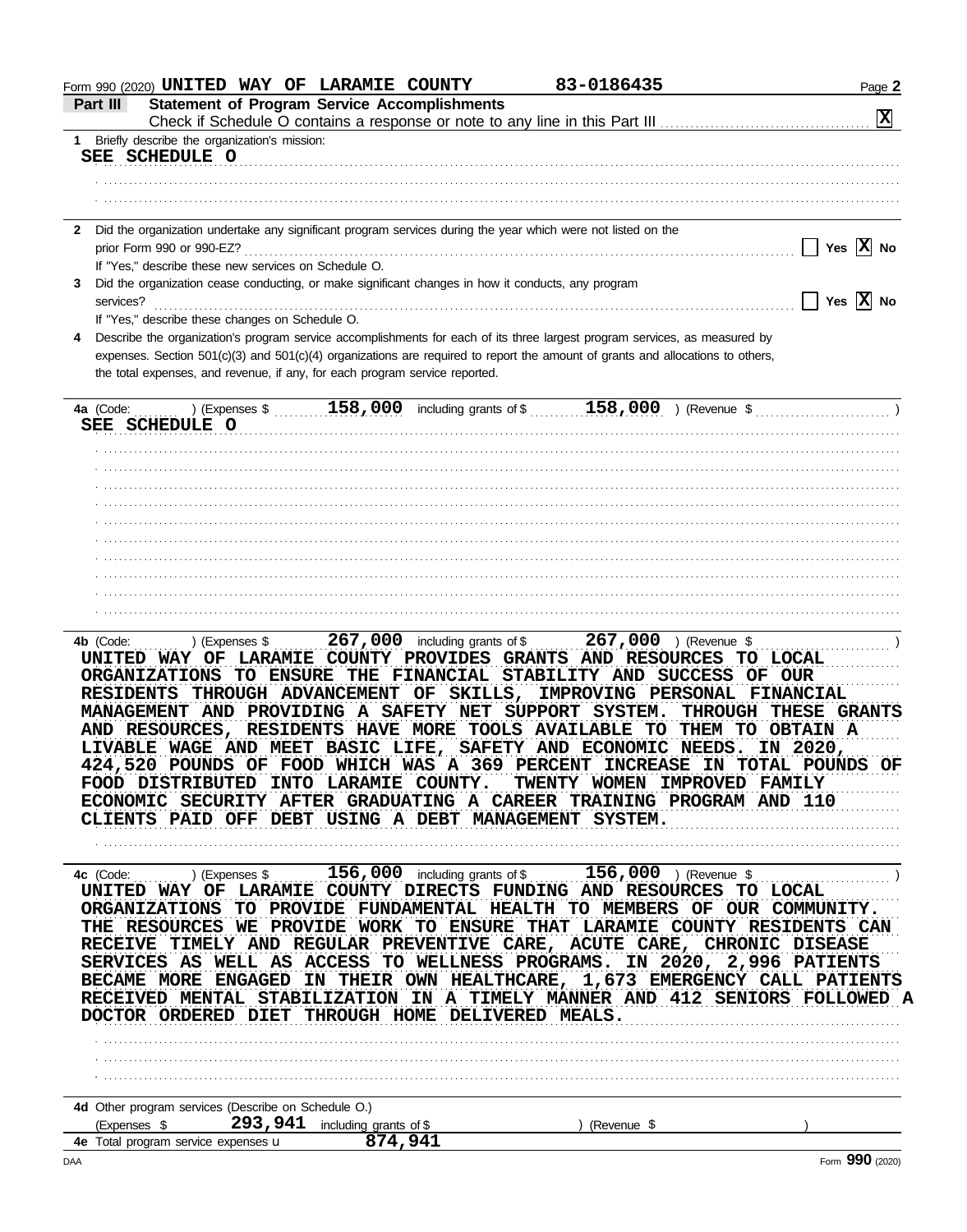**Part IV Checklist of Required Schedules Form 990 (2020) UNITED WAY OF LARAMIE COUNTY 63-0186435** Page 3

|             |                                                                                                                                                                                                           |                 | Yes         | No |
|-------------|-----------------------------------------------------------------------------------------------------------------------------------------------------------------------------------------------------------|-----------------|-------------|----|
| 1           | Is the organization described in section $501(c)(3)$ or $4947(a)(1)$ (other than a private foundation)? If "Yes,"                                                                                         |                 |             |    |
|             | complete Schedule A                                                                                                                                                                                       | 1               | X           |    |
| 2           | Is the organization required to complete Schedule B, Schedule of Contributors (see instructions)?                                                                                                         | $\overline{2}$  | $\mathbf x$ |    |
| 3           | Did the organization engage in direct or indirect political campaign activities on behalf of or in opposition to                                                                                          |                 |             |    |
|             | candidates for public office? If "Yes," complete Schedule C, Part I                                                                                                                                       | 3               |             | x  |
| 4           | Section 501(c)(3) organizations. Did the organization engage in lobbying activities, or have a section 501(h)                                                                                             |                 |             |    |
|             | election in effect during the tax year? If "Yes," complete Schedule C, Part II                                                                                                                            | 4               |             | X  |
| 5           | Is the organization a section $501(c)(4)$ , $501(c)(5)$ , or $501(c)(6)$ organization that receives membership dues,                                                                                      |                 |             |    |
|             | assessments, or similar amounts as defined in Revenue Procedure 98-19? If "Yes," complete Schedule C, Part III                                                                                            | 5               |             | X  |
| 6           | Did the organization maintain any donor advised funds or any similar funds or accounts for which donors                                                                                                   |                 |             |    |
|             | have the right to provide advice on the distribution or investment of amounts in such funds or accounts? If                                                                                               |                 |             |    |
|             | "Yes," complete Schedule D, Part I                                                                                                                                                                        | 6               |             | X  |
| 7           | Did the organization receive or hold a conservation easement, including easements to preserve open space,                                                                                                 |                 |             |    |
|             | the environment, historic land areas, or historic structures? If "Yes," complete Schedule D, Part II                                                                                                      | 7               |             | X  |
| 8           | Did the organization maintain collections of works of art, historical treasures, or other similar assets? If "Yes,"                                                                                       |                 |             |    |
|             | complete Schedule D, Part III                                                                                                                                                                             | 8               |             | X  |
| 9           | Did the organization report an amount in Part X, line 21, for escrow or custodial account liability, serve as a                                                                                           |                 |             |    |
|             | custodian for amounts not listed in Part X; or provide credit counseling, debt management, credit repair, or                                                                                              |                 |             |    |
|             | debt negotiation services? If "Yes," complete Schedule D, Part IV                                                                                                                                         | 9               |             | X  |
| 10          | Did the organization, directly or through a related organization, hold assets in donor-restricted endowments                                                                                              |                 |             |    |
|             | or in quasi endowments? If "Yes," complete Schedule D, Part V                                                                                                                                             | 10              |             | x  |
| 11          | If the organization's answer to any of the following questions is "Yes," then complete Schedule D, Parts VI,                                                                                              |                 |             |    |
|             | VII, VIII, IX, or X as applicable.                                                                                                                                                                        |                 |             |    |
| a           | Did the organization report an amount for land, buildings, and equipment in Part X, line 10? If "Yes,"                                                                                                    |                 | X           |    |
|             | complete Schedule D, Part VI                                                                                                                                                                              | 11a             |             |    |
| b           | Did the organization report an amount for investments—other securities in Part X, line 12, that is 5% or more                                                                                             | 11b             |             | x  |
|             | of its total assets reported in Part X, line 16? If "Yes," complete Schedule D, Part VII                                                                                                                  |                 |             |    |
| c           | Did the organization report an amount for investments—program related in Part X, line 13, that is 5% or more<br>of its total assets reported in Part X, line 16? If "Yes," complete Schedule D, Part VIII | 11c             |             | x  |
| d           | Did the organization report an amount for other assets in Part X, line 15, that is 5% or more of its total assets                                                                                         |                 |             |    |
|             | reported in Part X, line 16? If "Yes," complete Schedule D, Part IX                                                                                                                                       | 11d             | X           |    |
|             | Did the organization report an amount for other liabilities in Part X, line 25? If "Yes," complete Schedule D, Part X                                                                                     | 11e             | $\mathbf x$ |    |
| Ť.          | Did the organization's separate or consolidated financial statements for the tax year include a footnote that addresses                                                                                   |                 |             |    |
|             | the organization's liability for uncertain tax positions under FIN 48 (ASC 740)? If "Yes," complete Schedule D, Part X                                                                                    | 11f             | X           |    |
|             | 12a Did the organization obtain separate, independent audited financial statements for the tax year? If "Yes," complete                                                                                   |                 |             |    |
|             |                                                                                                                                                                                                           | 12a             | X           |    |
|             | Was the organization included in consolidated, independent audited financial statements for the tax year? If                                                                                              |                 |             |    |
|             | "Yes," and if the organization answered "No" to line 12a, then completing Schedule D, Parts XI and XII is optional                                                                                        | 12 <sub>b</sub> |             | X  |
| 13          |                                                                                                                                                                                                           | 13              |             | x  |
| 14a         | Did the organization maintain an office, employees, or agents outside of the United States?                                                                                                               | 14a             |             | X  |
| b           | Did the organization have aggregate revenues or expenses of more than \$10,000 from grantmaking,                                                                                                          |                 |             |    |
|             | fundraising, business, investment, and program service activities outside the United States, or aggregate                                                                                                 |                 |             |    |
|             |                                                                                                                                                                                                           | 14b             |             | x  |
| 15          | Did the organization report on Part IX, column (A), line 3, more than \$5,000 of grants or other assistance to or                                                                                         |                 |             |    |
|             | for any foreign organization? If "Yes," complete Schedule F, Parts II and IV                                                                                                                              | 15              |             | х  |
| 16          | Did the organization report on Part IX, column (A), line 3, more than \$5,000 of aggregate grants or other                                                                                                |                 |             |    |
|             | assistance to or for foreign individuals? If "Yes," complete Schedule F, Parts III and IV [[[[[[[[[[[[[[[[[[[                                                                                             | 16              |             | х  |
| 17          | Did the organization report a total of more than \$15,000 of expenses for professional fundraising services on                                                                                            |                 |             |    |
|             |                                                                                                                                                                                                           | 17              |             | х  |
| 18          | Did the organization report more than \$15,000 total of fundraising event gross income and contributions on                                                                                               |                 |             |    |
|             | Part VIII, lines 1c and 8a? If "Yes," complete Schedule G, Part II                                                                                                                                        | 18              |             | х  |
| 19          | Did the organization report more than \$15,000 of gross income from gaming activities on Part VIII, line 9a?                                                                                              |                 |             |    |
|             |                                                                                                                                                                                                           | 19              |             | X  |
| 20a         | Did the organization operate one or more hospital facilities? If "Yes," complete Schedule H                                                                                                               | <b>20a</b>      |             | х  |
| $\mathbf b$ | If "Yes" to line 20a, did the organization attach a copy of its audited financial statements to this return?                                                                                              | 20 <sub>b</sub> |             |    |
| 21          | Did the organization report more than \$5,000 of grants or other assistance to any domestic organization or                                                                                               |                 |             |    |
|             |                                                                                                                                                                                                           | 21              | X           |    |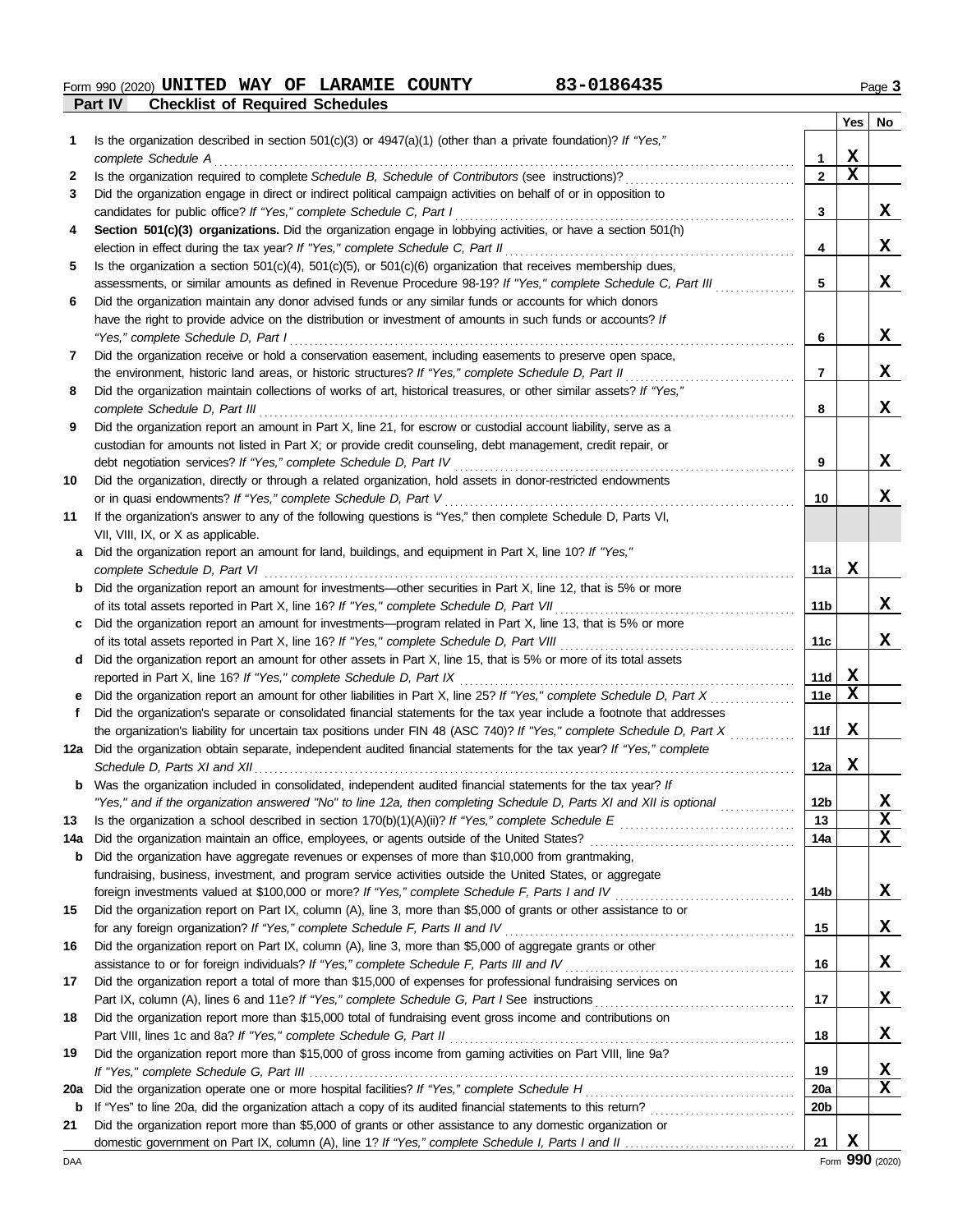**Form 990 (2020) UNITED WAY OF LARAMIE COUNTY 63-0186435** Page 4 **Part IV Checklist of Required Schedules** *(continued)*

|            |                                                                                                                                               |                 | Yes | No                              |
|------------|-----------------------------------------------------------------------------------------------------------------------------------------------|-----------------|-----|---------------------------------|
| 22         | Did the organization report more than \$5,000 of grants or other assistance to or for domestic individuals on                                 |                 |     |                                 |
|            | Part IX, column (A), line 2? If "Yes," complete Schedule I, Parts I and III                                                                   | 22              |     | X                               |
| 23         | Did the organization answer "Yes" to Part VII, Section A, line 3, 4, or 5 about compensation of the                                           |                 |     |                                 |
|            | organization's current and former officers, directors, trustees, key employees, and highest compensated                                       |                 |     |                                 |
|            | employees? If "Yes," complete Schedule J                                                                                                      | 23              |     | X                               |
|            | 24a Did the organization have a tax-exempt bond issue with an outstanding principal amount of more than                                       |                 |     |                                 |
|            | \$100,000 as of the last day of the year, that was issued after December 31, 2002? If "Yes," answer lines 24b                                 |                 |     |                                 |
|            | through 24d and complete Schedule K. If "No," go to line 25a                                                                                  | 24a<br>24b      |     | X                               |
|            | Did the organization invest any proceeds of tax-exempt bonds beyond a temporary period exception?                                             |                 |     |                                 |
|            | Did the organization maintain an escrow account other than a refunding escrow at any time during the year<br>to defease any tax-exempt bonds? | 24c             |     |                                 |
| d          | Did the organization act as an "on behalf of" issuer for bonds outstanding at any time during the year?                                       | 24d             |     |                                 |
| 25a        | Section 501(c)(3), 501(c)(4), and 501(c)(29) organizations. Did the organization engage in an excess benefit                                  |                 |     |                                 |
|            | transaction with a disqualified person during the year? If "Yes," complete Schedule L, Part I                                                 | 25a             |     | X                               |
| b          | Is the organization aware that it engaged in an excess benefit transaction with a disqualified person in a prior                              |                 |     |                                 |
|            | year, and that the transaction has not been reported on any of the organization's prior Forms 990 or 990-EZ?                                  |                 |     |                                 |
|            | If "Yes," complete Schedule L, Part I                                                                                                         | 25 <sub>b</sub> |     | X                               |
| 26         | Did the organization report any amount on Part X, line 5 or 22, for receivables from or payables to any current                               |                 |     |                                 |
|            | or former officer, director, trustee, key employee, creator or founder, substantial contributor, or 35%                                       |                 |     |                                 |
|            | controlled entity or family member of any of these persons? If "Yes," complete Schedule L, Part II                                            | 26              |     | X                               |
| 27         | Did the organization provide a grant or other assistance to any current or former officer, director, trustee, key                             |                 |     |                                 |
|            | employee, creator or founder, substantial contributor or employee thereof, a grant selection committee                                        |                 |     |                                 |
|            | member, or to a 35% controlled entity (including an employee thereof) or family member of any of these                                        |                 |     |                                 |
|            | persons? If "Yes," complete Schedule L, Part III                                                                                              | 27              |     | x                               |
| 28         | Was the organization a party to a business transaction with one of the following parties (see Schedule L, Part                                |                 |     |                                 |
|            | IV instructions, for applicable filing thresholds, conditions, and exceptions):                                                               |                 |     |                                 |
| a          | A current or former officer, director, trustee, key employee, creator or founder, or substantial contributor? If                              |                 |     |                                 |
|            | "Yes," complete Schedule L, Part IV                                                                                                           | <b>28a</b>      |     | X                               |
| b          |                                                                                                                                               | 28 <sub>b</sub> |     | $\overline{\mathbf{x}}$         |
| c          | A 35% controlled entity of one or more individuals and/or organizations described in lines 28a or 28b? If                                     |                 |     |                                 |
|            | "Yes," complete Schedule L, Part IV                                                                                                           | 28c             |     | X                               |
| 29         | Did the organization receive more than \$25,000 in non-cash contributions? If "Yes," complete Schedule M                                      | 29              |     | $\overline{\mathbf{x}}$         |
| 30         | Did the organization receive contributions of art, historical treasures, or other similar assets, or qualified                                |                 |     |                                 |
|            | conservation contributions? If "Yes," complete Schedule M                                                                                     | 30              |     | X                               |
| 31         | Did the organization liquidate, terminate, or dissolve and cease operations? If "Yes," complete Schedule N, Part I                            | 31              |     | $\overline{\mathbf{x}}$         |
| 32         | Did the organization sell, exchange, dispose of, or transfer more than 25% of its net assets? If "Yes,"                                       |                 |     |                                 |
|            | complete Schedule N, Part II                                                                                                                  | 32              |     | x                               |
| 33         | Did the organization own 100% of an entity disregarded as separate from the organization under Regulations                                    |                 |     |                                 |
|            |                                                                                                                                               | 33              |     | X                               |
| 34         | Was the organization related to any tax-exempt or taxable entity? If "Yes," complete Schedule R, Part II, III,                                |                 |     |                                 |
|            | or IV, and Part V, line 1                                                                                                                     | 34              |     | $\frac{\mathbf{x}}{\mathbf{x}}$ |
| <b>35a</b> |                                                                                                                                               | 35a             |     |                                 |
| b          | If "Yes" to line 35a, did the organization receive any payment from or engage in any transaction with a                                       |                 |     |                                 |
|            |                                                                                                                                               | 35 <sub>b</sub> |     |                                 |
| 36         | Section 501(c)(3) organizations. Did the organization make any transfers to an exempt non-charitable                                          |                 |     |                                 |
|            | related organization? If "Yes," complete Schedule R, Part V, line 2                                                                           | 36              |     | X                               |
| 37         | Did the organization conduct more than 5% of its activities through an entity that is not a related organization                              |                 |     |                                 |
|            |                                                                                                                                               | 37              |     | X                               |
| 38         | Did the organization complete Schedule O and provide explanations in Schedule O for Part VI, lines 11b and                                    |                 |     |                                 |
|            | 19? Note: All Form 990 filers are required to complete Schedule O.                                                                            | 38              | X   |                                 |
|            | Statements Regarding Other IRS Filings and Tax Compliance<br>Part V                                                                           |                 |     |                                 |
|            |                                                                                                                                               |                 | Yes |                                 |
|            | $\mathbf{3}$<br>Enter the number reported in Box 3 of Form 1096. Enter -0- if not applicable<br>1a                                            |                 |     | No                              |
| 1a<br>b    | $\overline{\mathbf{0}}$<br>1 <sub>b</sub><br>Enter the number of Forms W-2G included in line 1a. Enter -0- if not applicable                  |                 |     |                                 |
| c          | Did the organization comply with backup withholding rules for reportable payments to vendors and                                              |                 |     |                                 |
|            |                                                                                                                                               | 1c              | X   |                                 |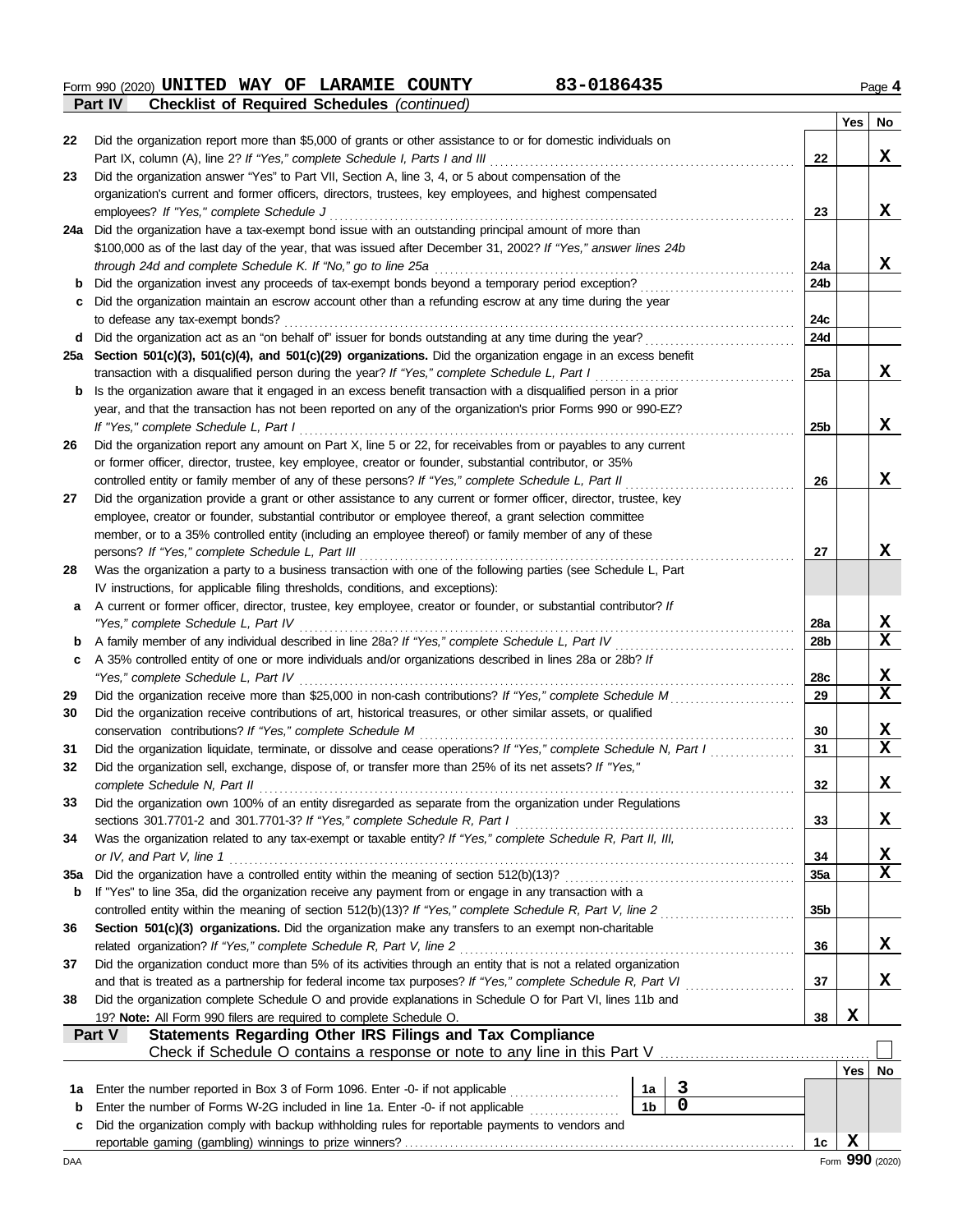| 2a     | Enter the number of employees reported on Form W-3, Transmittal of Wage and Tax                                                                                                                                                                                        |                 |   |                        |   |        |  |  |  |  |  |
|--------|------------------------------------------------------------------------------------------------------------------------------------------------------------------------------------------------------------------------------------------------------------------------|-----------------|---|------------------------|---|--------|--|--|--|--|--|
|        | Statements, filed for the calendar year ending with or within the year covered by this return                                                                                                                                                                          | 2a              | 7 |                        |   |        |  |  |  |  |  |
| b      | If at least one is reported on line 2a, did the organization file all required federal employment tax returns?                                                                                                                                                         |                 |   | 2b                     | Х |        |  |  |  |  |  |
|        | Note: If the sum of lines 1a and 2a is greater than 250, you may be required to e-file (see instructions)                                                                                                                                                              |                 |   |                        |   |        |  |  |  |  |  |
| За     | Did the organization have unrelated business gross income of \$1,000 or more during the year?                                                                                                                                                                          |                 |   | За                     |   | x      |  |  |  |  |  |
| b      | If "Yes," has it filed a Form 990-T for this year? If "No" to line 3b, provide an explanation on Schedule O                                                                                                                                                            |                 |   | 3b                     |   |        |  |  |  |  |  |
| 4a     | At any time during the calendar year, did the organization have an interest in, or a signature or other authority over,                                                                                                                                                |                 |   |                        |   |        |  |  |  |  |  |
|        | a financial account in a foreign country (such as a bank account, securities account, or other financial account)?                                                                                                                                                     |                 |   | 4a                     |   | x      |  |  |  |  |  |
| b      | If "Yes," enter the name of the foreign country u                                                                                                                                                                                                                      |                 |   |                        |   |        |  |  |  |  |  |
|        | See instructions for filing requirements for FinCEN Form 114, Report of Foreign Bank and Financial Accounts (FBAR).                                                                                                                                                    |                 |   |                        |   |        |  |  |  |  |  |
| 5a     | Was the organization a party to a prohibited tax shelter transaction at any time during the tax year?                                                                                                                                                                  |                 |   | 5a                     |   | X<br>X |  |  |  |  |  |
| b      | Did any taxable party notify the organization that it was or is a party to a prohibited tax shelter transaction?                                                                                                                                                       |                 |   |                        |   |        |  |  |  |  |  |
| c      | If "Yes" to line 5a or 5b, did the organization file Form 8886-T?                                                                                                                                                                                                      |                 |   | 5c                     |   |        |  |  |  |  |  |
| 6a     | Does the organization have annual gross receipts that are normally greater than \$100,000, and did the                                                                                                                                                                 |                 |   |                        |   |        |  |  |  |  |  |
|        | organization solicit any contributions that were not tax deductible as charitable contributions?                                                                                                                                                                       |                 |   | 6а                     |   | X      |  |  |  |  |  |
| b      | If "Yes," did the organization include with every solicitation an express statement that such contributions or                                                                                                                                                         |                 |   |                        |   |        |  |  |  |  |  |
|        | gifts were not tax deductible?                                                                                                                                                                                                                                         |                 |   | 6b                     |   |        |  |  |  |  |  |
| 7      | Organizations that may receive deductible contributions under section 170(c).                                                                                                                                                                                          |                 |   |                        |   |        |  |  |  |  |  |
| a      | Did the organization receive a payment in excess of \$75 made partly as a contribution and partly for goods                                                                                                                                                            |                 |   |                        |   |        |  |  |  |  |  |
|        | and services provided to the payor?                                                                                                                                                                                                                                    |                 |   | 7a                     |   | X      |  |  |  |  |  |
| b      |                                                                                                                                                                                                                                                                        |                 |   | 7b                     |   |        |  |  |  |  |  |
| c      | Did the organization sell, exchange, or otherwise dispose of tangible personal property for which it was                                                                                                                                                               |                 |   |                        |   |        |  |  |  |  |  |
|        | required to file Form 8282?                                                                                                                                                                                                                                            |                 |   | 7c                     |   | X      |  |  |  |  |  |
| d      | If "Yes," indicate the number of Forms 8282 filed during the year<br>[[20] The year                                                                                                                                                                                    | 7d              |   | 7е                     |   | х      |  |  |  |  |  |
| е      | Did the organization receive any funds, directly or indirectly, to pay premiums on a personal benefit contract?                                                                                                                                                        |                 |   |                        |   |        |  |  |  |  |  |
|        | Did the organization, during the year, pay premiums, directly or indirectly, on a personal benefit contract?<br>Ť                                                                                                                                                      |                 |   |                        |   |        |  |  |  |  |  |
| g<br>h | If the organization received a contribution of qualified intellectual property, did the organization file Form 8899 as required?<br>If the organization received a contribution of cars, boats, airplanes, or other vehicles, did the organization file a Form 1098-C? |                 |   |                        |   |        |  |  |  |  |  |
| 8      | Sponsoring organizations maintaining donor advised funds. Did a donor advised fund maintained by the                                                                                                                                                                   |                 |   | 7h                     |   | X      |  |  |  |  |  |
|        | sponsoring organization have excess business holdings at any time during the year?                                                                                                                                                                                     |                 |   | 8                      |   |        |  |  |  |  |  |
| 9      | Sponsoring organizations maintaining donor advised funds.                                                                                                                                                                                                              |                 |   |                        |   |        |  |  |  |  |  |
| а      | Did the sponsoring organization make any taxable distributions under section 4966?                                                                                                                                                                                     |                 |   | 9a                     |   |        |  |  |  |  |  |
| b      | Did the sponsoring organization make a distribution to a donor, donor advisor, or related person?                                                                                                                                                                      |                 |   | 9b                     |   |        |  |  |  |  |  |
| 10     | Section 501(c)(7) organizations. Enter:                                                                                                                                                                                                                                |                 |   |                        |   |        |  |  |  |  |  |
| а      | Initiation fees and capital contributions included on Part VIII, line 12                                                                                                                                                                                               | 10a             |   |                        |   |        |  |  |  |  |  |
| b      | Gross receipts, included on Form 990, Part VIII, line 12, for public use of club facilities                                                                                                                                                                            | 10 <sub>b</sub> |   |                        |   |        |  |  |  |  |  |
| 11     | Section 501(c)(12) organizations. Enter:                                                                                                                                                                                                                               |                 |   |                        |   |        |  |  |  |  |  |
|        | Gross income from members or shareholders                                                                                                                                                                                                                              | 11a             |   |                        |   |        |  |  |  |  |  |
| b      | Gross income from other sources (Do not net amounts due or paid to other sources                                                                                                                                                                                       |                 |   |                        |   |        |  |  |  |  |  |
|        | against amounts due or received from them.)                                                                                                                                                                                                                            | 11b             |   |                        |   |        |  |  |  |  |  |
| 12a    | Section 4947(a)(1) non-exempt charitable trusts. Is the organization filing Form 990 in lieu of Form 1041?                                                                                                                                                             |                 |   | 12a                    |   |        |  |  |  |  |  |
| b      | If "Yes," enter the amount of tax-exempt interest received or accrued during the year                                                                                                                                                                                  | 12b             |   |                        |   |        |  |  |  |  |  |
| 13     | Section 501(c)(29) qualified nonprofit health insurance issuers.                                                                                                                                                                                                       |                 |   |                        |   |        |  |  |  |  |  |
| а      |                                                                                                                                                                                                                                                                        |                 |   | 13а                    |   |        |  |  |  |  |  |
|        | Note: See the instructions for additional information the organization must report on Schedule O.                                                                                                                                                                      |                 |   |                        |   |        |  |  |  |  |  |
| b      | Enter the amount of reserves the organization is required to maintain by the states in which                                                                                                                                                                           |                 |   |                        |   |        |  |  |  |  |  |
|        |                                                                                                                                                                                                                                                                        | 13b             |   |                        |   |        |  |  |  |  |  |
| c      |                                                                                                                                                                                                                                                                        | 13с             |   |                        |   |        |  |  |  |  |  |
| 14a    |                                                                                                                                                                                                                                                                        |                 |   | 14a<br>14 <sub>b</sub> |   | X      |  |  |  |  |  |
| b      |                                                                                                                                                                                                                                                                        |                 |   |                        |   |        |  |  |  |  |  |
| 15     | Is the organization subject to the section 4960 tax on payment(s) of more than \$1,000,000 in remuneration or                                                                                                                                                          |                 |   |                        |   | X      |  |  |  |  |  |
|        | If "Yes," see instructions and file Form 4720, Schedule N.                                                                                                                                                                                                             |                 |   | 15                     |   |        |  |  |  |  |  |
| 16     | Is the organization an educational institution subject to the section 4968 excise tax on net investment income?                                                                                                                                                        |                 |   | 16                     |   | X      |  |  |  |  |  |
|        | If "Yes," complete Form 4720, Schedule O.                                                                                                                                                                                                                              |                 |   |                        |   |        |  |  |  |  |  |
|        |                                                                                                                                                                                                                                                                        |                 |   |                        |   |        |  |  |  |  |  |

**Part V Statements Regarding Other IRS Filings and Tax Compliance** *(continued)*

**Form 990 (2020) UNITED WAY OF LARAMIE COUNTY 63-0186435** Page 5

 $\Box$ 

**Yes No**

# Form **990** (2020)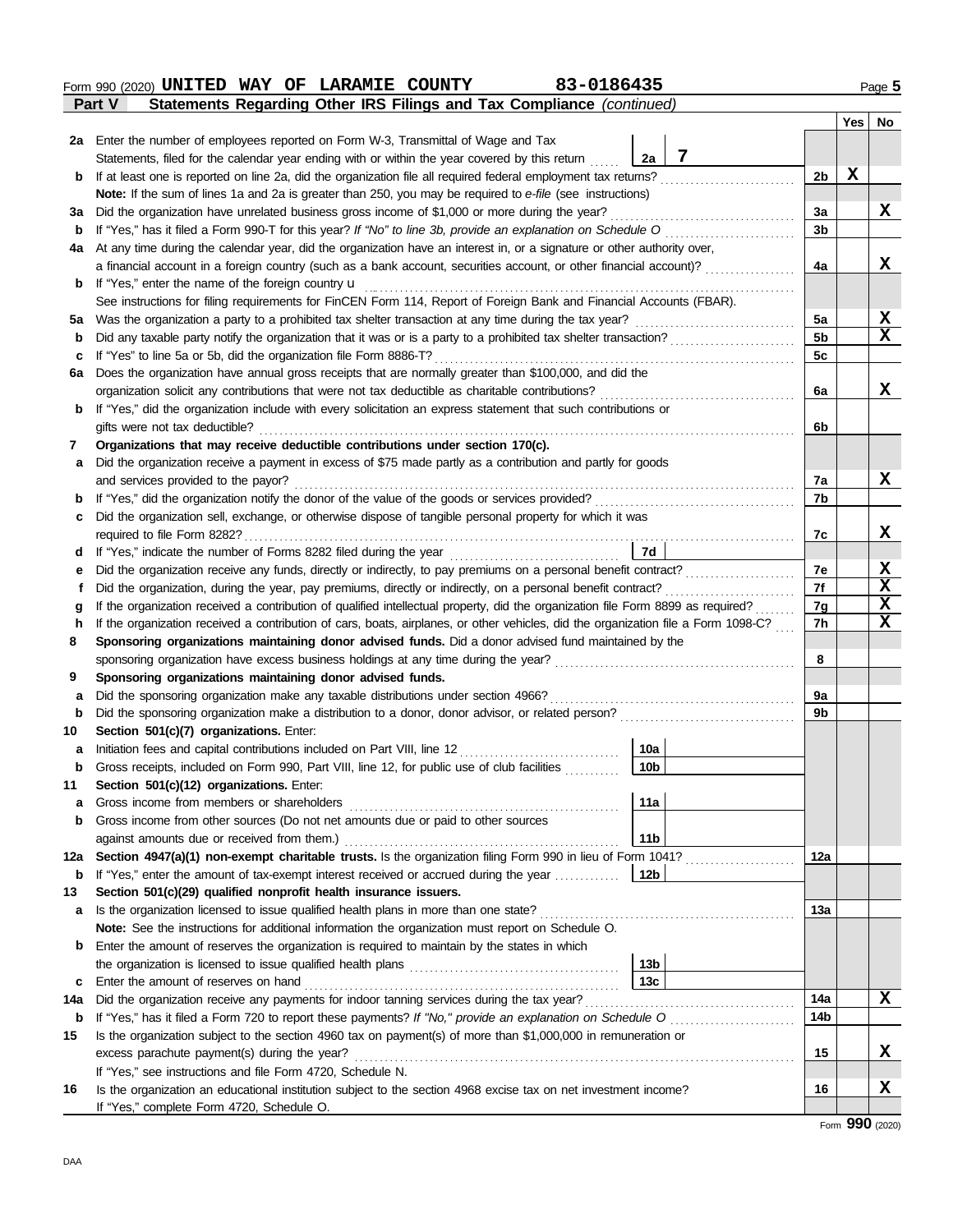# **Form 990 (2020) UNITED WAY OF LARAMIE COUNTY 63-0186435** Page 6

| Part VI | <b>Governance, Management, and Disclosure</b> For each "Yes" response to lines 2 through 7b below, and for a "No"         |                         |
|---------|---------------------------------------------------------------------------------------------------------------------------|-------------------------|
|         | response to line 8a, 8b, or 10b below, describe the circumstances, processes, or changes on Schedule O. See instructions. |                         |
|         |                                                                                                                           | $\overline{\mathbf{x}}$ |

|     | Section A. Governing Body and Management                                                                                                                                                                                       |                        |             |             |
|-----|--------------------------------------------------------------------------------------------------------------------------------------------------------------------------------------------------------------------------------|------------------------|-------------|-------------|
|     |                                                                                                                                                                                                                                |                        | Yes         | No          |
|     | 18<br>1a Enter the number of voting members of the governing body at the end of the tax year<br>1a                                                                                                                             |                        |             |             |
|     | If there are material differences in voting rights among members of the governing body, or                                                                                                                                     |                        |             |             |
|     | if the governing body delegated broad authority to an executive committee or similar                                                                                                                                           |                        |             |             |
|     | committee, explain on Schedule O.                                                                                                                                                                                              |                        |             |             |
| b   | 18<br>Enter the number of voting members included on line 1a, above, who are independent<br>1b                                                                                                                                 |                        |             |             |
| 2   | Did any officer, director, trustee, or key employee have a family relationship or a business relationship with                                                                                                                 |                        |             |             |
|     | any other officer, director, trustee, or key employee?                                                                                                                                                                         | 2                      | X           |             |
| 3   | Did the organization delegate control over management duties customarily performed by or under the direct                                                                                                                      |                        |             |             |
|     | supervision of officers, directors, trustees, or key employees to a management company or other person?                                                                                                                        | 3                      |             | х           |
| 4   | Did the organization make any significant changes to its governing documents since the prior Form 990 was filed?                                                                                                               | 4                      |             | $\mathbf x$ |
| 5   | Did the organization become aware during the year of a significant diversion of the organization's assets?                                                                                                                     | 5                      |             | $\mathbf x$ |
| 6   | Did the organization have members or stockholders?                                                                                                                                                                             | 6                      |             | X           |
| 7a  | Did the organization have members, stockholders, or other persons who had the power to elect or appoint                                                                                                                        |                        |             |             |
|     | one or more members of the governing body?                                                                                                                                                                                     | 7a                     |             | X           |
| b   | Are any governance decisions of the organization reserved to (or subject to approval by) members,                                                                                                                              |                        |             |             |
|     | stockholders, or persons other than the governing body?                                                                                                                                                                        | 7b                     |             | x           |
| 8   | Did the organization contemporaneously document the meetings held or written actions undertaken during the year by the following:                                                                                              |                        |             |             |
| а   | The governing body?                                                                                                                                                                                                            | 8a                     | X           |             |
| b   | Each committee with authority to act on behalf of the governing body?                                                                                                                                                          | 8b                     | $\mathbf x$ |             |
| 9   | Is there any officer, director, trustee, or key employee listed in Part VII, Section A, who cannot be reached at                                                                                                               |                        |             |             |
|     |                                                                                                                                                                                                                                | 9                      |             | X           |
|     | Section B. Policies (This Section B requests information about policies not required by the Internal Revenue Code.)                                                                                                            |                        |             |             |
|     |                                                                                                                                                                                                                                |                        | Yes         | No          |
| 10a | Did the organization have local chapters, branches, or affiliates?                                                                                                                                                             | 10a                    |             | X           |
| b   | If "Yes," did the organization have written policies and procedures governing the activities of such chapters,                                                                                                                 |                        |             |             |
|     | affiliates, and branches to ensure their operations are consistent with the organization's exempt purposes?                                                                                                                    | 10 <sub>b</sub>        | $\mathbf x$ |             |
| 11a | Has the organization provided a complete copy of this Form 990 to all members of its governing body before filing the form?                                                                                                    | 11a                    |             |             |
| b   | Describe in Schedule O the process, if any, used by the organization to review this Form 990.                                                                                                                                  |                        | X           |             |
| 12a | Did the organization have a written conflict of interest policy? If "No," go to line 13<br>Were officers, directors, or trustees, and key employees required to disclose annually interests that could give rise to conflicts? | 12a<br>12 <sub>b</sub> | X           |             |
| b   | Did the organization regularly and consistently monitor and enforce compliance with the policy? If "Yes,"                                                                                                                      |                        |             |             |
| с   | describe in Schedule O how this was done                                                                                                                                                                                       | 12c                    | X           |             |
| 13  | Did the organization have a written whistleblower policy?                                                                                                                                                                      | 13                     | $\mathbf x$ |             |
| 14  | Did the organization have a written document retention and destruction policy?                                                                                                                                                 | 14                     | $\mathbf x$ |             |
| 15  | Did the process for determining compensation of the following persons include a review and approval by                                                                                                                         |                        |             |             |
|     | independent persons, comparability data, and contemporaneous substantiation of the deliberation and decision?                                                                                                                  |                        |             |             |
| a   | The organization's CEO, Executive Director, or top management official                                                                                                                                                         | 15a                    | X           |             |
| b   | Other officers or key employees of the organization                                                                                                                                                                            | 15b                    | X           |             |
|     | If "Yes" to line 15a or 15b, describe the process in Schedule O (see instructions).                                                                                                                                            |                        |             |             |
| 16a | Did the organization invest in, contribute assets to, or participate in a joint venture or similar arrangement                                                                                                                 |                        |             |             |
|     | with a taxable entity during the year?                                                                                                                                                                                         | 16a                    |             | X           |
| b   | If "Yes," did the organization follow a written policy or procedure requiring the organization to evaluate its                                                                                                                 |                        |             |             |
|     | participation in joint venture arrangements under applicable federal tax law, and take steps to safeguard the                                                                                                                  |                        |             |             |
|     |                                                                                                                                                                                                                                | 16b                    |             |             |
|     | <b>Section C. Disclosure</b>                                                                                                                                                                                                   |                        |             |             |
| 17  | List the states with which a copy of this Form 990 is required to be filed $\mathbf u$ NONE                                                                                                                                    |                        |             |             |
| 18  | Section 6104 requires an organization to make its Forms 1023 (1024 or 1024-A, if applicable), 990, and 990-T (Section 501(c)                                                                                                   |                        |             |             |
|     | (3)s only) available for public inspection. Indicate how you made these available. Check all that apply.                                                                                                                       |                        |             |             |
|     | Another's website $ \mathbf{X} $ Upon request<br>Own website<br>Other (explain on Schedule O)                                                                                                                                  |                        |             |             |
| 19  | Describe on Schedule O whether (and if so, how) the organization made its governing documents, conflict of interest policy, and                                                                                                |                        |             |             |

financial statements available to the public during the tax year.

|                         |  |                             | 20 State the name, address, and telephone number of the person who possesses the organization's books and records u |
|-------------------------|--|-----------------------------|---------------------------------------------------------------------------------------------------------------------|
| <b>TUD ODCANTTATTON</b> |  | 1007 $\sigma$ T TNMOT NEV V |                                                                                                                     |

| AAC                        |                         |              | Form 990 (2020)    |
|----------------------------|-------------------------|--------------|--------------------|
| <b>CHEYENNE</b>            |                         | 82001<br>WY. | $307 - 638 - 8904$ |
| <b>ORGANIZATION</b><br>THE | 1007<br>LINCOLNWAY<br>Е |              |                    |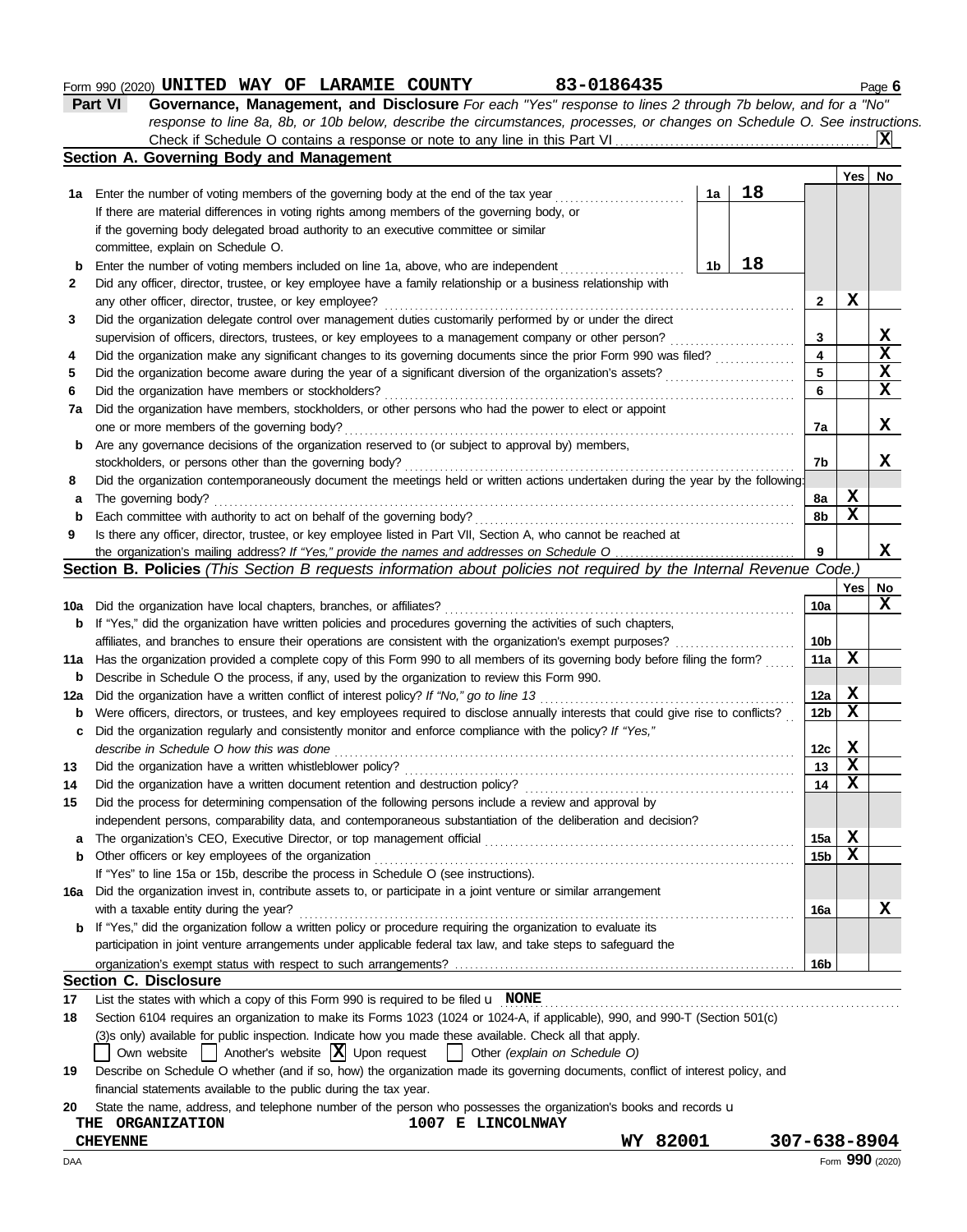# **Form 990 (2020) UNITED WAY OF LARAMIE COUNTY 63-0186435** Page 7

**Independent Contractors Part VII Compensation of Officers, Directors, Trustees, Key Employees, Highest Compensated Employees, and**

Check if Schedule O contains a response or note to any line in this Part VII ............

**Section A. Officers, Directors, Trustees, Key Employees, and Highest Compensated Employees**

**1a** Complete this table for all persons required to be listed. Report compensation for the calendar year ending with or within the organization's tax year.

■ List all of the organization's **current** officers, directors, trustees (whether individuals or organizations), regardless of amount of the organization and the organization was paid compensation. Enter -0- in columns (D), (E), and (F) if no compensation was paid.

● List all of the organization's **current** key employees, if any. See instructions for definition of "key employee."

who received reportable compensation (Box 5 of Form W-2 and/or Box 7 of Form 1099-MISC) of more than \$100,000 from the organization and any related organizations. ■ List the organization's five **current** highest compensated employees (other than an officer, director, trustee, or key employee)<br> **•** Peceived reportable compensation (Box 5 of Form W-2 and/or Box 7 of Form 1000-MISC) o

■ List all of the organization's **former** officers, key employees, and highest compensated employees who received more than<br>00,000 of reportable compensation from the organization and any related organizations \$100,000 of reportable compensation from the organization and any related organizations.

■ List all of the organization's **former directors or trustees** that received, in the capacity as a former director or trustee of the prization more than \$10,000 of reportable compensation from the organization and any re organization, more than \$10,000 of reportable compensation from the organization and any related organizations. See instructions for the order in which to list the persons above.

Check this box if neither the organization nor any related organization compensated any current officer, director, or trustee.

| Check this box if heither the organization hor any related organization compensated any current officer, director, or trustee. |                                                                |                                      |                                                                                                                    |                |                 |                                 |        |                                                               |                                                                    |                                                                 |
|--------------------------------------------------------------------------------------------------------------------------------|----------------------------------------------------------------|--------------------------------------|--------------------------------------------------------------------------------------------------------------------|----------------|-----------------|---------------------------------|--------|---------------------------------------------------------------|--------------------------------------------------------------------|-----------------------------------------------------------------|
| (A)<br>Name and title                                                                                                          | (B)<br>Average<br>hours<br>per week<br>(list any               |                                      | (C)<br>Position<br>(do not check more than one<br>box, unless person is both an<br>officer and a director/trustee) |                |                 |                                 |        | (D)<br>Reportable<br>compensation<br>from the<br>organization | (F)<br>Reportable<br>compensation<br>from related<br>organizations | (F)<br>Estimated amount<br>of other<br>compensation<br>from the |
|                                                                                                                                | hours for<br>related<br>organizations<br>below<br>dotted line) | Individual<br>or director<br>trustee | Institutional<br>trustee                                                                                           | <b>Officer</b> | Key<br>employee | Highest compensated<br>employee | Former | (W-2/1099-MISC)                                               | (W-2/1099-MISC)                                                    | organization and<br>related organizations                       |
| (1) CONNIE SLOAN-CATHCART                                                                                                      | 40.00                                                          |                                      |                                                                                                                    |                |                 |                                 |        |                                                               |                                                                    |                                                                 |
| <b>EXECUTIVE DIRECTOR</b>                                                                                                      | 0.00                                                           |                                      |                                                                                                                    | $\mathbf x$    |                 |                                 |        | 80,422                                                        | 0                                                                  | 2,413                                                           |
| CORBRIDGE<br>$(2)$ $TISH$                                                                                                      |                                                                |                                      |                                                                                                                    |                |                 |                                 |        |                                                               |                                                                    |                                                                 |
| <b>CONTROLLER</b>                                                                                                              | 40.00<br>0.00                                                  |                                      |                                                                                                                    | $\mathbf x$    |                 |                                 |        | 55,000                                                        | 0                                                                  | 1,650                                                           |
| (3) BRITTANY A ASHBY                                                                                                           |                                                                |                                      |                                                                                                                    |                |                 |                                 |        |                                                               |                                                                    |                                                                 |
| <b>PRESIDENT</b>                                                                                                               | 2.00<br>0.00                                                   | X                                    |                                                                                                                    | $\mathbf x$    |                 |                                 |        | 0                                                             | 0                                                                  | $\mathbf 0$                                                     |
| $(4)$ W. JOSEPH HORAM                                                                                                          | MD                                                             |                                      |                                                                                                                    |                |                 |                                 |        |                                                               |                                                                    |                                                                 |
| <b>VICE PRESIDENT</b>                                                                                                          | 2.00<br>0.00                                                   | $\mathbf x$                          |                                                                                                                    | $\mathbf x$    |                 |                                 |        | 0                                                             | 0                                                                  | $\mathbf 0$                                                     |
| (5) LYNDSAY ORR                                                                                                                |                                                                |                                      |                                                                                                                    |                |                 |                                 |        |                                                               |                                                                    |                                                                 |
|                                                                                                                                | 2.00                                                           |                                      |                                                                                                                    |                |                 |                                 |        |                                                               |                                                                    |                                                                 |
| <b>TREASURER</b>                                                                                                               | 0.00                                                           | X                                    |                                                                                                                    | $\mathbf x$    |                 |                                 |        | 0                                                             | 0                                                                  | $\pmb{0}$                                                       |
| (6) MARK YOUNG                                                                                                                 | 2.00                                                           |                                      |                                                                                                                    |                |                 |                                 |        |                                                               |                                                                    |                                                                 |
| <b>SECRETARY</b>                                                                                                               | 0.00                                                           | X                                    |                                                                                                                    | $\mathbf x$    |                 |                                 |        | 0                                                             | 0                                                                  | $\mathbf 0$                                                     |
| (7) PAT ASHWORTH                                                                                                               |                                                                |                                      |                                                                                                                    |                |                 |                                 |        |                                                               |                                                                    |                                                                 |
| <b>DIRECTOR</b>                                                                                                                | 1.00<br>0.00                                                   | $\mathbf x$                          |                                                                                                                    |                |                 |                                 |        | 0                                                             | 0                                                                  | $\pmb{0}$                                                       |
| <b>ASHWORTH</b><br>$(8)$ RENEE                                                                                                 |                                                                |                                      |                                                                                                                    |                |                 |                                 |        |                                                               |                                                                    |                                                                 |
|                                                                                                                                | 1.00                                                           |                                      |                                                                                                                    |                |                 |                                 |        |                                                               |                                                                    |                                                                 |
| <b>DIRECTOR</b>                                                                                                                | 0.00                                                           | $\mathbf x$                          |                                                                                                                    |                |                 |                                 |        | 0                                                             | 0                                                                  | $\pmb{0}$                                                       |
| (9) AARON COURTNEY                                                                                                             | 1.00                                                           |                                      |                                                                                                                    |                |                 |                                 |        |                                                               |                                                                    |                                                                 |
| <b>DIRECTOR</b>                                                                                                                | 0.00                                                           | $\mathbf x$                          |                                                                                                                    |                |                 |                                 |        | 0                                                             | 0                                                                  | $\mathbf 0$                                                     |
| (10) SHELLY<br><b>COURTNEY</b>                                                                                                 |                                                                |                                      |                                                                                                                    |                |                 |                                 |        |                                                               |                                                                    |                                                                 |
| <b>DIRECTOR</b>                                                                                                                | 1.00<br>0.00                                                   | X                                    |                                                                                                                    |                |                 |                                 |        | 0                                                             | 0                                                                  | $\mathbf 0$                                                     |
| (11) KATIE<br><b>EMMONS</b>                                                                                                    |                                                                |                                      |                                                                                                                    |                |                 |                                 |        |                                                               |                                                                    |                                                                 |
|                                                                                                                                | 1.00                                                           | $\mathbf x$                          |                                                                                                                    |                |                 |                                 |        |                                                               | $\mathbf 0$                                                        |                                                                 |
| <b>DIRECTOR</b>                                                                                                                | 0.00                                                           |                                      |                                                                                                                    |                |                 |                                 |        | 0                                                             |                                                                    | $\boldsymbol{0}$<br>Form $990$ (2020)                           |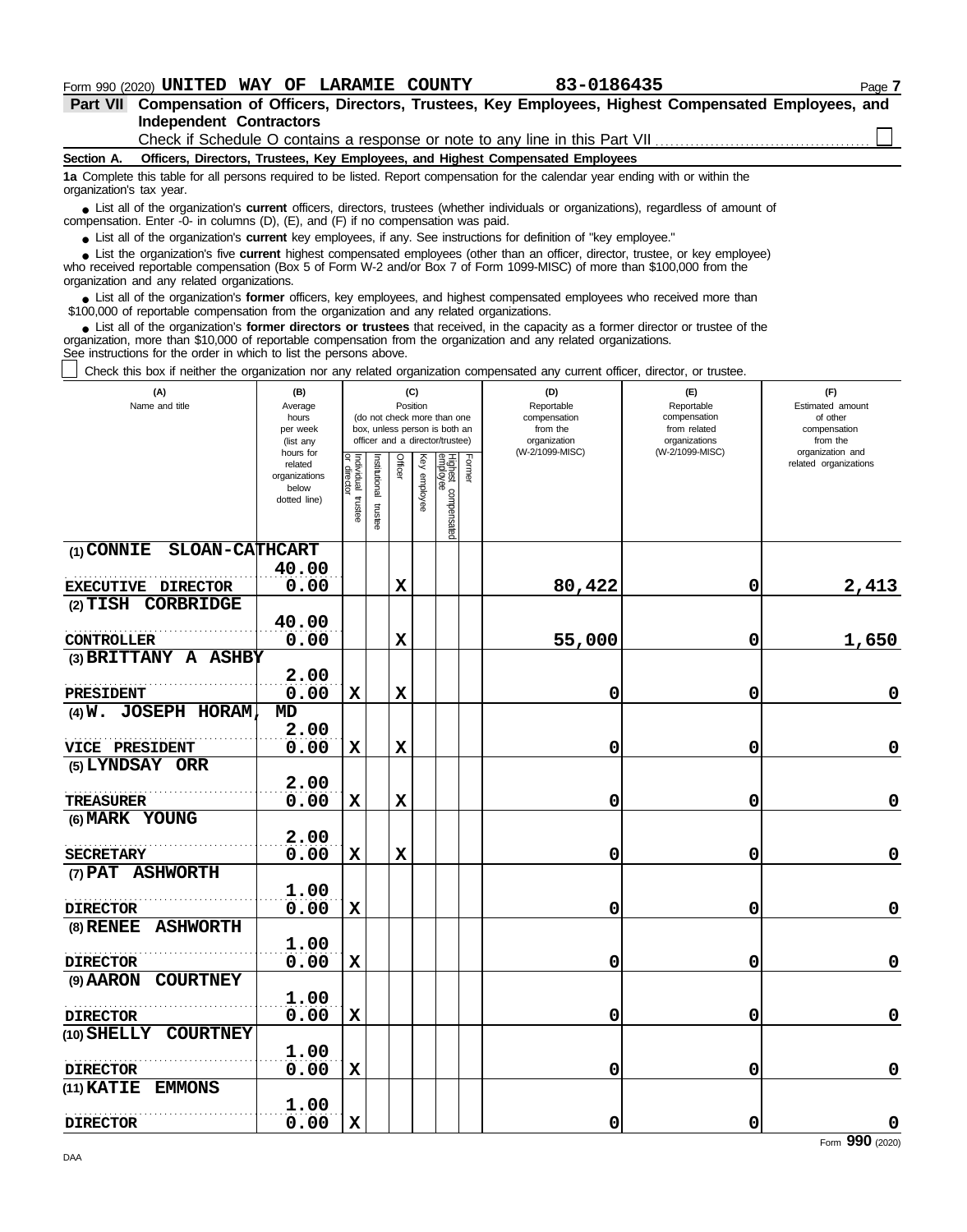| Form 990 (2020) UNITED WAY OF LARAMIE COUNTY                                                                                                                                                                                                                                                                                  |                                                                |                       |                         |          |                 |                                                                                                 |        | 83-0186435                                                                       |                                                                                                        |                                                                                     | Page 8              |
|-------------------------------------------------------------------------------------------------------------------------------------------------------------------------------------------------------------------------------------------------------------------------------------------------------------------------------|----------------------------------------------------------------|-----------------------|-------------------------|----------|-----------------|-------------------------------------------------------------------------------------------------|--------|----------------------------------------------------------------------------------|--------------------------------------------------------------------------------------------------------|-------------------------------------------------------------------------------------|---------------------|
| Part VII                                                                                                                                                                                                                                                                                                                      |                                                                |                       |                         |          |                 |                                                                                                 |        |                                                                                  | Section A. Officers, Directors, Trustees, Key Employees, and Highest Compensated Employees (continued) |                                                                                     |                     |
| (A)<br>Name and title                                                                                                                                                                                                                                                                                                         | (B)<br>Average<br>hours<br>per week<br>(list any               |                       |                         | Position | (C)             | (do not check more than one<br>box, unless person is both an<br>officer and a director/trustee) |        | (D)<br>Reportable<br>compensation<br>from the<br>organization<br>(W-2/1099-MISC) | (E)<br>Reportable<br>compensation<br>from related<br>organizations<br>(W-2/1099-MISC)                  | (F)<br>Estimated amount<br>of other<br>compensation<br>from the<br>organization and |                     |
|                                                                                                                                                                                                                                                                                                                               | hours for<br>related<br>organizations<br>below<br>dotted line) | Individual<br>trustee | nstitutional<br>trustee | Officer  | Ķey<br>enployee | Highest compensatec<br>employee                                                                 | Former |                                                                                  |                                                                                                        | related organizations                                                               |                     |
| KIRKBRIDE<br>(12)<br><b>ALAN</b>                                                                                                                                                                                                                                                                                              | 1.00                                                           |                       |                         |          |                 |                                                                                                 |        |                                                                                  |                                                                                                        |                                                                                     |                     |
| <b>DIRECTOR</b>                                                                                                                                                                                                                                                                                                               | 0.00                                                           | X                     |                         |          |                 |                                                                                                 |        | 0                                                                                | 0                                                                                                      |                                                                                     | 0                   |
| (13)<br>LINDI<br><b>KIRKBRIDE</b>                                                                                                                                                                                                                                                                                             |                                                                |                       |                         |          |                 |                                                                                                 |        |                                                                                  |                                                                                                        |                                                                                     |                     |
|                                                                                                                                                                                                                                                                                                                               | 1.00                                                           |                       |                         |          |                 |                                                                                                 |        |                                                                                  |                                                                                                        |                                                                                     |                     |
| <b>DIRECTOR</b><br><b>ABBEY</b><br><b>PALMA</b><br>(14)                                                                                                                                                                                                                                                                       | 0.00                                                           | X                     |                         |          |                 |                                                                                                 |        | 0                                                                                | 0                                                                                                      |                                                                                     | 0                   |
|                                                                                                                                                                                                                                                                                                                               | 1.00                                                           |                       |                         |          |                 |                                                                                                 |        |                                                                                  |                                                                                                        |                                                                                     |                     |
| <b>DIRECTOR</b>                                                                                                                                                                                                                                                                                                               | 0.00                                                           | X                     |                         |          |                 |                                                                                                 |        | 0                                                                                | 0                                                                                                      |                                                                                     | 0                   |
| <b>ROBIN</b><br><b>ROLING</b><br>(15)                                                                                                                                                                                                                                                                                         | 1.00                                                           |                       |                         |          |                 |                                                                                                 |        |                                                                                  |                                                                                                        |                                                                                     |                     |
| <b>DIRECTOR</b>                                                                                                                                                                                                                                                                                                               | 0.00                                                           | X                     |                         |          |                 |                                                                                                 |        | 0                                                                                | 0                                                                                                      |                                                                                     | 0                   |
| <b>SAMUEL</b><br><b>RUNYAN</b><br>(16)                                                                                                                                                                                                                                                                                        |                                                                |                       |                         |          |                 |                                                                                                 |        |                                                                                  |                                                                                                        |                                                                                     |                     |
|                                                                                                                                                                                                                                                                                                                               | 1.00                                                           |                       |                         |          |                 |                                                                                                 |        |                                                                                  |                                                                                                        |                                                                                     |                     |
| <b>DIRECTOR</b><br><b>CASEY</b><br><b>TURCATO</b><br>(17)                                                                                                                                                                                                                                                                     | 0.00                                                           | X                     |                         |          |                 |                                                                                                 |        | 0                                                                                | 0                                                                                                      |                                                                                     | 0                   |
|                                                                                                                                                                                                                                                                                                                               | 1.00                                                           |                       |                         |          |                 |                                                                                                 |        |                                                                                  |                                                                                                        |                                                                                     |                     |
| <b>DIRECTOR</b>                                                                                                                                                                                                                                                                                                               | 0.00                                                           | X                     |                         |          |                 |                                                                                                 |        | 0                                                                                | 0                                                                                                      |                                                                                     | 0                   |
| (18)<br><b>MISHA</b><br><b>WESTBY</b>                                                                                                                                                                                                                                                                                         |                                                                |                       |                         |          |                 |                                                                                                 |        |                                                                                  |                                                                                                        |                                                                                     |                     |
| <b>DIRECTOR</b>                                                                                                                                                                                                                                                                                                               | 1.00<br>0.00                                                   | X                     |                         |          |                 |                                                                                                 |        | 0                                                                                | 0                                                                                                      |                                                                                     | 0                   |
| WOODHOUSE<br>(19)<br><b>GAY</b>                                                                                                                                                                                                                                                                                               |                                                                |                       |                         |          |                 |                                                                                                 |        |                                                                                  |                                                                                                        |                                                                                     |                     |
|                                                                                                                                                                                                                                                                                                                               | 1.00                                                           |                       |                         |          |                 |                                                                                                 |        |                                                                                  |                                                                                                        |                                                                                     |                     |
| <b>DIRECTOR</b>                                                                                                                                                                                                                                                                                                               | 0.00                                                           | $\mathbf x$           |                         |          |                 |                                                                                                 |        | 135, 422                                                                         | 0                                                                                                      |                                                                                     | 4,063               |
| 1b Subtotal<br>c Total from continuation sheets to Part VII, Section A                                                                                                                                                                                                                                                        |                                                                |                       |                         |          |                 | u<br>u                                                                                          |        |                                                                                  |                                                                                                        |                                                                                     |                     |
| d Total (add lines 1b and 1c) $\ldots$ $\ldots$ $\ldots$ $\ldots$ $\ldots$ $\ldots$ $\ldots$ $\ldots$ $\ldots$ $\ldots$ $\ldots$ $\ldots$ $\ldots$ $\ldots$ $\ldots$ $\ldots$ $\ldots$ $\ldots$ $\ldots$ $\ldots$ $\ldots$ $\ldots$ $\ldots$ $\ldots$ $\ldots$ $\ldots$ $\ldots$ $\ldots$ $\ldots$ $\ldots$ $\ldots$ $\ldots$ |                                                                |                       |                         |          |                 |                                                                                                 |        |                                                                                  |                                                                                                        |                                                                                     | 4,063               |
| Total number of individuals (including but not limited to those listed above) who received more than \$100,000 of<br>2<br>reportable compensation from the organization $\bf{u}$ 0                                                                                                                                            |                                                                |                       |                         |          |                 |                                                                                                 |        |                                                                                  |                                                                                                        |                                                                                     |                     |
|                                                                                                                                                                                                                                                                                                                               |                                                                |                       |                         |          |                 |                                                                                                 |        |                                                                                  |                                                                                                        |                                                                                     | No<br>Yes           |
| 3<br>Did the organization list any former officer, director, trustee, key employee, or highest compensated                                                                                                                                                                                                                    |                                                                |                       |                         |          |                 |                                                                                                 |        |                                                                                  |                                                                                                        | 3                                                                                   | X                   |
| For any individual listed on line 1a, is the sum of reportable compensation and other compensation from the<br>4                                                                                                                                                                                                              |                                                                |                       |                         |          |                 |                                                                                                 |        |                                                                                  |                                                                                                        |                                                                                     |                     |
| organization and related organizations greater than \$150,000? If "Yes," complete Schedule J for such                                                                                                                                                                                                                         |                                                                |                       |                         |          |                 |                                                                                                 |        |                                                                                  |                                                                                                        | 4                                                                                   | X                   |
| Did any person listed on line 1a receive or accrue compensation from any unrelated organization or individual<br>5                                                                                                                                                                                                            |                                                                |                       |                         |          |                 |                                                                                                 |        |                                                                                  |                                                                                                        |                                                                                     |                     |
|                                                                                                                                                                                                                                                                                                                               |                                                                |                       |                         |          |                 |                                                                                                 |        |                                                                                  |                                                                                                        | 5                                                                                   | X                   |
| Section B. Independent Contractors<br>Complete this table for your five highest compensated independent contractors that received more than \$100,000 of<br>1                                                                                                                                                                 |                                                                |                       |                         |          |                 |                                                                                                 |        |                                                                                  |                                                                                                        |                                                                                     |                     |
| compensation from the organization. Report compensation for the calendar year ending with or within the organization's tax year.                                                                                                                                                                                              |                                                                |                       |                         |          |                 |                                                                                                 |        |                                                                                  |                                                                                                        |                                                                                     |                     |
|                                                                                                                                                                                                                                                                                                                               | (A)<br>Name and business address                               |                       |                         |          |                 |                                                                                                 |        |                                                                                  | (B)<br>Description of services                                                                         |                                                                                     | (C)<br>Compensation |
|                                                                                                                                                                                                                                                                                                                               |                                                                |                       |                         |          |                 |                                                                                                 |        |                                                                                  |                                                                                                        |                                                                                     |                     |
|                                                                                                                                                                                                                                                                                                                               |                                                                |                       |                         |          |                 |                                                                                                 |        |                                                                                  |                                                                                                        |                                                                                     |                     |
|                                                                                                                                                                                                                                                                                                                               |                                                                |                       |                         |          |                 |                                                                                                 |        |                                                                                  |                                                                                                        |                                                                                     |                     |
|                                                                                                                                                                                                                                                                                                                               |                                                                |                       |                         |          |                 |                                                                                                 |        |                                                                                  |                                                                                                        |                                                                                     |                     |
|                                                                                                                                                                                                                                                                                                                               |                                                                |                       |                         |          |                 |                                                                                                 |        |                                                                                  |                                                                                                        |                                                                                     |                     |
|                                                                                                                                                                                                                                                                                                                               |                                                                |                       |                         |          |                 |                                                                                                 |        |                                                                                  |                                                                                                        |                                                                                     |                     |
|                                                                                                                                                                                                                                                                                                                               |                                                                |                       |                         |          |                 |                                                                                                 |        |                                                                                  |                                                                                                        |                                                                                     |                     |
|                                                                                                                                                                                                                                                                                                                               |                                                                |                       |                         |          |                 |                                                                                                 |        |                                                                                  |                                                                                                        |                                                                                     |                     |

| Total number of independent contractors (including but not limited to those listed above) who |
|-----------------------------------------------------------------------------------------------|
| received more than \$100,000 of compensation from the organization $\mathbf u$                |

**0**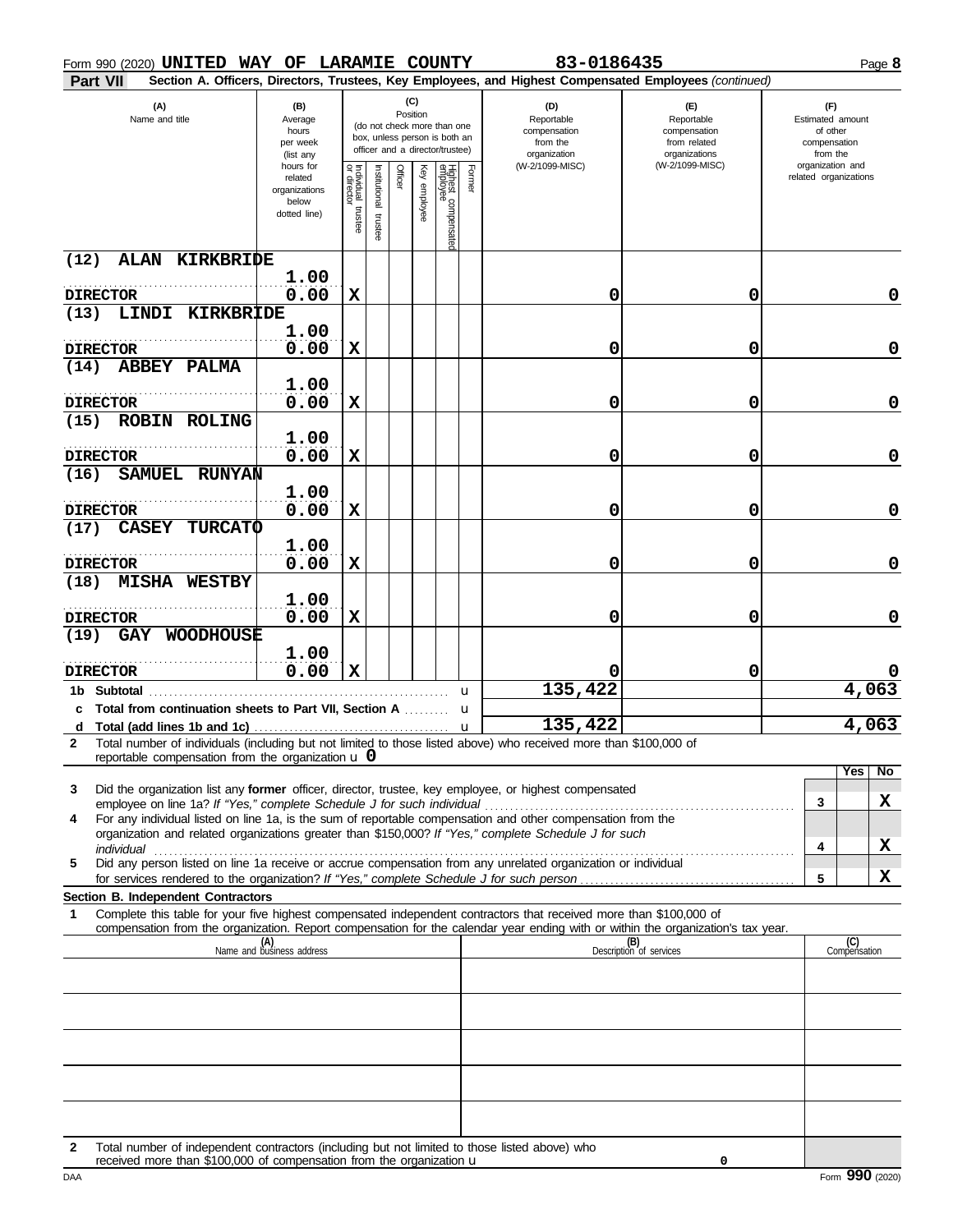# **Form 990 (2020) UNITED WAY OF LARAMIE COUNTY 83-0186435** Page 9

**Part VIII Statement of Revenue**

|                                                                  | <b>Fail VIII</b> |                                                                                  |    | Statement of Revenue |                      |                                  |                      |                                              |                                      |                                                               |
|------------------------------------------------------------------|------------------|----------------------------------------------------------------------------------|----|----------------------|----------------------|----------------------------------|----------------------|----------------------------------------------|--------------------------------------|---------------------------------------------------------------|
|                                                                  |                  |                                                                                  |    |                      |                      |                                  | (A)<br>Total revenue | (B)<br>Related or exempt<br>function revenue | (C)<br>Unrelated<br>business revenue | (D)<br>Revenue excluded<br>from tax under<br>sections 512-514 |
| <b>Contributions, Gifts, Grants</b><br>and Other Similar Amounts |                  | 1a Federated campaigns                                                           |    |                      | 1a                   |                                  |                      |                                              |                                      |                                                               |
|                                                                  |                  | <b>b</b> Membership dues                                                         |    |                      | 1b                   |                                  |                      |                                              |                                      |                                                               |
|                                                                  |                  | c Fundraising events                                                             |    |                      | 1 <sub>c</sub>       |                                  |                      |                                              |                                      |                                                               |
|                                                                  |                  | d Related organizations                                                          |    | .                    | 1 <sub>d</sub>       |                                  |                      |                                              |                                      |                                                               |
|                                                                  |                  | e Government grants (contributions)                                              |    |                      | 1e                   | 49,700                           |                      |                                              |                                      |                                                               |
|                                                                  |                  | f All other contributions, gifts, grants,                                        |    |                      |                      |                                  |                      |                                              |                                      |                                                               |
|                                                                  |                  | and similar amounts not included above                                           |    |                      | 1 <sub>f</sub>       | 970,669                          |                      |                                              |                                      |                                                               |
|                                                                  |                  | <b>q</b> Noncash contributions included in lines 1a-1f                           |    |                      | 1g $\sqrt{3}$        |                                  |                      |                                              |                                      |                                                               |
|                                                                  |                  |                                                                                  |    |                      |                      | $\mathbf{u}$                     | 1,020,369            |                                              |                                      |                                                               |
|                                                                  |                  |                                                                                  |    |                      |                      | <b>Business Code</b>             |                      |                                              |                                      |                                                               |
|                                                                  | 2a               |                                                                                  |    |                      |                      |                                  |                      |                                              |                                      |                                                               |
|                                                                  | b                |                                                                                  |    |                      |                      |                                  |                      |                                              |                                      |                                                               |
|                                                                  | с                |                                                                                  |    |                      |                      |                                  |                      |                                              |                                      |                                                               |
| Program Service<br>Revenue                                       |                  |                                                                                  |    |                      |                      |                                  |                      |                                              |                                      |                                                               |
|                                                                  |                  |                                                                                  |    |                      |                      |                                  |                      |                                              |                                      |                                                               |
|                                                                  |                  | f All other program service revenue                                              |    |                      |                      |                                  |                      |                                              |                                      |                                                               |
|                                                                  |                  |                                                                                  |    |                      |                      |                                  |                      |                                              |                                      |                                                               |
|                                                                  | 3                | Investment income (including dividends, interest, and                            |    |                      |                      |                                  |                      |                                              |                                      |                                                               |
|                                                                  |                  | other similar amounts)                                                           |    |                      |                      | u                                | 3,073                |                                              |                                      | 3,073                                                         |
|                                                                  | 4                | Income from investment of tax-exempt bond proceeds                               |    |                      |                      | $\mathbf u$<br><b>Collection</b> |                      |                                              |                                      |                                                               |
|                                                                  | 5                |                                                                                  |    |                      |                      | u                                |                      |                                              |                                      |                                                               |
|                                                                  |                  |                                                                                  |    | (i) Real             |                      | (ii) Personal                    |                      |                                              |                                      |                                                               |
|                                                                  | 6а               | Gross rents                                                                      | 6a |                      |                      |                                  |                      |                                              |                                      |                                                               |
|                                                                  | b                | Less: rental expenses                                                            | 6b |                      |                      |                                  |                      |                                              |                                      |                                                               |
|                                                                  |                  | Rental inc. or (loss)                                                            | 6c |                      |                      |                                  |                      |                                              |                                      |                                                               |
|                                                                  | d                | <b>7a</b> Gross amount from                                                      |    |                      |                      | u                                |                      |                                              |                                      |                                                               |
|                                                                  |                  | sales of assets                                                                  |    | (i) Securities       |                      | (ii) Other                       |                      |                                              |                                      |                                                               |
|                                                                  |                  | other than inventory                                                             | 7a |                      |                      |                                  |                      |                                              |                                      |                                                               |
|                                                                  |                  | <b>b</b> Less: cost or other                                                     |    |                      |                      |                                  |                      |                                              |                                      |                                                               |
|                                                                  |                  | basis and sales exps.                                                            | 7b |                      |                      |                                  |                      |                                              |                                      |                                                               |
| <b>Other Revenue</b>                                             |                  | c Gain or (loss)                                                                 | 7c |                      |                      |                                  |                      |                                              |                                      |                                                               |
|                                                                  |                  |                                                                                  |    |                      |                      | u                                |                      |                                              |                                      |                                                               |
|                                                                  |                  | 8a Gross income from fundraising events                                          |    |                      |                      |                                  |                      |                                              |                                      |                                                               |
|                                                                  |                  |                                                                                  |    |                      |                      |                                  |                      |                                              |                                      |                                                               |
|                                                                  |                  | of contributions reported on line 1c).                                           |    |                      |                      |                                  |                      |                                              |                                      |                                                               |
|                                                                  |                  |                                                                                  |    |                      | 8a<br>8b             |                                  |                      |                                              |                                      |                                                               |
|                                                                  |                  | <b>b</b> Less: direct expenses<br>c Net income or (loss) from fundraising events |    |                      |                      |                                  |                      |                                              |                                      |                                                               |
|                                                                  |                  | 9a Gross income from gaming activities.                                          |    |                      |                      | u                                |                      |                                              |                                      |                                                               |
|                                                                  |                  |                                                                                  |    |                      |                      |                                  |                      |                                              |                                      |                                                               |
|                                                                  |                  | See Part IV, line 19<br><b>b</b> Less: direct expenses                           |    |                      | 9a<br>9 <sub>b</sub> |                                  |                      |                                              |                                      |                                                               |
|                                                                  |                  | c Net income or (loss) from gaming activities                                    |    |                      |                      | u                                |                      |                                              |                                      |                                                               |
|                                                                  |                  | 10a Gross sales of inventory, less                                               |    |                      |                      |                                  |                      |                                              |                                      |                                                               |
|                                                                  |                  | returns and allowances                                                           |    |                      | 10a                  |                                  |                      |                                              |                                      |                                                               |
|                                                                  |                  | <b>b</b> Less: $cost$ of goods $sold$                                            |    |                      | 10 <sub>b</sub>      |                                  |                      |                                              |                                      |                                                               |
|                                                                  |                  | c Net income or (loss) from sales of inventory                                   |    |                      |                      | $\mathbf{u}$                     |                      |                                              |                                      |                                                               |
|                                                                  |                  |                                                                                  |    |                      |                      | <b>Business Code</b>             |                      |                                              |                                      |                                                               |
|                                                                  | 11a              |                                                                                  |    |                      |                      |                                  |                      |                                              |                                      |                                                               |
| Revenue                                                          | b                |                                                                                  |    |                      |                      |                                  |                      |                                              |                                      |                                                               |
|                                                                  |                  |                                                                                  |    |                      |                      |                                  |                      |                                              |                                      |                                                               |
| Miscellaneous                                                    | d                |                                                                                  |    |                      |                      |                                  |                      |                                              |                                      |                                                               |
|                                                                  |                  |                                                                                  |    |                      |                      |                                  |                      |                                              |                                      |                                                               |
|                                                                  |                  |                                                                                  |    |                      |                      | $\mathbf{u}$                     | 1,023,442            | 0                                            | 0                                    | 3,073                                                         |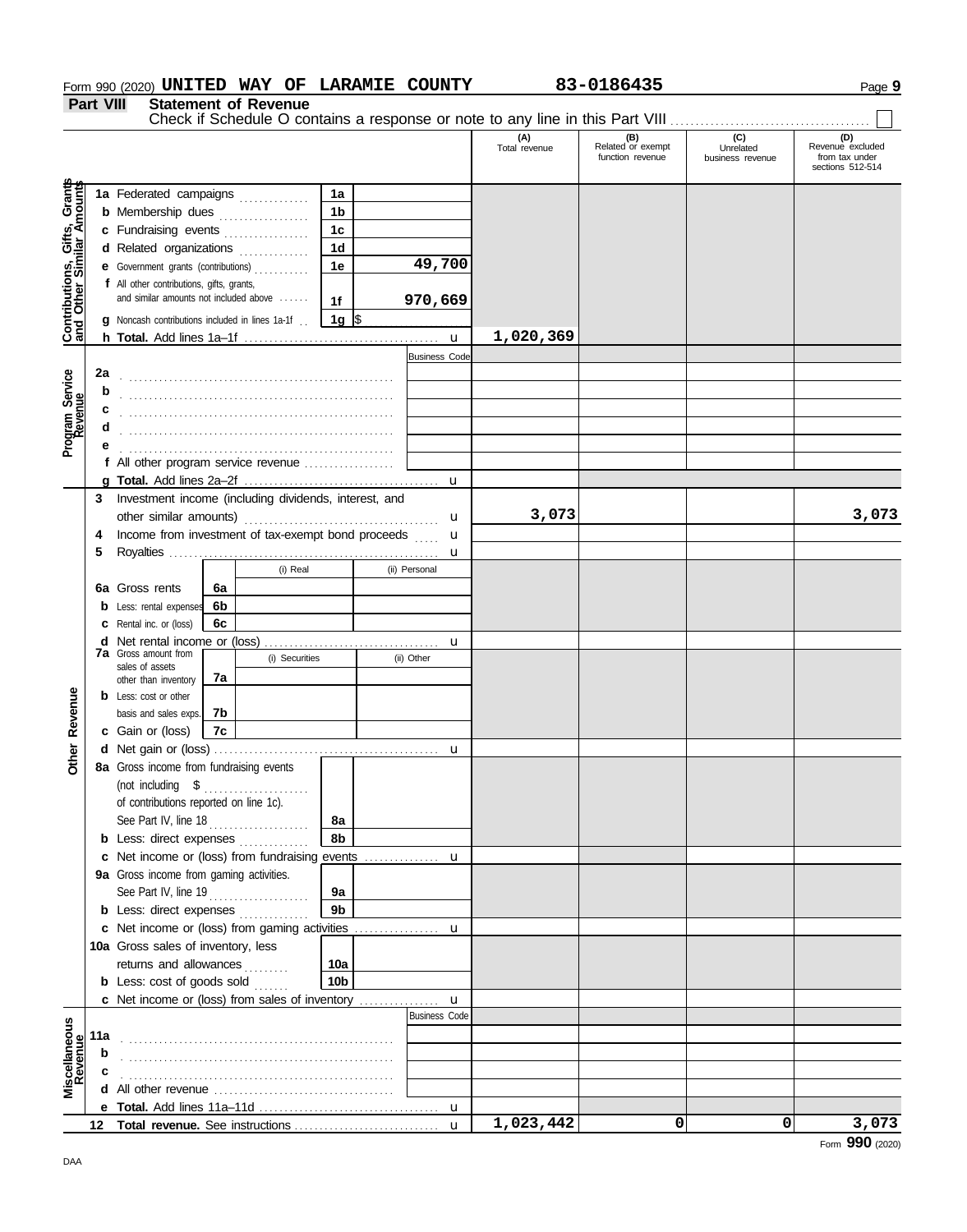# **Form 990 (2020) UNITED WAY OF LARAMIE COUNTY 83-0186435** Page 10

**Part IX Statement of Functional Expenses**

*Section 501(c)(3) and 501(c)(4) organizations must complete all columns. All other organizations must complete column (A).* Check if Schedule O contains a response or note to any line in this Part IX  $\overline{a}$ 

|              | Check if Schedule O contains a response or note to any line in this Part IX                                                                                                                                                                                                                                                                                                                                                                                                                                             |                       |                                    |                                    |                                |  |  |  |  |  |  |
|--------------|-------------------------------------------------------------------------------------------------------------------------------------------------------------------------------------------------------------------------------------------------------------------------------------------------------------------------------------------------------------------------------------------------------------------------------------------------------------------------------------------------------------------------|-----------------------|------------------------------------|------------------------------------|--------------------------------|--|--|--|--|--|--|
|              | Do not include amounts reported on lines 6b,<br>7b, 8b, 9b, and 10b of Part VIII.                                                                                                                                                                                                                                                                                                                                                                                                                                       | (A)<br>Total expenses | (B)<br>Program service<br>expenses | Management and<br>general expenses | (D)<br>Fundraising<br>expenses |  |  |  |  |  |  |
|              | 1 Grants and other assistance to domestic organizations                                                                                                                                                                                                                                                                                                                                                                                                                                                                 |                       |                                    |                                    |                                |  |  |  |  |  |  |
|              | and domestic governments. See Part IV, line 21                                                                                                                                                                                                                                                                                                                                                                                                                                                                          | 581,000               | 581,000                            |                                    |                                |  |  |  |  |  |  |
| $\mathbf{2}$ | Grants and other assistance to domestic                                                                                                                                                                                                                                                                                                                                                                                                                                                                                 |                       |                                    |                                    |                                |  |  |  |  |  |  |
|              | individuals. See Part IV, line 22                                                                                                                                                                                                                                                                                                                                                                                                                                                                                       |                       |                                    |                                    |                                |  |  |  |  |  |  |
| 3            | Grants and other assistance to foreign                                                                                                                                                                                                                                                                                                                                                                                                                                                                                  |                       |                                    |                                    |                                |  |  |  |  |  |  |
|              | organizations, foreign governments, and foreign                                                                                                                                                                                                                                                                                                                                                                                                                                                                         |                       |                                    |                                    |                                |  |  |  |  |  |  |
|              | individuals. See Part IV, lines 15 and 16                                                                                                                                                                                                                                                                                                                                                                                                                                                                               |                       |                                    |                                    |                                |  |  |  |  |  |  |
| 4            | Benefits paid to or for members                                                                                                                                                                                                                                                                                                                                                                                                                                                                                         |                       |                                    |                                    |                                |  |  |  |  |  |  |
| 5.           | Compensation of current officers, directors,                                                                                                                                                                                                                                                                                                                                                                                                                                                                            |                       |                                    |                                    |                                |  |  |  |  |  |  |
|              |                                                                                                                                                                                                                                                                                                                                                                                                                                                                                                                         | 135,422               | 121,880                            | 6,771                              | 6,771                          |  |  |  |  |  |  |
| 6            | Compensation not included above to disqualified                                                                                                                                                                                                                                                                                                                                                                                                                                                                         |                       |                                    |                                    |                                |  |  |  |  |  |  |
|              | persons (as defined under section 4958(f)(1)) and                                                                                                                                                                                                                                                                                                                                                                                                                                                                       |                       |                                    |                                    |                                |  |  |  |  |  |  |
|              | persons described in section 4958(c)(3)(B)                                                                                                                                                                                                                                                                                                                                                                                                                                                                              |                       |                                    |                                    |                                |  |  |  |  |  |  |
| 7            | Other salaries and wages                                                                                                                                                                                                                                                                                                                                                                                                                                                                                                | 189,967               | 81,096                             | 45,709                             | 63,162                         |  |  |  |  |  |  |
| 8            | Pension plan accruals and contributions (include                                                                                                                                                                                                                                                                                                                                                                                                                                                                        |                       |                                    |                                    |                                |  |  |  |  |  |  |
|              | section 401(k) and 403(b) employer contributions)                                                                                                                                                                                                                                                                                                                                                                                                                                                                       | 9,487                 | 5,977                              | 1,518                              | <u>1,992</u>                   |  |  |  |  |  |  |
| 9            | Other employee benefits                                                                                                                                                                                                                                                                                                                                                                                                                                                                                                 |                       |                                    |                                    |                                |  |  |  |  |  |  |
| 10           | Payroll taxes                                                                                                                                                                                                                                                                                                                                                                                                                                                                                                           | $\overline{47,493}$   | 29,029                             | 7,917                              | 10,547                         |  |  |  |  |  |  |
| 11           | Fees for services (nonemployees):                                                                                                                                                                                                                                                                                                                                                                                                                                                                                       |                       |                                    |                                    |                                |  |  |  |  |  |  |
|              |                                                                                                                                                                                                                                                                                                                                                                                                                                                                                                                         |                       |                                    |                                    |                                |  |  |  |  |  |  |
| b            |                                                                                                                                                                                                                                                                                                                                                                                                                                                                                                                         |                       |                                    |                                    |                                |  |  |  |  |  |  |
| C            |                                                                                                                                                                                                                                                                                                                                                                                                                                                                                                                         |                       |                                    |                                    |                                |  |  |  |  |  |  |
| d            |                                                                                                                                                                                                                                                                                                                                                                                                                                                                                                                         |                       |                                    |                                    |                                |  |  |  |  |  |  |
|              | e Professional fundraising services. See Part IV, line 11                                                                                                                                                                                                                                                                                                                                                                                                                                                               |                       |                                    |                                    |                                |  |  |  |  |  |  |
|              | f Investment management fees                                                                                                                                                                                                                                                                                                                                                                                                                                                                                            |                       |                                    |                                    |                                |  |  |  |  |  |  |
|              | g Other. (If line 11g amount exceeds 10% of line 25, column                                                                                                                                                                                                                                                                                                                                                                                                                                                             | 10,929                |                                    | 10,929                             |                                |  |  |  |  |  |  |
|              | (A) amount, list line 11g expenses on Schedule O.)                                                                                                                                                                                                                                                                                                                                                                                                                                                                      |                       |                                    |                                    |                                |  |  |  |  |  |  |
| 13           | 12 Advertising and promotion                                                                                                                                                                                                                                                                                                                                                                                                                                                                                            | 776                   |                                    | 181                                | 595                            |  |  |  |  |  |  |
| 14           |                                                                                                                                                                                                                                                                                                                                                                                                                                                                                                                         | 4,872                 | 3,069                              |                                    | 1,803                          |  |  |  |  |  |  |
| 15           | Information technology                                                                                                                                                                                                                                                                                                                                                                                                                                                                                                  |                       |                                    |                                    |                                |  |  |  |  |  |  |
| 16           |                                                                                                                                                                                                                                                                                                                                                                                                                                                                                                                         | 27,079                | 15,164                             | 5,145                              | 6,770                          |  |  |  |  |  |  |
| 17           | $\begin{minipage}[c]{0.9\linewidth} \begin{tabular}{l} \hline \textbf{Travel} \end{tabular} \end{minipage} \end{minipage} \begin{minipage}[c]{0.9\linewidth} \begin{tabular}{l} \hline \textbf{True} \end{tabular} \end{minipage} \end{minipage} \begin{minipage}[c]{0.9\linewidth} \begin{tabular}{l} \hline \textbf{True} \end{tabular} \end{minipage} \end{minipage} \begin{minipage}[c]{0.9\linewidth} \begin{tabular}{l} \hline \textbf{True} \end{tabular} \end{minipage} \end{minipage} \begin{minipage}[c]{0.9$ |                       |                                    |                                    |                                |  |  |  |  |  |  |
| 18           | Payments of travel or entertainment expenses                                                                                                                                                                                                                                                                                                                                                                                                                                                                            |                       |                                    |                                    |                                |  |  |  |  |  |  |
|              | for any federal, state, or local public officials                                                                                                                                                                                                                                                                                                                                                                                                                                                                       |                       |                                    |                                    |                                |  |  |  |  |  |  |
| 19           | Conferences, conventions, and meetings                                                                                                                                                                                                                                                                                                                                                                                                                                                                                  |                       |                                    |                                    |                                |  |  |  |  |  |  |
| 20           | $Interest$                                                                                                                                                                                                                                                                                                                                                                                                                                                                                                              |                       |                                    |                                    |                                |  |  |  |  |  |  |
| 21           | Payments to affiliates                                                                                                                                                                                                                                                                                                                                                                                                                                                                                                  | 12,227                |                                    | 12,227                             |                                |  |  |  |  |  |  |
| 22           | Depreciation, depletion, and amortization                                                                                                                                                                                                                                                                                                                                                                                                                                                                               | 20,060                | 11,192                             | 3,802                              | 5,066                          |  |  |  |  |  |  |
| 23           |                                                                                                                                                                                                                                                                                                                                                                                                                                                                                                                         | 748                   |                                    | 748                                |                                |  |  |  |  |  |  |
| 24           | Other expenses. Itemize expenses not covered                                                                                                                                                                                                                                                                                                                                                                                                                                                                            |                       |                                    |                                    |                                |  |  |  |  |  |  |
|              | above (List miscellaneous expenses on line 24e. If                                                                                                                                                                                                                                                                                                                                                                                                                                                                      |                       |                                    |                                    |                                |  |  |  |  |  |  |
|              | line 24e amount exceeds 10% of line 25, column                                                                                                                                                                                                                                                                                                                                                                                                                                                                          |                       |                                    |                                    |                                |  |  |  |  |  |  |
|              | (A) amount, list line 24e expenses on Schedule O.)                                                                                                                                                                                                                                                                                                                                                                                                                                                                      |                       |                                    |                                    |                                |  |  |  |  |  |  |
| a            | PROGRAM EXP                                                                                                                                                                                                                                                                                                                                                                                                                                                                                                             | 19,113                | 19,113                             |                                    |                                |  |  |  |  |  |  |
| b            | EQUIPMENT MAINTENANCE                                                                                                                                                                                                                                                                                                                                                                                                                                                                                                   | 9,044                 | 5,045                              | 1,715                              | 2,284                          |  |  |  |  |  |  |
| c            | <b>TELEPHONE</b>                                                                                                                                                                                                                                                                                                                                                                                                                                                                                                        | 2,607                 | 1,019                              | 660                                | 928                            |  |  |  |  |  |  |
| d            | <b>MISCELLANEOUS</b>                                                                                                                                                                                                                                                                                                                                                                                                                                                                                                    | 2,405                 | 1,342                              | 456                                | 607                            |  |  |  |  |  |  |
| е            | All other expenses                                                                                                                                                                                                                                                                                                                                                                                                                                                                                                      | 4,137                 | 15                                 | 2,153                              | 1,969                          |  |  |  |  |  |  |
| 25           | Total functional expenses. Add lines 1 through 24e                                                                                                                                                                                                                                                                                                                                                                                                                                                                      | 1,077,366             | 874,941                            | 99,931                             | 102,494                        |  |  |  |  |  |  |
| 26           | Joint costs. Complete this line only if the<br>organization reported in column (B) joint costs<br>from a combined educational campaign_and<br>fundraising solicitation. Check here $\mathbf{u}$   if<br>following SOP 98-2 (ASC 958-720)                                                                                                                                                                                                                                                                                |                       |                                    |                                    |                                |  |  |  |  |  |  |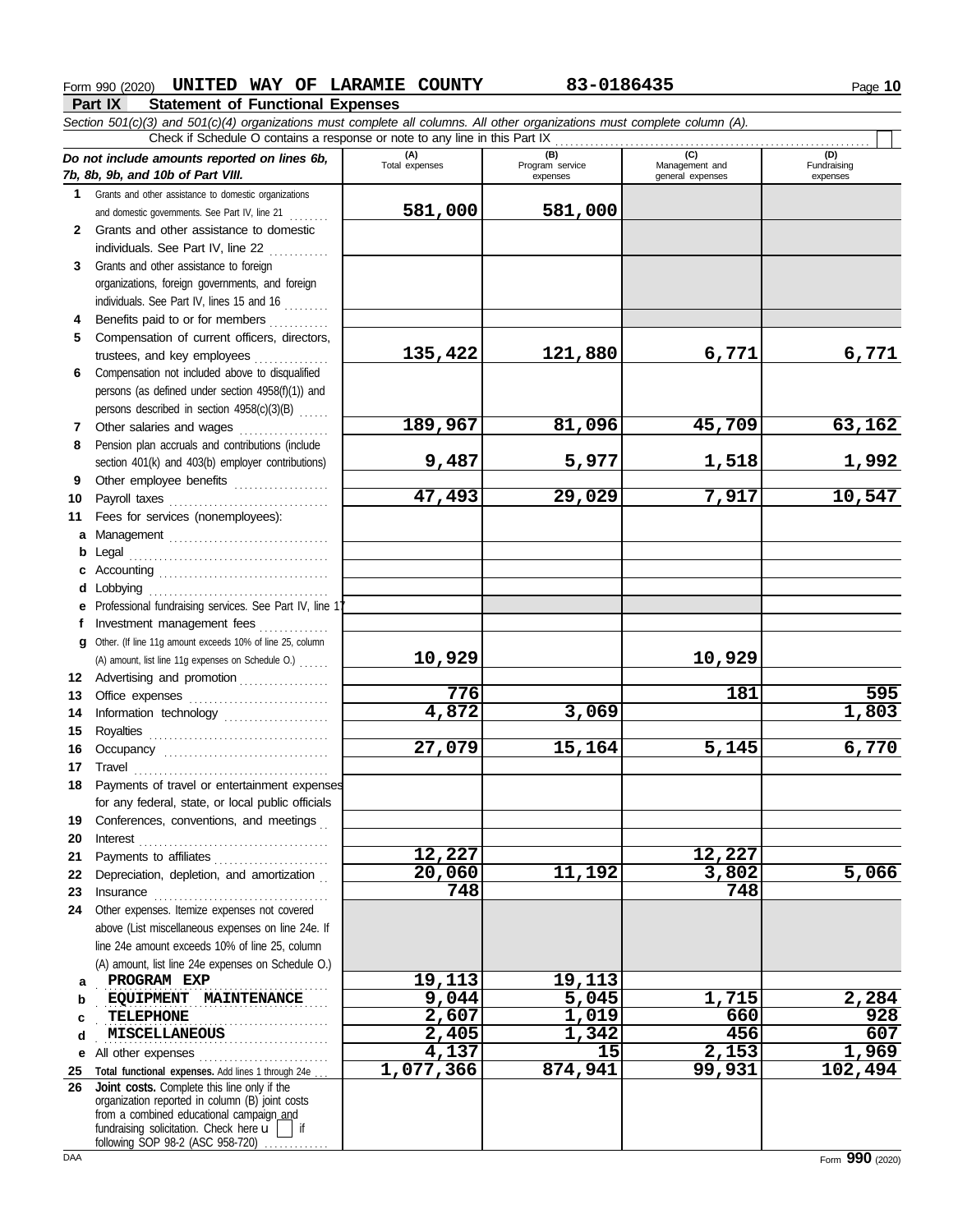# **Form 990 (2020) UNITED WAY OF LARAMIE COUNTY 83-0186435** Page 11

**Part X Balance Sheet**

|                      |    | Check if Schedule O contains a response or note to any line in this Part X                                                                                                                                                          |  |                |                   |                         |               |
|----------------------|----|-------------------------------------------------------------------------------------------------------------------------------------------------------------------------------------------------------------------------------------|--|----------------|-------------------|-------------------------|---------------|
|                      |    |                                                                                                                                                                                                                                     |  |                | (A)               |                         | (B)           |
|                      |    |                                                                                                                                                                                                                                     |  |                | Beginning of year |                         | End of year   |
|                      | 1  | Cash-non-interest-bearing                                                                                                                                                                                                           |  |                | 342,759           | $\overline{1}$          | 303,807       |
|                      | 2  |                                                                                                                                                                                                                                     |  |                | 207,636           | $\overline{\mathbf{2}}$ | 210,481       |
|                      | 3  |                                                                                                                                                                                                                                     |  |                | 314,385           | 3                       | 287,417       |
|                      | 4  |                                                                                                                                                                                                                                     |  |                | 104,242           | 4                       | 107,762       |
|                      | 5  | Loans and other receivables from any current or former officer, director,                                                                                                                                                           |  |                |                   |                         |               |
|                      |    | trustee, key employee, creator or founder, substantial contributor, or 35%                                                                                                                                                          |  |                |                   |                         |               |
|                      |    | controlled entity or family member of any of these persons                                                                                                                                                                          |  |                |                   | 5                       |               |
|                      | 6  | Loans and other receivables from other disqualified persons (as defined                                                                                                                                                             |  |                |                   |                         |               |
|                      |    | under section 4958(f)(1)), and persons described in section $4958(c)(3)(B)$ <sub>1</sub> ,                                                                                                                                          |  |                |                   | 6                       |               |
| ssets                | 7  |                                                                                                                                                                                                                                     |  |                |                   | 7                       |               |
| ⋖                    | 8  | Inventories for sale or use <i>communication</i> and the state or use of the contract of the state or use of the state or the state or the state or the state or the state or the state of the state or the state or the state or t |  |                |                   | 8                       |               |
|                      | 9  |                                                                                                                                                                                                                                     |  |                | 5,043             | - 9                     | 5,823         |
|                      |    | 10a Land, buildings, and equipment: cost or other                                                                                                                                                                                   |  |                |                   |                         |               |
|                      |    |                                                                                                                                                                                                                                     |  | <u>205,001</u> |                   |                         |               |
|                      |    | <b>b</b> Less: accumulated depreciation <b>contains the latest section</b> and <b>lates</b>                                                                                                                                         |  | 117,955        | 107, 106          | 10 <sub>c</sub>         | 87,046        |
|                      | 11 |                                                                                                                                                                                                                                     |  |                |                   |                         |               |
|                      | 12 |                                                                                                                                                                                                                                     |  |                | 12                |                         |               |
|                      | 13 |                                                                                                                                                                                                                                     |  |                |                   | 13                      |               |
|                      | 14 |                                                                                                                                                                                                                                     |  |                |                   | 14                      |               |
|                      | 15 |                                                                                                                                                                                                                                     |  |                | $107,326$ 15      |                         | 110,027       |
|                      | 16 |                                                                                                                                                                                                                                     |  |                | 1,188,497         | 16                      | 1, 112, 363   |
|                      | 17 |                                                                                                                                                                                                                                     |  | $16,618$   17  |                   | 58,771                  |               |
|                      | 18 |                                                                                                                                                                                                                                     |  | $595,055$ 18   |                   | 590,993                 |               |
|                      | 19 |                                                                                                                                                                                                                                     |  | 142,717        | 19                | 101,164                 |               |
|                      | 20 |                                                                                                                                                                                                                                     |  |                | 20                |                         |               |
|                      | 21 | Escrow or custodial account liability. Complete Part IV of Schedule D                                                                                                                                                               |  |                |                   | 21                      |               |
|                      | 22 | Loans and other payables to any current or former officer, director,                                                                                                                                                                |  |                |                   |                         |               |
| Liabilities          |    | trustee, key employee, creator or founder, substantial contributor, or 35%                                                                                                                                                          |  |                |                   |                         |               |
|                      |    | controlled entity or family member of any of these persons                                                                                                                                                                          |  |                |                   | 22                      |               |
|                      | 23 | Secured mortgages and notes payable to unrelated third parties [                                                                                                                                                                    |  |                |                   | 23                      |               |
|                      | 24 | Unsecured notes and loans payable to unrelated third parties                                                                                                                                                                        |  |                |                   | 24                      |               |
|                      | 25 | Other liabilities (including federal income tax, payables to related third                                                                                                                                                          |  |                |                   |                         |               |
|                      |    | parties, and other liabilities not included on lines 17-24). Complete Part X                                                                                                                                                        |  |                |                   |                         |               |
|                      |    |                                                                                                                                                                                                                                     |  |                | 59,326 25         |                         | <u>77,308</u> |
|                      | 26 |                                                                                                                                                                                                                                     |  |                | 813,716           | 26                      | 828,236       |
|                      |    | Organizations that follow FASB ASC 958, check here $\sqrt{\mathrm{X}}$                                                                                                                                                              |  |                |                   |                         |               |
| <b>Fund Balances</b> |    | and complete lines 27, 28, 32, and 33.                                                                                                                                                                                              |  |                |                   |                         |               |
|                      | 27 |                                                                                                                                                                                                                                     |  |                | 369,994           | 27                      | 279,340       |
|                      | 28 |                                                                                                                                                                                                                                     |  |                | 4,787             | 28                      | 4,787         |
|                      |    | Organizations that do not follow FASB ASC 958, check here $\mathbf{u}$                                                                                                                                                              |  |                |                   |                         |               |
|                      |    | and complete lines 29 through 33.                                                                                                                                                                                                   |  |                |                   |                         |               |
| ŏ                    | 29 |                                                                                                                                                                                                                                     |  |                |                   | 29                      |               |
| Assets               | 30 |                                                                                                                                                                                                                                     |  |                |                   | 30                      |               |
|                      | 31 | Retained earnings, endowment, accumulated income, or other funds                                                                                                                                                                    |  |                |                   | 31                      |               |
| <b>Net</b>           | 32 |                                                                                                                                                                                                                                     |  |                | 374,781           | 32                      | 284,127       |
|                      | 33 |                                                                                                                                                                                                                                     |  |                | 1,188,497         | 33                      | 1,112,363     |
|                      |    |                                                                                                                                                                                                                                     |  |                |                   |                         |               |

Form **990** (2020)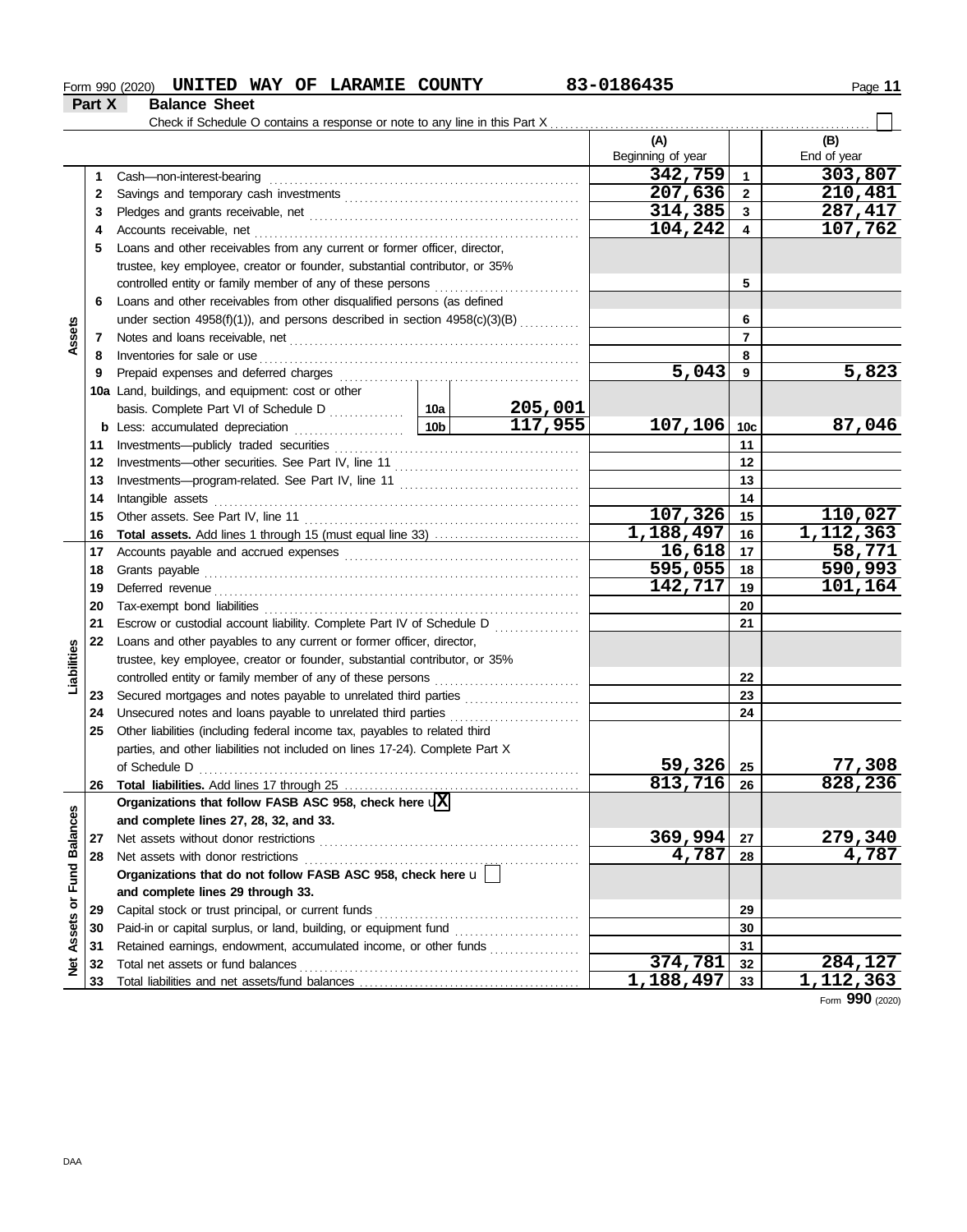|    | 83-0186435<br>Form 990 (2020) UNITED WAY OF LARAMIE COUNTY                                                            |                         |                         |            | Page 12   |
|----|-----------------------------------------------------------------------------------------------------------------------|-------------------------|-------------------------|------------|-----------|
|    | <b>Reconciliation of Net Assets</b><br>Part XI                                                                        |                         |                         |            |           |
|    |                                                                                                                       |                         |                         |            | ΙxΙ       |
|    |                                                                                                                       | $\mathbf{1}$            | 1,023,442               |            |           |
| 2  |                                                                                                                       | $\overline{2}$          | $\overline{1}$ ,077,366 |            |           |
| 3  | Revenue less expenses. Subtract line 2 from line 1                                                                    | $\overline{\mathbf{3}}$ |                         |            | $-53,924$ |
|    |                                                                                                                       | $\overline{4}$          |                         |            | 374,781   |
| 5  |                                                                                                                       | 5                       |                         |            |           |
| 6  |                                                                                                                       | $6\phantom{a}$          |                         |            |           |
| 7  | Investment expenses <b>constant expenses constant expenses constant expenses constant expenses</b>                    | $\overline{7}$          |                         |            |           |
| 8  |                                                                                                                       | 8                       |                         |            |           |
| 9  |                                                                                                                       | $\mathbf{9}$            |                         |            | $-36,730$ |
| 10 | Net assets or fund balances at end of year. Combine lines 3 through 9 (must equal Part X, line                        |                         |                         |            |           |
|    |                                                                                                                       | 10                      |                         |            | 284,127   |
|    | <b>Financial Statements and Reporting</b><br>Part XII                                                                 |                         |                         |            |           |
|    |                                                                                                                       |                         |                         |            |           |
|    |                                                                                                                       |                         |                         | Yes l      | No        |
| 1. | $ X $ Accrual<br>Accounting method used to prepare the Form 990:     Cash<br>Other                                    |                         |                         |            |           |
|    | If the organization changed its method of accounting from a prior year or checked "Other," explain in                 |                         |                         |            |           |
|    | Schedule O.                                                                                                           |                         |                         |            |           |
|    | 2a Were the organization's financial statements compiled or reviewed by an independent accountant?                    |                         | 2a                      |            | х         |
|    | If "Yes," check a box below to indicate whether the financial statements for the year were compiled or                |                         |                         |            |           |
|    | reviewed on a separate basis, consolidated basis, or both:                                                            |                         |                         |            |           |
|    | Separate basis<br>Consolidated basis<br>Both consolidated and separate basis                                          |                         |                         |            |           |
|    | <b>b</b> Were the organization's financial statements audited by an independent accountant?                           |                         | 2 <sub>b</sub>          | X          |           |
|    | If "Yes," check a box below to indicate whether the financial statements for the year were audited on a               |                         |                         |            |           |
|    | separate basis, consolidated basis, or both:                                                                          |                         |                         |            |           |
|    | X <br>Separate basis<br>Consolidated basis<br>Both consolidated and separate basis                                    |                         |                         |            |           |
|    | c If "Yes" to line 2a or 2b, does the organization have a committee that assumes responsibility for oversight of      |                         |                         |            |           |
|    | the audit, review, or compilation of its financial statements and selection of an independent accountant?             |                         | 2c                      | X          |           |
|    | If the organization changed either its oversight process or selection process during the tax year, explain on         |                         |                         |            |           |
|    | Schedule O.                                                                                                           |                         |                         |            |           |
|    | 3a As a result of a federal award, was the organization required to undergo an audit or audits as set forth in the    |                         |                         |            |           |
|    | Single Audit Act and OMB Circular A-133?                                                                              |                         | 3a                      |            | x         |
|    | <b>b</b> If "Yes," did the organization undergo the required audit or audits? If the organization did not undergo the |                         |                         |            |           |
|    |                                                                                                                       |                         | 3b                      |            |           |
|    |                                                                                                                       |                         |                         | <b>OOO</b> |           |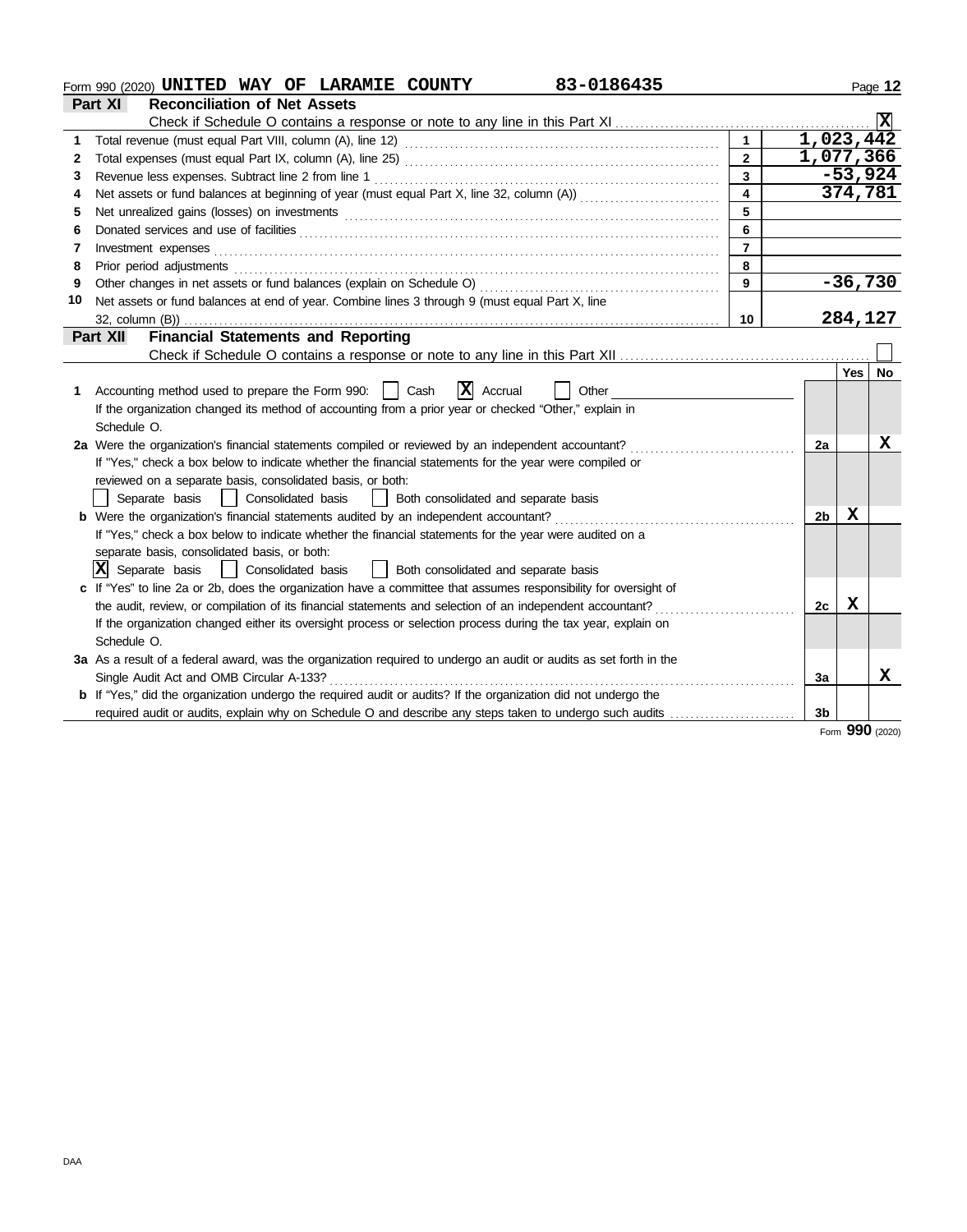|      |                       |                                    | Form 990 (2020) UNITED WAY OF LARAMIE COUNTY                   |                                      |                         |         |                 |                                                                                                 |        | 83-0186435                                                                                                                                                                                                           |                                                                                                                                  | Page 8                                                                              |
|------|-----------------------|------------------------------------|----------------------------------------------------------------|--------------------------------------|-------------------------|---------|-----------------|-------------------------------------------------------------------------------------------------|--------|----------------------------------------------------------------------------------------------------------------------------------------------------------------------------------------------------------------------|----------------------------------------------------------------------------------------------------------------------------------|-------------------------------------------------------------------------------------|
|      | Part VII              |                                    |                                                                |                                      |                         |         |                 |                                                                                                 |        |                                                                                                                                                                                                                      | Section A. Officers, Directors, Trustees, Key Employees, and Highest Compensated Employees (continued)                           |                                                                                     |
|      | (A)<br>Name and title |                                    | (B)<br>Average<br>hours<br>per week<br>(list any               |                                      |                         |         | (C)<br>Position | (do not check more than one<br>box, unless person is both an<br>officer and a director/trustee) |        | (D)<br>Reportable<br>compensation<br>from the<br>organization<br>(W-2/1099-MISC)                                                                                                                                     | (E)<br>Reportable<br>compensation<br>from related<br>organizations<br>(W-2/1099-MISC)                                            | (F)<br>Estimated amount<br>of other<br>compensation<br>from the<br>organization and |
|      |                       |                                    | hours for<br>related<br>organizations<br>below<br>dotted line) | Individual<br>or director<br>trustee | nstitutional<br>trustee | Officer | Ķey<br>enployee | Highest compensated<br>employee                                                                 | Former |                                                                                                                                                                                                                      |                                                                                                                                  | related organizations                                                               |
| (20) | <b>DUSTIN</b>         | <b>WOODHOUSE</b>                   |                                                                |                                      |                         |         |                 |                                                                                                 |        |                                                                                                                                                                                                                      |                                                                                                                                  |                                                                                     |
|      |                       |                                    | 1.00                                                           |                                      |                         |         |                 |                                                                                                 |        |                                                                                                                                                                                                                      |                                                                                                                                  |                                                                                     |
|      | <b>DIRECTOR</b>       |                                    | 0.00                                                           | X                                    |                         |         |                 |                                                                                                 |        | 0                                                                                                                                                                                                                    | 0                                                                                                                                | $\mathbf 0$                                                                         |
|      |                       |                                    |                                                                |                                      |                         |         |                 |                                                                                                 |        |                                                                                                                                                                                                                      |                                                                                                                                  |                                                                                     |
|      |                       |                                    |                                                                |                                      |                         |         |                 |                                                                                                 |        |                                                                                                                                                                                                                      |                                                                                                                                  |                                                                                     |
|      |                       |                                    |                                                                |                                      |                         |         |                 |                                                                                                 |        |                                                                                                                                                                                                                      |                                                                                                                                  |                                                                                     |
|      |                       |                                    |                                                                |                                      |                         |         |                 |                                                                                                 |        |                                                                                                                                                                                                                      |                                                                                                                                  |                                                                                     |
|      |                       |                                    |                                                                |                                      |                         |         |                 |                                                                                                 |        |                                                                                                                                                                                                                      |                                                                                                                                  |                                                                                     |
|      |                       |                                    |                                                                |                                      |                         |         |                 |                                                                                                 |        |                                                                                                                                                                                                                      |                                                                                                                                  |                                                                                     |
|      |                       |                                    |                                                                |                                      |                         |         |                 |                                                                                                 |        |                                                                                                                                                                                                                      |                                                                                                                                  |                                                                                     |
|      |                       |                                    |                                                                |                                      |                         |         |                 |                                                                                                 |        |                                                                                                                                                                                                                      |                                                                                                                                  |                                                                                     |
|      |                       | 1b Subtotal                        |                                                                |                                      |                         |         |                 |                                                                                                 | u      |                                                                                                                                                                                                                      |                                                                                                                                  |                                                                                     |
| c    |                       |                                    | Total from continuation sheets to Part VII, Section A  u       |                                      |                         |         |                 |                                                                                                 |        |                                                                                                                                                                                                                      |                                                                                                                                  |                                                                                     |
|      |                       |                                    |                                                                |                                      |                         |         |                 |                                                                                                 |        |                                                                                                                                                                                                                      |                                                                                                                                  |                                                                                     |
| 2    |                       |                                    | reportable compensation from the organization u                |                                      |                         |         |                 |                                                                                                 |        | Total number of individuals (including but not limited to those listed above) who received more than \$100,000 of                                                                                                    |                                                                                                                                  |                                                                                     |
|      |                       |                                    |                                                                |                                      |                         |         |                 |                                                                                                 |        |                                                                                                                                                                                                                      |                                                                                                                                  | No<br>Yes                                                                           |
| 3    |                       |                                    |                                                                |                                      |                         |         |                 |                                                                                                 |        | Did the organization list any former officer, director, trustee, key employee, or highest compensated                                                                                                                |                                                                                                                                  | 3                                                                                   |
| 4    |                       |                                    |                                                                |                                      |                         |         |                 |                                                                                                 |        | For any individual listed on line 1a, is the sum of reportable compensation and other compensation from the<br>organization and related organizations greater than \$150,000? If "Yes," complete Schedule J for such |                                                                                                                                  | 4                                                                                   |
| 5    |                       |                                    |                                                                |                                      |                         |         |                 |                                                                                                 |        | Did any person listed on line 1a receive or accrue compensation from any unrelated organization or individual                                                                                                        |                                                                                                                                  |                                                                                     |
|      |                       | Section B. Independent Contractors |                                                                |                                      |                         |         |                 |                                                                                                 |        |                                                                                                                                                                                                                      |                                                                                                                                  | 5                                                                                   |
| 1    |                       |                                    |                                                                |                                      |                         |         |                 |                                                                                                 |        | Complete this table for your five highest compensated independent contractors that received more than \$100,000 of                                                                                                   | compensation from the organization. Report compensation for the calendar year ending with or within the organization's tax year. |                                                                                     |
|      |                       |                                    | (A)<br>Name and business address                               |                                      |                         |         |                 |                                                                                                 |        |                                                                                                                                                                                                                      | (B)<br>Description of services                                                                                                   | (C)<br>Compensation                                                                 |
|      |                       |                                    |                                                                |                                      |                         |         |                 |                                                                                                 |        |                                                                                                                                                                                                                      |                                                                                                                                  |                                                                                     |
|      |                       |                                    |                                                                |                                      |                         |         |                 |                                                                                                 |        |                                                                                                                                                                                                                      |                                                                                                                                  |                                                                                     |
|      |                       |                                    |                                                                |                                      |                         |         |                 |                                                                                                 |        |                                                                                                                                                                                                                      |                                                                                                                                  |                                                                                     |
|      |                       |                                    |                                                                |                                      |                         |         |                 |                                                                                                 |        |                                                                                                                                                                                                                      |                                                                                                                                  |                                                                                     |
|      |                       |                                    |                                                                |                                      |                         |         |                 |                                                                                                 |        | 2 Total number of independent contractors (including but not limited to those listed above) who                                                                                                                      |                                                                                                                                  |                                                                                     |

**2** Total number of independent contractors (including but not limited to those listed above) who received more than \$100,000 of compensation from the organization u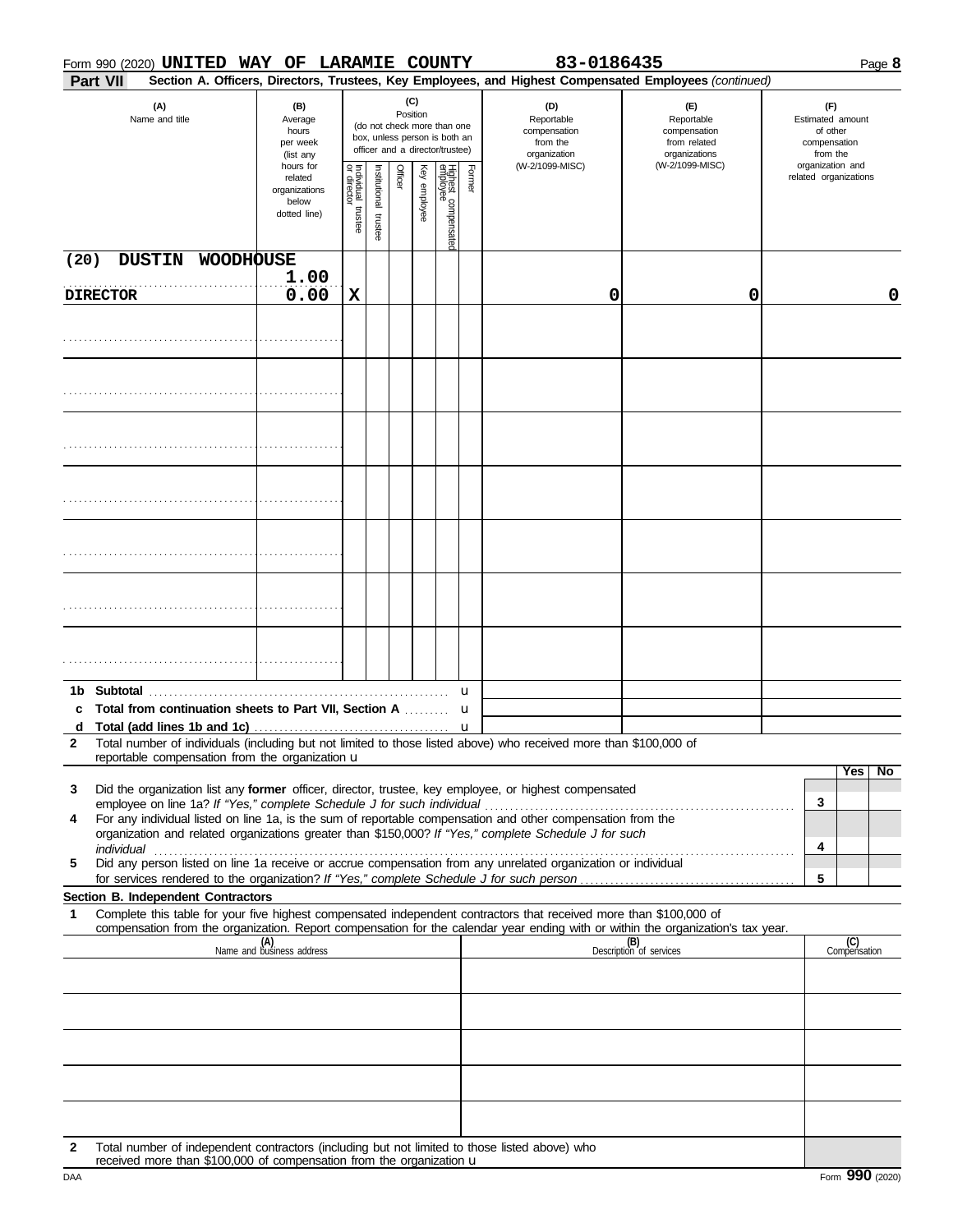| <b>SCHEDULE A</b>          | <b>Public Charity Status and Public Support</b>                                                                      | OMB No. 1545-0047                                                                                                                                                                                                                                         |                          |                                |                        |  |                                      |  |  |  |  |
|----------------------------|----------------------------------------------------------------------------------------------------------------------|-----------------------------------------------------------------------------------------------------------------------------------------------------------------------------------------------------------------------------------------------------------|--------------------------|--------------------------------|------------------------|--|--------------------------------------|--|--|--|--|
| (Form 990 or 990-EZ)       | Complete if the organization is a section 501(c)(3) organization or a section 4947(a)(1) nonexempt charitable trust. |                                                                                                                                                                                                                                                           |                          |                                |                        |  |                                      |  |  |  |  |
| Department of the Treasury |                                                                                                                      | u Attach to Form 990 or Form 990-EZ.                                                                                                                                                                                                                      |                          |                                |                        |  |                                      |  |  |  |  |
| Internal Revenue Service   |                                                                                                                      | <b>u</b> Go to <i>www.irs.gov/Form990</i> for instructions and the latest information.                                                                                                                                                                    |                          |                                |                        |  | Open to Public<br>Inspection         |  |  |  |  |
| Name of the organization   |                                                                                                                      | UNITED WAY OF LARAMIE COUNTY                                                                                                                                                                                                                              | 83-0186435               | Employer identification number |                        |  |                                      |  |  |  |  |
| Part I                     |                                                                                                                      | Reason for Public Charity Status. (All organizations must complete this part.) See instructions.                                                                                                                                                          |                          |                                |                        |  |                                      |  |  |  |  |
|                            |                                                                                                                      | The organization is not a private foundation because it is: (For lines 1 through 12, check only one box.)                                                                                                                                                 |                          |                                |                        |  |                                      |  |  |  |  |
| 1                          |                                                                                                                      | A church, convention of churches, or association of churches described in section 170(b)(1)(A)(i).                                                                                                                                                        |                          |                                |                        |  |                                      |  |  |  |  |
| 2                          |                                                                                                                      | A school described in <b>section 170(b)(1)(A)(ii).</b> (Attach Schedule E (Form 990 or 990-EZ).)                                                                                                                                                          |                          |                                |                        |  |                                      |  |  |  |  |
| 3                          |                                                                                                                      | A hospital or a cooperative hospital service organization described in section 170(b)(1)(A)(iii).                                                                                                                                                         |                          |                                |                        |  |                                      |  |  |  |  |
| 4                          |                                                                                                                      | A medical research organization operated in conjunction with a hospital described in section 170(b)(1)(A)(iii). Enter the hospital's name,                                                                                                                |                          |                                |                        |  |                                      |  |  |  |  |
| city, and state:           |                                                                                                                      |                                                                                                                                                                                                                                                           |                          |                                |                        |  |                                      |  |  |  |  |
| 5                          |                                                                                                                      | An organization operated for the benefit of a college or university owned or operated by a governmental unit described in                                                                                                                                 |                          |                                |                        |  |                                      |  |  |  |  |
|                            | section 170(b)(1)(A)(iv). (Complete Part II.)                                                                        |                                                                                                                                                                                                                                                           |                          |                                |                        |  |                                      |  |  |  |  |
| 6                          |                                                                                                                      | A federal, state, or local government or governmental unit described in section 170(b)(1)(A)(v).                                                                                                                                                          |                          |                                |                        |  |                                      |  |  |  |  |
| x<br>7                     | described in section 170(b)(1)(A)(vi). (Complete Part II.)                                                           | An organization that normally receives a substantial part of its support from a governmental unit or from the general public                                                                                                                              |                          |                                |                        |  |                                      |  |  |  |  |
| 8                          |                                                                                                                      | A community trust described in section 170(b)(1)(A)(vi). (Complete Part II.)                                                                                                                                                                              |                          |                                |                        |  |                                      |  |  |  |  |
| 9                          |                                                                                                                      | An agricultural research organization described in section 170(b)(1)(A)(ix) operated in conjunction with a land-grant college                                                                                                                             |                          |                                |                        |  |                                      |  |  |  |  |
| university:                |                                                                                                                      | or university or a non-land-grant college of agriculture (see instructions). Enter the name, city, and state of the college or                                                                                                                            |                          |                                |                        |  |                                      |  |  |  |  |
| 10                         |                                                                                                                      | An organization that normally receives: (1) more than 33 1/3% of its support from contributions, membership fees, and gross                                                                                                                               |                          |                                |                        |  |                                      |  |  |  |  |
|                            |                                                                                                                      | receipts from activities related to its exempt functions, subject to certain exceptions; and (2) no more than 331/3% of its                                                                                                                               |                          |                                |                        |  |                                      |  |  |  |  |
|                            |                                                                                                                      | support from gross investment income and unrelated business taxable income (less section 511 tax) from businesses<br>acquired by the organization after June 30, 1975. See section 509(a)(2). (Complete Part III.)                                        |                          |                                |                        |  |                                      |  |  |  |  |
| 11                         |                                                                                                                      | An organization organized and operated exclusively to test for public safety. See section 509(a)(4).                                                                                                                                                      |                          |                                |                        |  |                                      |  |  |  |  |
| 12                         |                                                                                                                      | An organization organized and operated exclusively for the benefit of, to perform the functions of, or to carry out the purposes                                                                                                                          |                          |                                |                        |  |                                      |  |  |  |  |
|                            |                                                                                                                      | of one or more publicly supported organizations described in section 509(a)(1) or section 509(a)(2). See section 509(a)(3).                                                                                                                               |                          |                                |                        |  |                                      |  |  |  |  |
|                            |                                                                                                                      | Check the box in lines 12a through 12d that describes the type of supporting organization and complete lines 12e, 12f, and 12g.                                                                                                                           |                          |                                |                        |  |                                      |  |  |  |  |
| a                          |                                                                                                                      | Type I. A supporting organization operated, supervised, or controlled by its supported organization(s), typically by giving<br>the supported organization(s) the power to regularly appoint or elect a majority of the directors or trustees of the       |                          |                                |                        |  |                                      |  |  |  |  |
|                            |                                                                                                                      | supporting organization. You must complete Part IV, Sections A and B.                                                                                                                                                                                     |                          |                                |                        |  |                                      |  |  |  |  |
| b                          |                                                                                                                      | Type II. A supporting organization supervised or controlled in connection with its supported organization(s), by having                                                                                                                                   |                          |                                |                        |  |                                      |  |  |  |  |
|                            |                                                                                                                      | control or management of the supporting organization vested in the same persons that control or manage the supported<br>organization(s). You must complete Part IV, Sections A and C.                                                                     |                          |                                |                        |  |                                      |  |  |  |  |
| c                          |                                                                                                                      | Type III functionally integrated. A supporting organization operated in connection with, and functionally integrated with,                                                                                                                                |                          |                                |                        |  |                                      |  |  |  |  |
|                            |                                                                                                                      | its supported organization(s) (see instructions). You must complete Part IV, Sections A, D, and E.                                                                                                                                                        |                          |                                |                        |  |                                      |  |  |  |  |
| d                          |                                                                                                                      | Type III non-functionally integrated. A supporting organization operated in connection with its supported organization(s)<br>that is not functionally integrated. The organization generally must satisfy a distribution requirement and an attentiveness |                          |                                |                        |  |                                      |  |  |  |  |
|                            |                                                                                                                      | requirement (see instructions). You must complete Part IV, Sections A and D, and Part V.                                                                                                                                                                  |                          |                                |                        |  |                                      |  |  |  |  |
| е                          |                                                                                                                      | Check this box if the organization received a written determination from the IRS that it is a Type I, Type II, Type III                                                                                                                                   |                          |                                |                        |  |                                      |  |  |  |  |
|                            |                                                                                                                      | functionally integrated, or Type III non-functionally integrated supporting organization.                                                                                                                                                                 |                          |                                |                        |  |                                      |  |  |  |  |
| f                          | Enter the number of supported organizations                                                                          | Provide the following information about the supported organization(s).                                                                                                                                                                                    |                          |                                |                        |  |                                      |  |  |  |  |
| g<br>(i) Name of supported | (ii) EIN                                                                                                             | (iii) Type of organization                                                                                                                                                                                                                                | (iv) Is the organization |                                | (v) Amount of monetary |  | (vi) Amount of                       |  |  |  |  |
| organization               |                                                                                                                      | (described on lines 1-10                                                                                                                                                                                                                                  | listed in your governing |                                | support (see           |  | other support (see                   |  |  |  |  |
|                            |                                                                                                                      | above (see instructions))                                                                                                                                                                                                                                 | document?                |                                | instructions)          |  | instructions)                        |  |  |  |  |
| (A)                        |                                                                                                                      |                                                                                                                                                                                                                                                           | Yes                      | No                             |                        |  |                                      |  |  |  |  |
|                            |                                                                                                                      |                                                                                                                                                                                                                                                           |                          |                                |                        |  |                                      |  |  |  |  |
| (B)                        |                                                                                                                      |                                                                                                                                                                                                                                                           |                          |                                |                        |  |                                      |  |  |  |  |
|                            |                                                                                                                      |                                                                                                                                                                                                                                                           |                          |                                |                        |  |                                      |  |  |  |  |
| (C)                        |                                                                                                                      |                                                                                                                                                                                                                                                           |                          |                                |                        |  |                                      |  |  |  |  |
| (D)                        |                                                                                                                      |                                                                                                                                                                                                                                                           |                          |                                |                        |  |                                      |  |  |  |  |
|                            |                                                                                                                      |                                                                                                                                                                                                                                                           |                          |                                |                        |  |                                      |  |  |  |  |
| (E)                        |                                                                                                                      |                                                                                                                                                                                                                                                           |                          |                                |                        |  |                                      |  |  |  |  |
| Total                      |                                                                                                                      |                                                                                                                                                                                                                                                           |                          |                                |                        |  |                                      |  |  |  |  |
|                            |                                                                                                                      | For Paperwork Reduction Act Notice, see the Instructions for Form 990 or 990-EZ.                                                                                                                                                                          |                          |                                |                        |  | Schedule A (Form 990 or 990-EZ) 2020 |  |  |  |  |

For Paperwork Reduction Act Notice, see the Ins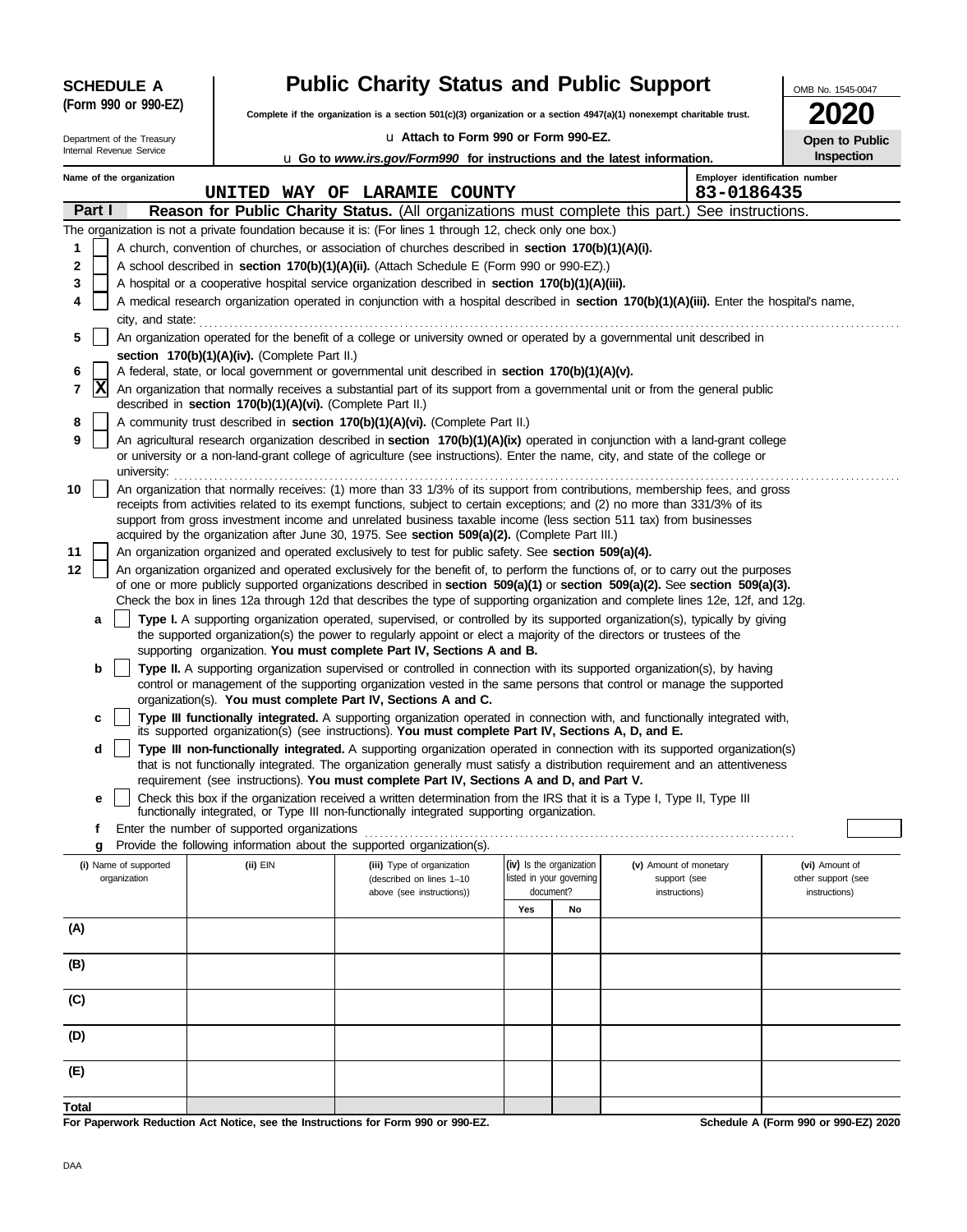|              | Schedule A (Form 990 or 990-EZ) 2020<br>Support Schedule for Organizations Described in Sections 170(b)(1)(A)(iv) and 170(b)(1)(A)(vi)<br>Part II                                                                  | UNITED WAY OF LARAMIE COUNTY |           |            |            | 83-0186435 | Page 2                                   |
|--------------|--------------------------------------------------------------------------------------------------------------------------------------------------------------------------------------------------------------------|------------------------------|-----------|------------|------------|------------|------------------------------------------|
|              | (Complete only if you checked the box on line 5, 7, or 8 of Part I or if the organization failed to qualify under                                                                                                  |                              |           |            |            |            |                                          |
|              | Part III. If the organization fails to qualify under the tests listed below, please complete Part III.)                                                                                                            |                              |           |            |            |            |                                          |
|              | Section A. Public Support                                                                                                                                                                                          |                              |           |            |            |            |                                          |
|              | Calendar year (or fiscal year beginning in) $\mathbf u$                                                                                                                                                            | (a) 2016                     | (b) 2017  | $(c)$ 2018 | $(d)$ 2019 | (e) $2020$ | (f) Total                                |
| 1            | Gifts, grants, contributions, and<br>membership fees received. (Do not<br>include any "unusual grants.")                                                                                                           | 1,373,813                    | 1,203,978 | 1,138,004  | 1,093,214  | 1,020,369  | 5,829,378                                |
| $\mathbf{2}$ | Tax revenues levied for the<br>organization's benefit and either paid<br>to or expended on its behalf                                                                                                              |                              |           |            |            |            |                                          |
| 3            | The value of services or facilities<br>furnished by a governmental unit to the<br>organization without charge                                                                                                      |                              |           |            |            |            |                                          |
| 4            | Total. Add lines 1 through 3                                                                                                                                                                                       | 1,373,813                    | 1,203,978 | 1,138,004  | 1,093,214  | 1,020,369  | 5,829,378                                |
| 5            | The portion of total contributions by<br>each person (other than a<br>governmental unit or publicly<br>supported organization) included on<br>line 1 that exceeds 2% of the amount<br>shown on line 11, column (f) |                              |           |            |            |            |                                          |
| 6            | Public support. Subtract line 5 from line 4.                                                                                                                                                                       |                              |           |            |            |            | 5,829,378                                |
|              | <b>Section B. Total Support</b>                                                                                                                                                                                    |                              |           |            |            |            |                                          |
|              | Calendar year (or fiscal year beginning in) $\mathbf u$                                                                                                                                                            | (a) 2016                     | (b) 2017  | $(c)$ 2018 | $(d)$ 2019 | (e) $2020$ | (f) Total                                |
| 7            | Amounts from line 4                                                                                                                                                                                                | 1,373,813                    | 1,203,978 | 1,138,004  | 1,093,214  | 1,020,369  | 5,829,378                                |
| 8            | Gross income from interest, dividends,<br>payments received on securities loans,<br>rents, royalties, and income from<br>similar sources                                                                           | 2,828                        | 3,081     | 5,881      | 3,637      | 3,073      | 18,500                                   |
| 9            | Net income from unrelated business<br>activities, whether or not the business<br>is regularly carried on                                                                                                           |                              |           | 79,991     |            |            | 79,991                                   |
| 10           | Other income. Do not include gain or<br>loss from the sale of capital assets<br>(Explain in Part VI.)                                                                                                              |                              |           |            |            |            |                                          |
| 11           | Total support. Add lines 7 through 10                                                                                                                                                                              |                              |           |            |            |            | 5,927,869                                |
| 12           | Gross receipts from related activities, etc. (see instructions)                                                                                                                                                    |                              |           |            |            | 12         |                                          |
| 13           | First 5 years. If the Form 990 is for the organization's first, second, third, fourth, or fifth tax year as a section 501(c)(3)                                                                                    |                              |           |            |            |            |                                          |
|              | Section C. Computation of Public Support Percentage                                                                                                                                                                |                              |           |            |            |            |                                          |
| 14           |                                                                                                                                                                                                                    |                              |           |            |            | 14         | 98.34%                                   |
| 15           |                                                                                                                                                                                                                    |                              |           |            |            | 15         | 98.44%                                   |
| 16a          | 33 1/3% support test-2020. If the organization did not check the box on line 13, and line 14 is 33 1/3% or more, check this                                                                                        |                              |           |            |            |            |                                          |
|              | box and stop here. The organization qualifies as a publicly supported organization                                                                                                                                 |                              |           |            |            |            | $\blacktriangleright$ $\boxed{\text{X}}$ |
| b            | 33 1/3% support test-2019. If the organization did not check a box on line 13 or 16a, and line 15 is 33 1/3% or more, check                                                                                        |                              |           |            |            |            |                                          |
|              | this box and stop here. The organization qualifies as a publicly supported organization                                                                                                                            |                              |           |            |            |            |                                          |
| 17а          | 10%-facts-and-circumstances test-2020. If the organization did not check a box on line 13, 16a, or 16b, and line 14 is                                                                                             |                              |           |            |            |            |                                          |
|              | 10% or more, and if the organization meets the "facts-and-circumstances" test, check this box and stop here. Explain in                                                                                            |                              |           |            |            |            |                                          |
|              | Part VI how the organization meets the "facts-and-circumstances" test. The organization qualifies as a publicly supported                                                                                          |                              |           |            |            |            |                                          |
|              | organization                                                                                                                                                                                                       |                              |           |            |            |            |                                          |
| b            | 10%-facts-and-circumstances test-2019. If the organization did not check a box on line 13, 16a, 16b, or 17a, and line                                                                                              |                              |           |            |            |            |                                          |
|              | 15 is 10% or more, and if the organization meets the "facts-and-circumstances" test, check this box and stop here. Explain                                                                                         |                              |           |            |            |            |                                          |
|              | in Part VI how the organization meets the "facts-and-circumstances" test. The organization qualifies as a publicly supported                                                                                       |                              |           |            |            |            |                                          |
|              | organization                                                                                                                                                                                                       |                              |           |            |            |            |                                          |
| 18           | Private foundation. If the organization did not check a box on line 13, 16a, 16b, 17a, or 17b, check this box and see                                                                                              |                              |           |            |            |            |                                          |

**Schedule A (Form 990 or 990-EZ) 2020**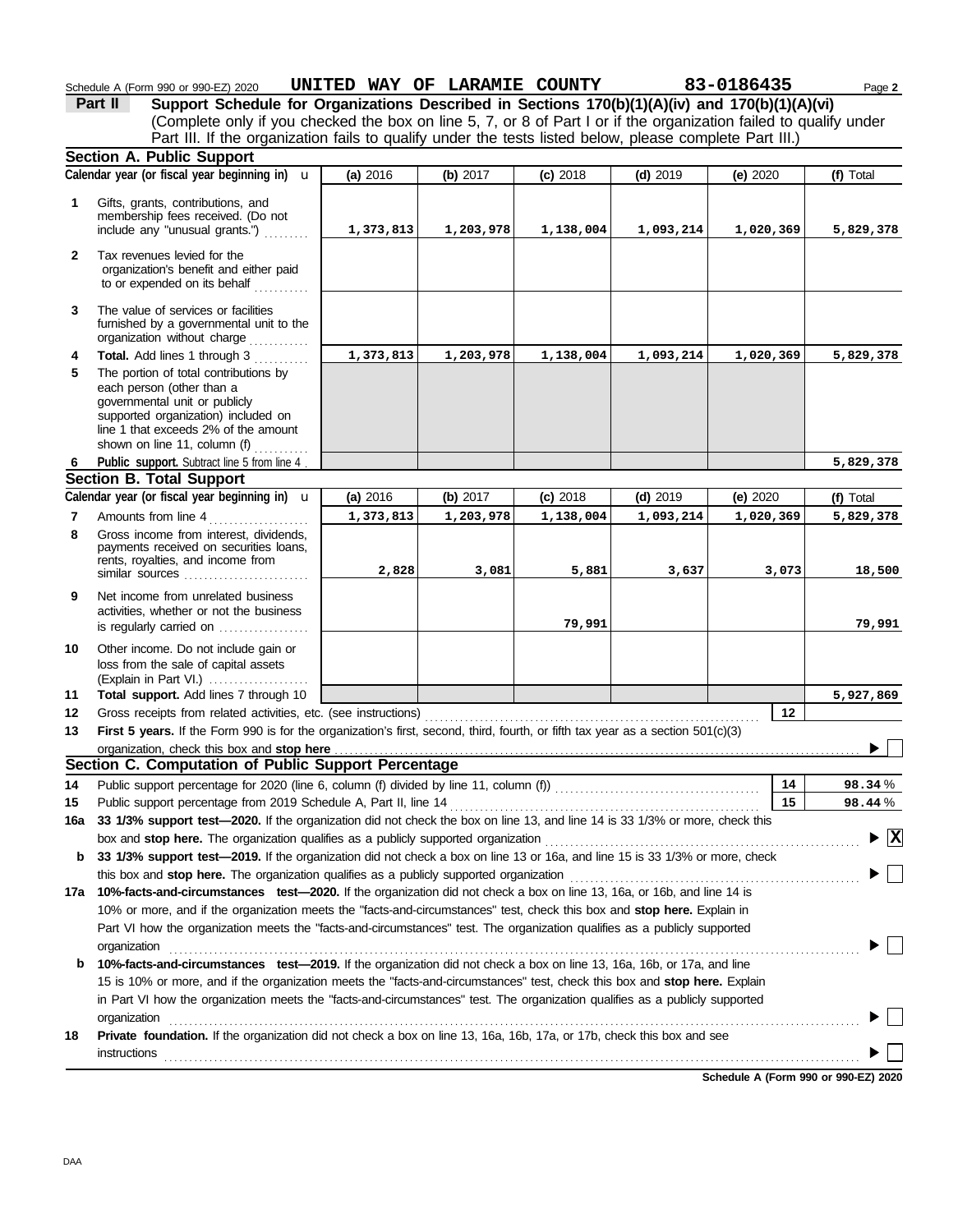|     | Schedule A (Form 990 or 990-EZ) 2020                                                                                                                                              | UNITED WAY OF LARAMIE COUNTY |          |            |            | 83-0186435 | Page 3     |
|-----|-----------------------------------------------------------------------------------------------------------------------------------------------------------------------------------|------------------------------|----------|------------|------------|------------|------------|
|     | Part III<br>Support Schedule for Organizations Described in Section 509(a)(2)                                                                                                     |                              |          |            |            |            |            |
|     | (Complete only if you checked the box on line 10 of Part I or if the organization failed to qualify under Part II.                                                                |                              |          |            |            |            |            |
|     | If the organization fails to qualify under the tests listed below, please complete Part II.)                                                                                      |                              |          |            |            |            |            |
|     | <b>Section A. Public Support</b>                                                                                                                                                  |                              |          |            |            |            |            |
|     | Calendar year (or fiscal year beginning in) $\mathbf u$                                                                                                                           | (a) 2016                     | (b) 2017 | $(c)$ 2018 | $(d)$ 2019 | (e) $2020$ | (f) Total  |
| 1   | Gifts, grants, contributions, and membership fees<br>received. (Do not include any "unusual grants.")                                                                             |                              |          |            |            |            |            |
| 2   | Gross receipts from admissions, merchandise<br>sold or services performed, or facilities<br>furnished in any activity that is related to the<br>organization's tax-exempt purpose |                              |          |            |            |            |            |
| 3   | Gross receipts from activities that are not an<br>unrelated trade or business under section 513                                                                                   |                              |          |            |            |            |            |
| 4   | Tax revenues levied for the<br>organization's benefit and either paid<br>to or expended on its behalf                                                                             |                              |          |            |            |            |            |
| 5   | The value of services or facilities<br>furnished by a governmental unit to the<br>organization without charge                                                                     |                              |          |            |            |            |            |
| 6   | Total. Add lines 1 through 5                                                                                                                                                      |                              |          |            |            |            |            |
|     | <b>7a</b> Amounts included on lines 1, 2, and 3<br>received from disqualified persons                                                                                             |                              |          |            |            |            |            |
| b   | Amounts included on lines 2 and 3<br>received from other than disqualified<br>persons that exceed the greater of \$5,000<br>or 1% of the amount on line 13 for the year           |                              |          |            |            |            |            |
|     |                                                                                                                                                                                   |                              |          |            |            |            |            |
| 8   | Public support. (Subtract line 7c from                                                                                                                                            |                              |          |            |            |            |            |
|     | line $6.$ )                                                                                                                                                                       |                              |          |            |            |            |            |
|     | <b>Section B. Total Support</b>                                                                                                                                                   |                              |          |            |            |            |            |
|     | Calendar year (or fiscal year beginning in) $\mathbf u$                                                                                                                           | (a) 2016                     | (b) 2017 | $(c)$ 2018 | $(d)$ 2019 | (e) $2020$ | (f) Total  |
| 9   | Amounts from line 6                                                                                                                                                               |                              |          |            |            |            |            |
|     | 10a Gross income from interest, dividends,<br>payments received on securities loans, rents,<br>royalties, and income from similar sources                                         |                              |          |            |            |            |            |
|     | <b>b</b> Unrelated business taxable income (less<br>section 511 taxes) from businesses<br>acquired after June 30, 1975                                                            |                              |          |            |            |            |            |
| c   | Add lines 10a and 10b                                                                                                                                                             |                              |          |            |            |            |            |
| 11  | Net income from unrelated business<br>activities not included in line 10b, whether<br>or not the business is regularly carried on                                                 |                              |          |            |            |            |            |
| 12  | Other income. Do not include gain or<br>loss from the sale of capital assets<br>(Explain in Part VI.)                                                                             |                              |          |            |            |            |            |
| 13  | Total support. (Add lines 9, 10c, 11,                                                                                                                                             |                              |          |            |            |            |            |
| 14  | First 5 years. If the Form 990 is for the organization's first, second, third, fourth, or fifth tax year as a section 501(c)(3)                                                   |                              |          |            |            |            |            |
|     | organization, check this box and stop here                                                                                                                                        |                              |          |            |            |            |            |
|     | Section C. Computation of Public Support Percentage                                                                                                                               |                              |          |            |            |            |            |
| 15  |                                                                                                                                                                                   |                              |          |            |            |            | 15<br>%    |
| 16  |                                                                                                                                                                                   |                              |          |            |            |            | $\%$<br>16 |
|     | Section D. Computation of Investment Income Percentage                                                                                                                            |                              |          |            |            |            |            |
| 17  |                                                                                                                                                                                   |                              |          |            |            |            | 17<br>%    |
|     |                                                                                                                                                                                   |                              |          |            |            |            | %<br>18    |
| 19a | 33 1/3% support tests-2020. If the organization did not check the box on line 14, and line 15 is more than 33 1/3%, and line                                                      |                              |          |            |            |            |            |
|     | 17 is not more than 33 1/3%, check this box and stop here. The organization qualifies as a publicly supported organization                                                        |                              |          |            |            |            |            |
| b   | 33 1/3% support tests-2019. If the organization did not check a box on line 14 or line 19a, and line 16 is more than 33 1/3%, and                                                 |                              |          |            |            |            |            |
| 20  | line 18 is not more than 33 1/3%, check this box and stop here. The organization qualifies as a publicly supported organization                                                   |                              |          |            |            |            |            |

**Schedule A (Form 990 or 990-EZ) 2020**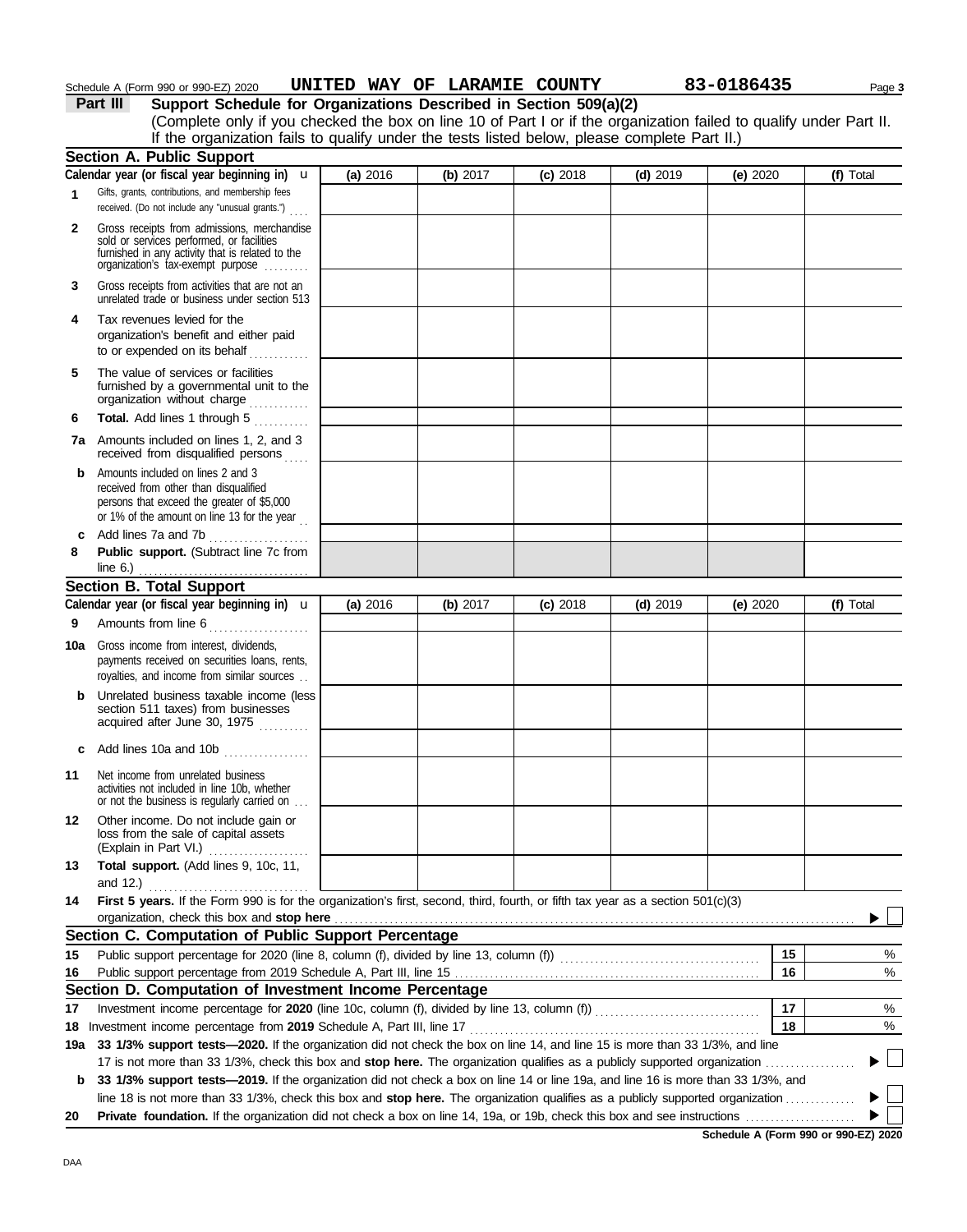|              | UNITED WAY OF LARAMIE COUNTY<br>Schedule A (Form 990 or 990-EZ) 2020                                                     | 83-0186435   |     | Page 4 |  |
|--------------|--------------------------------------------------------------------------------------------------------------------------|--------------|-----|--------|--|
|              | <b>Part IV</b><br><b>Supporting Organizations</b>                                                                        |              |     |        |  |
|              | (Complete only if you checked a box in line 12 on Part I. If you checked box 12a, Part I, complete Sections A            |              |     |        |  |
|              | and B. If you checked box 12b, Part I, complete Sections A and C. If you checked box 12c, Part I, complete               |              |     |        |  |
|              | Sections A, D, and E. If you checked box 12d, Part I, complete Sections A and D, and complete Part V.)                   |              |     |        |  |
|              | Section A. All Supporting Organizations                                                                                  |              |     |        |  |
|              |                                                                                                                          |              | Yes | No.    |  |
| 1            | Are all of the organization's supported organizations listed by name in the organization's governing                     |              |     |        |  |
|              | documents? If "No," describe in Part VI how the supported organizations are designated. If designated by                 |              |     |        |  |
|              | class or purpose, describe the designation. If historic and continuing relationship, explain.                            | 1            |     |        |  |
| $\mathbf{2}$ | Did the organization have any supported organization that does not have an IRS determination of status                   |              |     |        |  |
|              | under section 509(a)(1) or (2)? If "Yes," explain in Part VI how the organization determined that the supported          |              |     |        |  |
|              | organization was described in section $509(a)(1)$ or (2).                                                                | $\mathbf{2}$ |     |        |  |
| 3a           | Did the organization have a supported organization described in section $501(c)(4)$ , (5), or (6)? If "Yes," answer      |              |     |        |  |
|              | lines 3b and 3c below.                                                                                                   | 3a           |     |        |  |
| b            | Did the organization confirm that each supported organization qualified under section $501(c)(4)$ , $(5)$ , or $(6)$ and |              |     |        |  |
|              | satisfied the public support tests under section $509(a)(2)$ ? If "Yes," describe in Part VI when and how the            |              |     |        |  |
|              | organization made the determination.                                                                                     | 3b           |     |        |  |
| c            | Did the organization ensure that all support to such organizations was used exclusively for section $170(c)(2)(B)$       |              |     |        |  |
|              | purposes? If "Yes," explain in Part VI what controls the organization put in place to ensure such use.                   | 3c           |     |        |  |
| 4a           | Was any supported organization not organized in the United States ("foreign supported organization")? If                 |              |     |        |  |
|              | "Yes," and if you checked 12a or 12b in Part I, answer (b) and (c) below.                                                | 4a           |     |        |  |
|              |                                                                                                                          |              |     |        |  |

**b** Did the organization have ultimate control and discretion in deciding whether to make grants to the foreign supported organization? *If "Yes," describe in Part VI how the organization had such control and discretion despite being controlled or supervised by or in connection with its supported organizations.*

**c** Did the organization support any foreign supported organization that does not have an IRS determination under sections 501(c)(3) and 509(a)(1) or (2)? *If "Yes," explain in Part VI what controls the organization used to ensure that all support to the foreign supported organization was used exclusively for section 170(c)(2)(B) purposes.*

- **5a** Did the organization add, substitute, or remove any supported organizations during the tax year? *If "Yes," answer lines 5b and 5c below (if applicable). Also, provide detail in Part VI, including (i) the names and EIN numbers of the supported organizations added, substituted, or removed; (ii) the reasons for each such action; (iii) the authority under the organization's organizing document authorizing such action; and (iv) how the action was accomplished (such as by amendment to the organizing document).*
- **b** Type I or Type II only. Was any added or substituted supported organization part of a class already designated in the organization's organizing document?
- **c Substitutions only.** Was the substitution the result of an event beyond the organization's control?
- **6** Did the organization provide support (whether in the form of grants or the provision of services or facilities) to anyone other than (i) its supported organizations, (ii) individuals that are part of the charitable class benefited by one or more of its supported organizations, or (iii) other supporting organizations that also support or benefit one or more of the filing organization's supported organizations? *If "Yes," provide detail in Part VI.*
- **7** Did the organization provide a grant, loan, compensation, or other similar payment to a substantial contributor (as defined in section 4958(c)(3)(C)), a family member of a substantial contributor, or a 35% controlled entity with regard to a substantial contributor? *If "Yes," complete Part I of Schedule L (Form 990 or 990-EZ).*
- **8** Did the organization make a loan to a disqualified person (as defined in section 4958) not described in line 7? *If "Yes," complete Part I of Schedule L (Form 990 or 990-EZ).*
- **9a** Was the organization controlled directly or indirectly at any time during the tax year by one or more disqualified persons, as defined in section 4946 (other than foundation managers and organizations described in section 509(a)(1) or (2))? *If "Yes," provide detail in Part VI.*
- **b** Did one or more disqualified persons (as defined in line 9a) hold a controlling interest in any entity in which the supporting organization had an interest? *If "Yes," provide detail in Part VI.*
- **c** Did a disqualified person (as defined in line 9a) have an ownership interest in, or derive any personal benefit from, assets in which the supporting organization also had an interest? *If "Yes," provide detail in Part VI.*
- **10a** Was the organization subject to the excess business holdings rules of section 4943 because of section 4943(f) (regarding certain Type II supporting organizations, and all Type III non-functionally integrated supporting organizations)? *If "Yes," answer line 10b below.*
	- **b** Did the organization have any excess business holdings in the tax year? *(Use Schedule C, Form 4720, to determine whether the organization had excess business holdings.)*



**Schedule A (Form 990 or 990-EZ) 2020**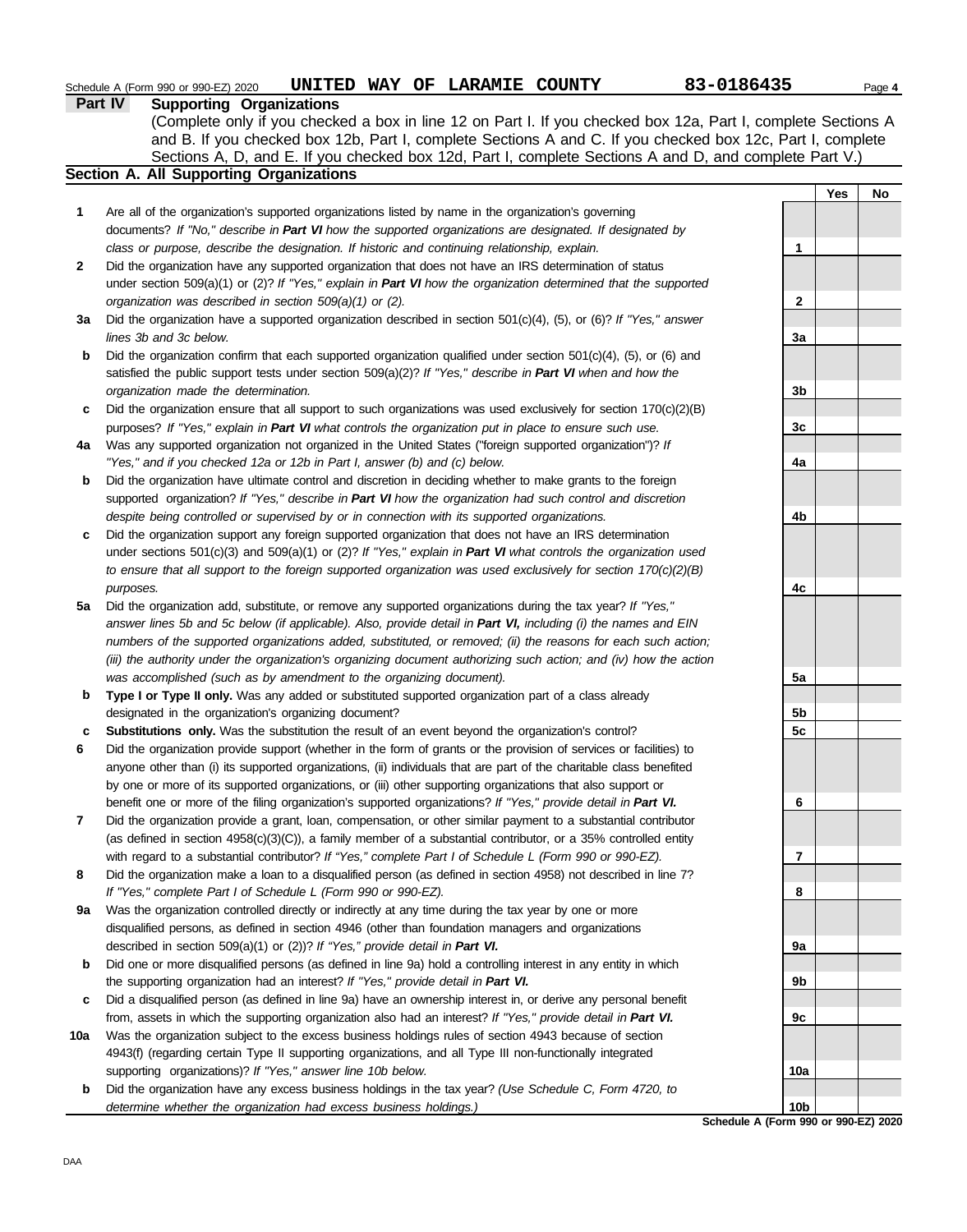# Schedule A (Form 990 or 990-EZ) 2020 **UNITED WAY OF LARAMIE COUNTY** 83-0186435 Page 5

| 83-018643 |  |  |
|-----------|--|--|
|           |  |  |

|    |                                                                                                                      |                 | 'es | No |
|----|----------------------------------------------------------------------------------------------------------------------|-----------------|-----|----|
| 11 | Has the organization accepted a gift or contribution from any of the following persons?                              |                 |     |    |
|    | a A person who directly or indirectly controls, either alone or together with persons described in lines 11b and     |                 |     |    |
|    | 11c below, the governing body of a supported organization?                                                           | 11a             |     |    |
|    | <b>b</b> A family member of a person described in line 11a above?                                                    | 11 <sub>b</sub> |     |    |
|    | c A 35% controlled entity of a person described in line 11a or 11b above? If "Yes" to line 11a, 11b, or 11c, provide |                 |     |    |
|    | detail in Part VI.                                                                                                   | 11c             |     |    |

### **Section B. Type I Supporting Organizations**

**Part IV Supporting Organizations** *(continued)*

**2 1** *supported organizations and what conditions or restrictions, if any, applied to such powers during the tax year. organization, describe how the powers to appoint and/or remove officers, directors, or trustees were allocated among the effectively operated, supervised, or controlled the organization's activities. If the organization had more than one supported* directors, or trustees at all times during the tax year? *If "No," describe in Part VI how the supported organization(s)* more supported organizations have the power to regularly appoint or elect at least a majority of the organization's officers, Did the governing body, members of the governing body, officers acting in their official capacity, or membership of one or Did the organization operate for the benefit of any supported organization other than the supported organization(s) that operated, supervised, or controlled the supporting organization? *If "Yes," explain in Part VI how providing such benefit carried out the purposes of the supported organization(s) that operated, supervised, or controlled the supporting organization.* **Section C. Type II Supporting Organizations 2 1 Yes No**

#### Were a majority of the organization's directors or trustees during the tax year also a majority of the directors or trustees of each of the organization's supported organization(s)? *If "No," describe in Part VI how control* **1** *or management of the supporting organization was vested in the same persons that controlled or managed the supported organization(s).* **Yes No 1**

# **Section D. All Type III Supporting Organizations**

|              |                                                                                                                        |   | Yes | No |
|--------------|------------------------------------------------------------------------------------------------------------------------|---|-----|----|
| 1            | Did the organization provide to each of its supported organizations, by the last day of the fifth month of the         |   |     |    |
|              | organization's tax year, (i) a written notice describing the type and amount of support provided during the prior tax  |   |     |    |
|              | year, (ii) a copy of the Form 990 that was most recently filed as of the date of notification, and (iii) copies of the |   |     |    |
|              | organization's governing documents in effect on the date of notification, to the extent not previously provided?       |   |     |    |
| $\mathbf{2}$ | Were any of the organization's officers, directors, or trustees either (i) appointed or elected by the supported       |   |     |    |
|              | organization(s) or (ii) serving on the governing body of a supported organization? If "No," explain in Part VI how     |   |     |    |
|              | the organization maintained a close and continuous working relationship with the supported organization(s).            | 2 |     |    |
| $\mathbf{3}$ | By reason of the relationship described in line 2, above, did the organization's supported organizations have          |   |     |    |
|              | a significant voice in the organization's investment policies and in directing the use of the organization's           |   |     |    |
|              | income or assets at all times during the tax year? If "Yes," describe in Part VI the role the organization's           |   |     |    |
|              | supported organizations played in this regard.                                                                         | 3 |     |    |

### **Section E. Type III Functionally-Integrated Supporting Organizations**

**1** *Check the box next to the method that the organization used to satisfy the Integral Part Test during the year (see instructions).*

- The organization satisfied the Activities Test. *Complete line 2 below.* **a**
- The organization is the parent of each of its supported organizations. *Complete line 3 below.* **b**
- The organization supported a governmental entity. *Describe in Part VI how you supported a governmental entity (see instructions).* **c**
- **2** Activities Test. *Answer lines 2a and 2b below.*
- **a** Did substantially all of the organization's activities during the tax year directly further the exempt purposes of the supported organization(s) to which the organization was responsive? *If "Yes," then in Part VI identify those supported organizations and explain how these activities directly furthered their exempt purposes,*  how the organization was responsive to those supported organizations, and how the organization determined *that these activities constituted substantially all of its activities.*
- **b** Did the activities described in line 2a, above, constitute activities that, but for the organization's involvement, one or more of the organization's supported organization(s) would have been engaged in? If "Yes," explain in *Part VI the reasons for the organization's position that its supported organization(s) would have engaged in these activities but for the organization's involvement.*
- **3** Parent of Supported Organizations. *Answer lines 3a and 3b below.*
- **a** Did the organization have the power to regularly appoint or elect a majority of the officers, directors, or trustees of each of the supported organizations? *If "Yes" or "No," provide details in Part VI.*
- **b** Did the organization exercise a substantial degree of direction over the policies, programs, and activities of each of its supported organizations? *If "Yes," describe in Part VI the role played by the organization in this regard.*



DAA **Schedule A (Form 990 or 990-EZ) 2020**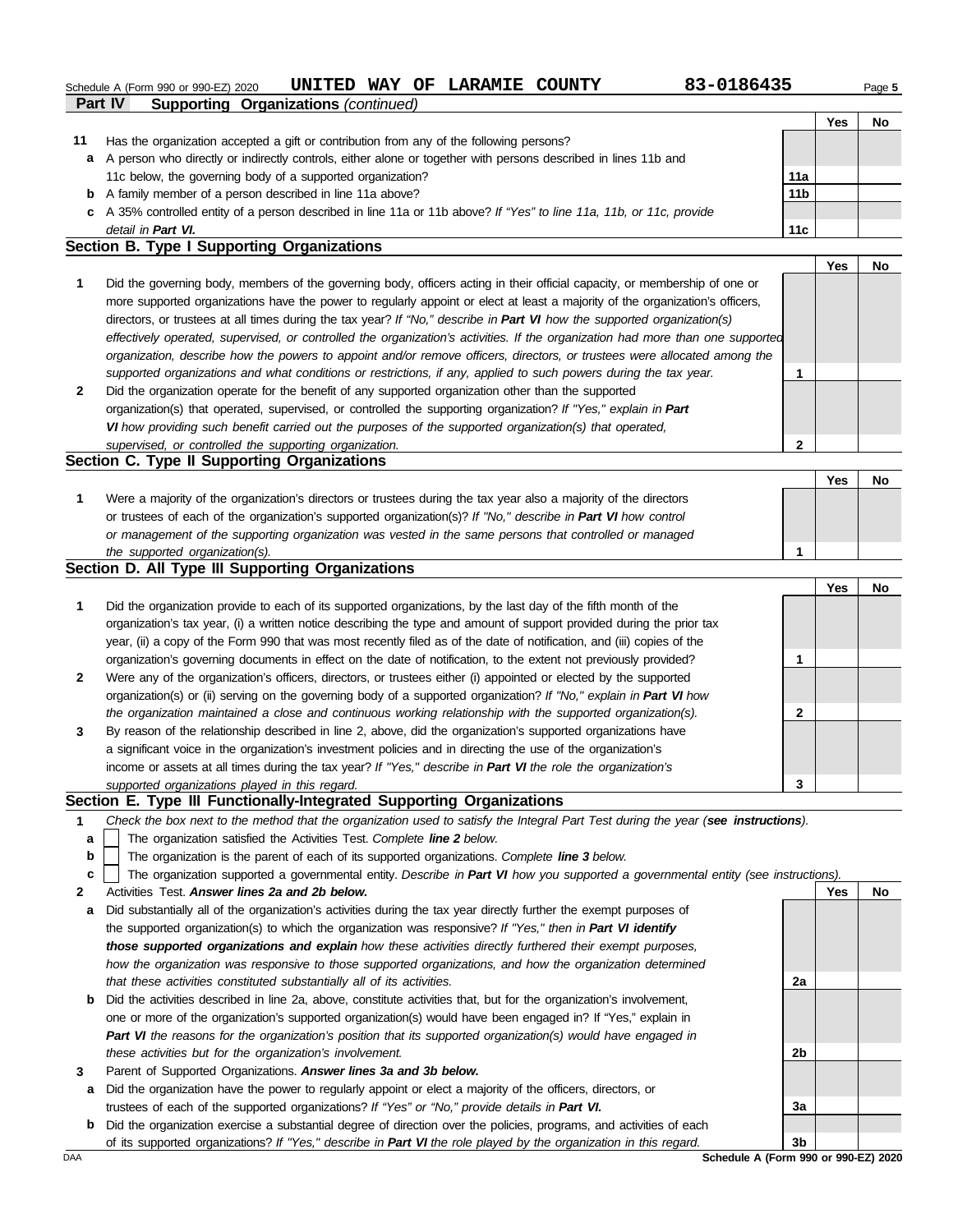| Part V<br>Type III Non-Functionally Integrated 509(a)(3) Supporting Organizations                                                              |                                    |                |                                |  |  |  |  |
|------------------------------------------------------------------------------------------------------------------------------------------------|------------------------------------|----------------|--------------------------------|--|--|--|--|
| Check here if the organization satisfied the Integral Part Test as a qualifying trust on Nov. 20, 1970 (explain in Part VI). See<br>1          |                                    |                |                                |  |  |  |  |
| instructions. All other Type III non-functionally integrated supporting organizations must complete Sections A through E.                      |                                    |                |                                |  |  |  |  |
| Section A - Adjusted Net Income                                                                                                                | (B) Current Year<br>(A) Prior Year |                |                                |  |  |  |  |
|                                                                                                                                                |                                    |                | (optional)                     |  |  |  |  |
| Net short-term capital gain<br>1.                                                                                                              | $\mathbf{1}$                       |                |                                |  |  |  |  |
| 2<br>Recoveries of prior-year distributions                                                                                                    | $\mathbf{2}$                       |                |                                |  |  |  |  |
| 3<br>Other gross income (see instructions)                                                                                                     | 3                                  |                |                                |  |  |  |  |
| Add lines 1 through 3.<br>4                                                                                                                    | 4                                  |                |                                |  |  |  |  |
| 5<br>Depreciation and depletion                                                                                                                | 5                                  |                |                                |  |  |  |  |
| Portion of operating expenses paid or incurred for production or collection of<br>6                                                            |                                    |                |                                |  |  |  |  |
| gross income or for management, conservation, or maintenance of property                                                                       |                                    |                |                                |  |  |  |  |
| held for production of income (see instructions)                                                                                               | 6                                  |                |                                |  |  |  |  |
| Other expenses (see instructions)<br>7                                                                                                         | $\overline{7}$                     |                |                                |  |  |  |  |
| Adjusted Net Income (subtract lines 5, 6, and 7 from line 4)<br>8                                                                              | 8                                  |                |                                |  |  |  |  |
| Section B - Minimum Asset Amount                                                                                                               |                                    | (A) Prior Year | (B) Current Year<br>(optional) |  |  |  |  |
| Aggregate fair market value of all non-exempt-use assets (see<br>1.                                                                            |                                    |                |                                |  |  |  |  |
| instructions for short tax year or assets held for part of year):                                                                              |                                    |                |                                |  |  |  |  |
| a Average monthly value of securities                                                                                                          | 1a                                 |                |                                |  |  |  |  |
| <b>b</b> Average monthly cash balances                                                                                                         | 1 <sub>b</sub>                     |                |                                |  |  |  |  |
| c Fair market value of other non-exempt-use assets                                                                                             | 1 <sub>c</sub>                     |                |                                |  |  |  |  |
| d Total (add lines 1a, 1b, and 1c)                                                                                                             | 1d                                 |                |                                |  |  |  |  |
| e Discount claimed for blockage or other factors                                                                                               |                                    |                |                                |  |  |  |  |
| (explain in detail in Part VI):                                                                                                                |                                    |                |                                |  |  |  |  |
| Acquisition indebtedness applicable to non-exempt-use assets<br>$\mathbf{2}$                                                                   | $\mathbf{2}$                       |                |                                |  |  |  |  |
| Subtract line 2 from line 1d.<br>3                                                                                                             | 3                                  |                |                                |  |  |  |  |
| Cash deemed held for exempt use. Enter 0.015 of line 3 (for greater amount,<br>4                                                               |                                    |                |                                |  |  |  |  |
| see instructions).                                                                                                                             | 4                                  |                |                                |  |  |  |  |
| Net value of non-exempt-use assets (subtract line 4 from line 3)<br>5.                                                                         | 5                                  |                |                                |  |  |  |  |
| Multiply line 5 by 0.035.<br>6                                                                                                                 | 6                                  |                |                                |  |  |  |  |
| Recoveries of prior-year distributions<br>7                                                                                                    | $\overline{7}$                     |                |                                |  |  |  |  |
| Minimum Asset Amount (add line 7 to line 6)<br>8                                                                                               | 8                                  |                |                                |  |  |  |  |
| Section C - Distributable Amount                                                                                                               |                                    |                | <b>Current Year</b>            |  |  |  |  |
| Adjusted net income for prior year (from Section A, line 8, column A)<br>1.                                                                    | $\mathbf 1$                        |                |                                |  |  |  |  |
| Enter 0.85 of line 1.<br>2                                                                                                                     | $\mathbf{2}$                       |                |                                |  |  |  |  |
| 3 Minimum asset amount for prior year (from Section B, line 8, column A)                                                                       | $\mathbf{3}$                       |                |                                |  |  |  |  |
| Enter greater of line 2 or line 3.<br>4                                                                                                        | 4                                  |                |                                |  |  |  |  |
| 5<br>Income tax imposed in prior year                                                                                                          | 5                                  |                |                                |  |  |  |  |
| Distributable Amount. Subtract line 5 from line 4, unless subject to<br>6                                                                      |                                    |                |                                |  |  |  |  |
| emergency temporary reduction (see instructions).                                                                                              | 6                                  |                |                                |  |  |  |  |
| $\overline{7}$<br>Check here if the current year is the organization's first as a non-functionally integrated Type III supporting organization |                                    |                |                                |  |  |  |  |
| (see instructions).                                                                                                                            |                                    |                |                                |  |  |  |  |

Schedule A (Form 990 or 990-EZ) 2020 **UNITED WAY OF LARAMIE COUNTY** 83-0186435 Page 6

**Schedule A (Form 990 or 990-EZ) 2020**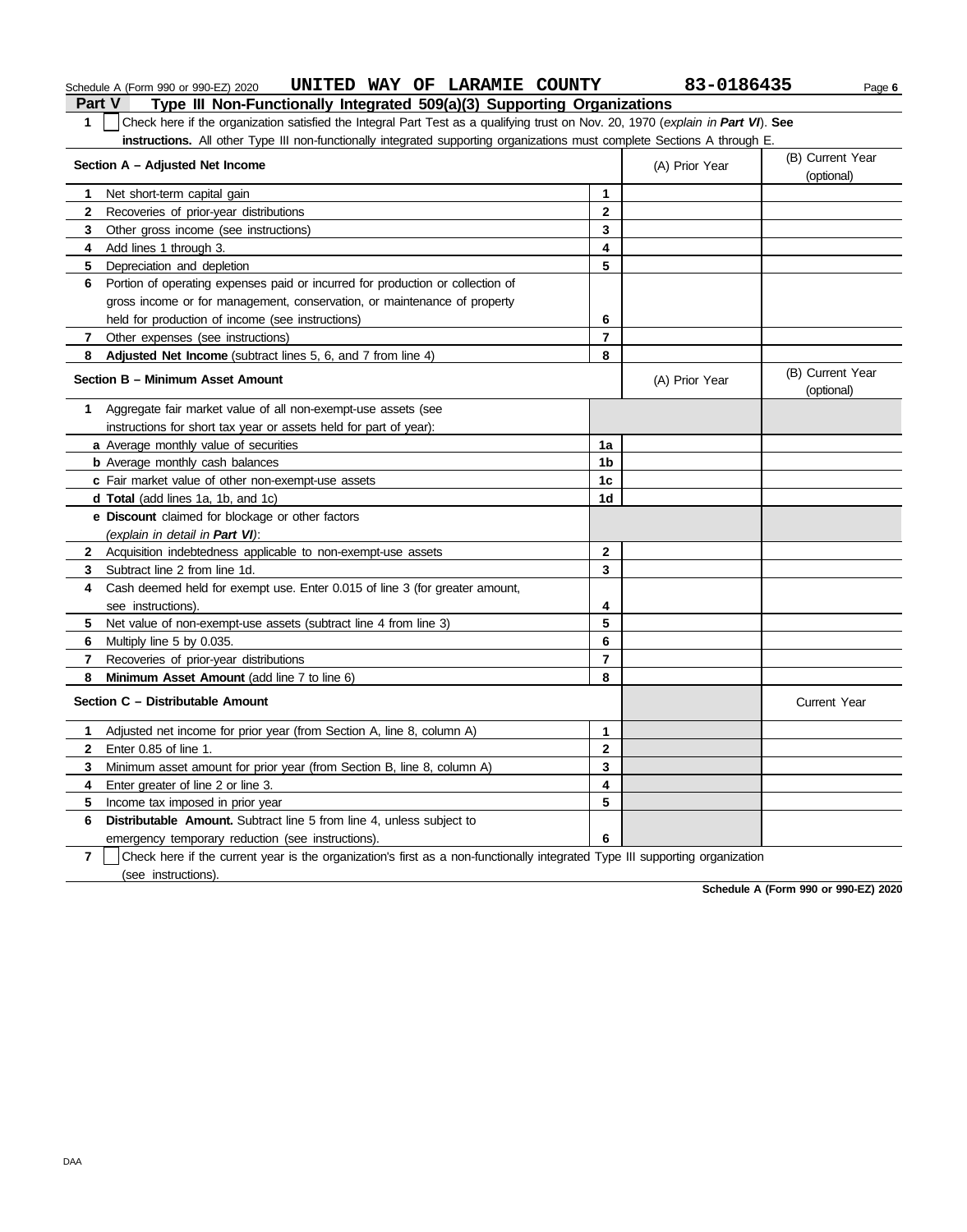Schedule A (Form 990 or 990-EZ) 2020 **UNITED WAY OF LARAMIE COUNTY** 83-0186435 Page 7

# **Part V Type III Non-Functionally Integrated 509(a)(3) Supporting Organizations** *(continued)*

| Section D - Distributions | <b>Current Year</b>                                                                        |                             |                           |                      |
|---------------------------|--------------------------------------------------------------------------------------------|-----------------------------|---------------------------|----------------------|
| 1                         | Amounts paid to supported organizations to accomplish exempt purposes                      |                             |                           |                      |
| $\mathbf{2}$              | Amounts paid to perform activity that directly furthers exempt purposes of supported       |                             |                           |                      |
|                           | organizations, in excess of income from activity                                           |                             |                           |                      |
| 3                         | Administrative expenses paid to accomplish exempt purposes of supported organizations      |                             |                           |                      |
| 4                         | Amounts paid to acquire exempt-use assets                                                  |                             |                           |                      |
| 5                         | Qualified set-aside amounts (prior IRS approval required-provide details in Part VI)       |                             |                           |                      |
| 6                         | Other distributions (describe in Part VI). See instructions.                               |                             |                           |                      |
| 7                         | Total annual distributions. Add lines 1 through 6.                                         |                             |                           |                      |
| 8                         | Distributions to attentive supported organizations to which the organization is responsive |                             |                           |                      |
|                           | (provide details in Part VI). See instructions.                                            |                             |                           |                      |
| 9                         | Distributable amount for 2020 from Section C, line 6                                       |                             |                           |                      |
| 10                        | Line 8 amount divided by line 9 amount                                                     |                             |                           |                      |
|                           |                                                                                            | (i)                         | (i)                       | (iii)                |
|                           | <b>Section E - Distribution Allocations (see instructions)</b>                             | <b>Excess Distributions</b> | <b>Underdistributions</b> | <b>Distributable</b> |
|                           |                                                                                            |                             | Pre-2020                  | Amount for 2020      |
| 1                         | Distributable amount for 2020 from Section C, line 6                                       |                             |                           |                      |
| $\mathbf{2}$              | Underdistributions, if any, for years prior to 2020                                        |                             |                           |                      |
|                           | (reasonable cause required-explain in Part VI). See                                        |                             |                           |                      |
|                           | instructions                                                                               |                             |                           |                      |
| 3                         | Excess distributions carryover, if any, to 2020                                            |                             |                           |                      |
|                           |                                                                                            |                             |                           |                      |
|                           |                                                                                            |                             |                           |                      |
|                           | <b>c</b> From 2017                                                                         |                             |                           |                      |
|                           |                                                                                            |                             |                           |                      |
|                           |                                                                                            |                             |                           |                      |
|                           | f Total of lines 3a through 3e                                                             |                             |                           |                      |
|                           | <b>g</b> Applied to underdistributions of prior years                                      |                             |                           |                      |
|                           | h Applied to 2020 distributable amount                                                     |                             |                           |                      |
|                           | Carryover from 2015 not applied (see instructions)                                         |                             |                           |                      |
|                           | Remainder. Subtract lines 3g, 3h, and 3i from line 3f.                                     |                             |                           |                      |
| 4                         | Distributions for 2020 from                                                                |                             |                           |                      |
|                           | \$<br>Section D, line 7:                                                                   |                             |                           |                      |
|                           | <b>a</b> Applied to underdistributions of prior years                                      |                             |                           |                      |
|                           | <b>b</b> Applied to 2020 distributable amount                                              |                             |                           |                      |
|                           | c Remainder. Subtract lines 4a and 4b from line 4.                                         |                             |                           |                      |
| 5.                        | Remaining underdistributions for years prior to 2020, if                                   |                             |                           |                      |
|                           | any. Subtract lines 3g and 4a from line 2. For result                                      |                             |                           |                      |
|                           | greater than zero, explain in Part VI. See instructions.                                   |                             |                           |                      |
| 6                         | Remaining underdistributions for 2020 Subtract lines 3h                                    |                             |                           |                      |
|                           | and 4b from line 1. For result greater than zero, explain in                               |                             |                           |                      |
|                           | Part VI. See instructions.                                                                 |                             |                           |                      |
| 7                         | Excess distributions carryover to 2021. Add lines 3j                                       |                             |                           |                      |
| 8                         | and 4c.<br>Breakdown of line 7:                                                            |                             |                           |                      |
|                           | a Excess from 2016.                                                                        |                             |                           |                      |
|                           | <b>b</b> Excess from 2017                                                                  |                             |                           |                      |
|                           | c Excess from 2018                                                                         |                             |                           |                      |
|                           | d Excess from 2019                                                                         |                             |                           |                      |
|                           | e Excess from 2020                                                                         |                             |                           |                      |
|                           |                                                                                            |                             |                           |                      |

**Schedule A (Form 990 or 990-EZ) 2020**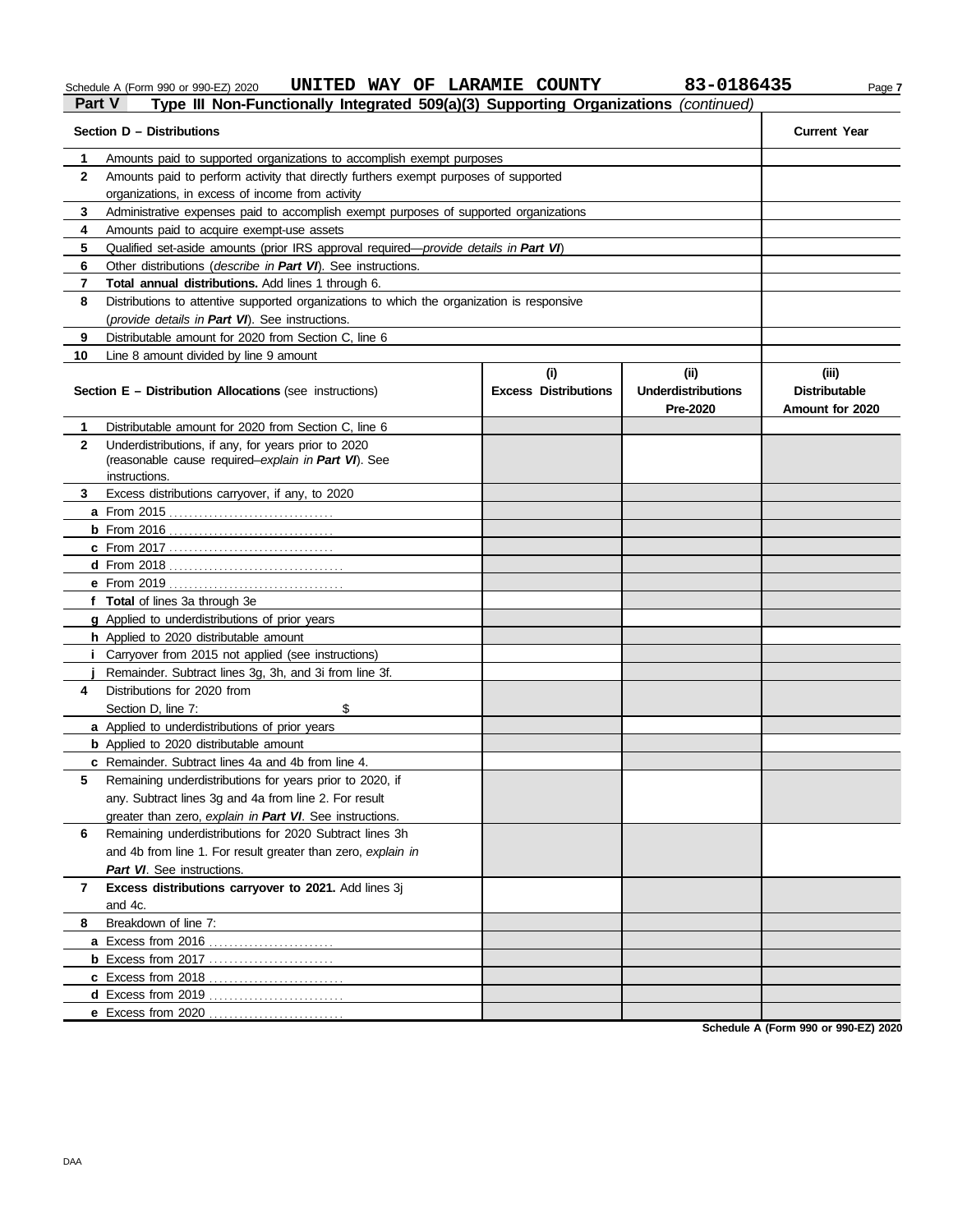| Schedule A (Form 990 or 990-EZ) 2020 |  |  |
|--------------------------------------|--|--|
|                                      |  |  |

| Part VI | Schedule A (Form 990 or 990-EZ) 2020<br>Supplemental Information. Provide the explanations required by Part II, line 10; Part II, line 17a or 17b; Part | UNITED WAY OF LARAMIE COUNTY |  |  | 83-0186435 | Page 8 |
|---------|---------------------------------------------------------------------------------------------------------------------------------------------------------|------------------------------|--|--|------------|--------|
|         | III, line 12; Part IV, Section A, lines 1, 2, 3b, 3c, 4b, 4c, 5a, 6, 9a, 9b, 9c, 11a, 11b, and 11c; Part IV, Section                                    |                              |  |  |            |        |
|         | B, lines 1 and 2; Part IV, Section C, line 1; Part IV, Section D, lines 2 and 3; Part IV, Section E, lines 1c, 2a, 2b,                                  |                              |  |  |            |        |
|         | 3a, and 3b; Part V, line 1; Part V, Section B, line 1e; Part V, Section D, lines 5, 6, and 8; and Part V, Section E,                                    |                              |  |  |            |        |
|         | lines 2, 5, and 6. Also complete this part for any additional information. (See instructions.)                                                          |                              |  |  |            |        |
|         |                                                                                                                                                         |                              |  |  |            |        |
|         |                                                                                                                                                         |                              |  |  |            |        |
|         |                                                                                                                                                         |                              |  |  |            |        |
|         |                                                                                                                                                         |                              |  |  |            |        |
|         |                                                                                                                                                         |                              |  |  |            |        |
|         |                                                                                                                                                         |                              |  |  |            |        |
|         |                                                                                                                                                         |                              |  |  |            |        |
|         |                                                                                                                                                         |                              |  |  |            |        |
|         |                                                                                                                                                         |                              |  |  |            |        |
|         |                                                                                                                                                         |                              |  |  |            |        |
|         |                                                                                                                                                         |                              |  |  |            |        |
|         |                                                                                                                                                         |                              |  |  |            |        |
|         |                                                                                                                                                         |                              |  |  |            |        |
|         |                                                                                                                                                         |                              |  |  |            |        |
|         |                                                                                                                                                         |                              |  |  |            |        |
|         |                                                                                                                                                         |                              |  |  |            |        |
|         |                                                                                                                                                         |                              |  |  |            |        |
|         |                                                                                                                                                         |                              |  |  |            |        |
|         |                                                                                                                                                         |                              |  |  |            |        |
|         |                                                                                                                                                         |                              |  |  |            |        |
|         |                                                                                                                                                         |                              |  |  |            |        |
|         |                                                                                                                                                         |                              |  |  |            |        |
|         |                                                                                                                                                         |                              |  |  |            |        |
|         |                                                                                                                                                         |                              |  |  |            |        |
|         |                                                                                                                                                         |                              |  |  |            |        |
|         |                                                                                                                                                         |                              |  |  |            |        |
|         |                                                                                                                                                         |                              |  |  |            |        |
|         |                                                                                                                                                         |                              |  |  |            |        |
|         |                                                                                                                                                         |                              |  |  |            |        |
|         |                                                                                                                                                         |                              |  |  |            |        |
|         |                                                                                                                                                         |                              |  |  |            |        |
|         |                                                                                                                                                         |                              |  |  |            |        |
|         |                                                                                                                                                         |                              |  |  |            |        |
|         |                                                                                                                                                         |                              |  |  |            |        |
|         |                                                                                                                                                         |                              |  |  |            |        |
|         |                                                                                                                                                         |                              |  |  |            |        |
|         |                                                                                                                                                         |                              |  |  |            |        |
|         |                                                                                                                                                         |                              |  |  |            |        |
|         |                                                                                                                                                         |                              |  |  |            |        |
|         |                                                                                                                                                         |                              |  |  |            |        |
|         |                                                                                                                                                         |                              |  |  |            |        |
|         |                                                                                                                                                         |                              |  |  |            |        |
|         |                                                                                                                                                         |                              |  |  |            |        |
|         |                                                                                                                                                         |                              |  |  |            |        |
|         |                                                                                                                                                         |                              |  |  |            |        |
|         |                                                                                                                                                         |                              |  |  |            |        |
|         |                                                                                                                                                         |                              |  |  |            |        |
|         |                                                                                                                                                         |                              |  |  |            |        |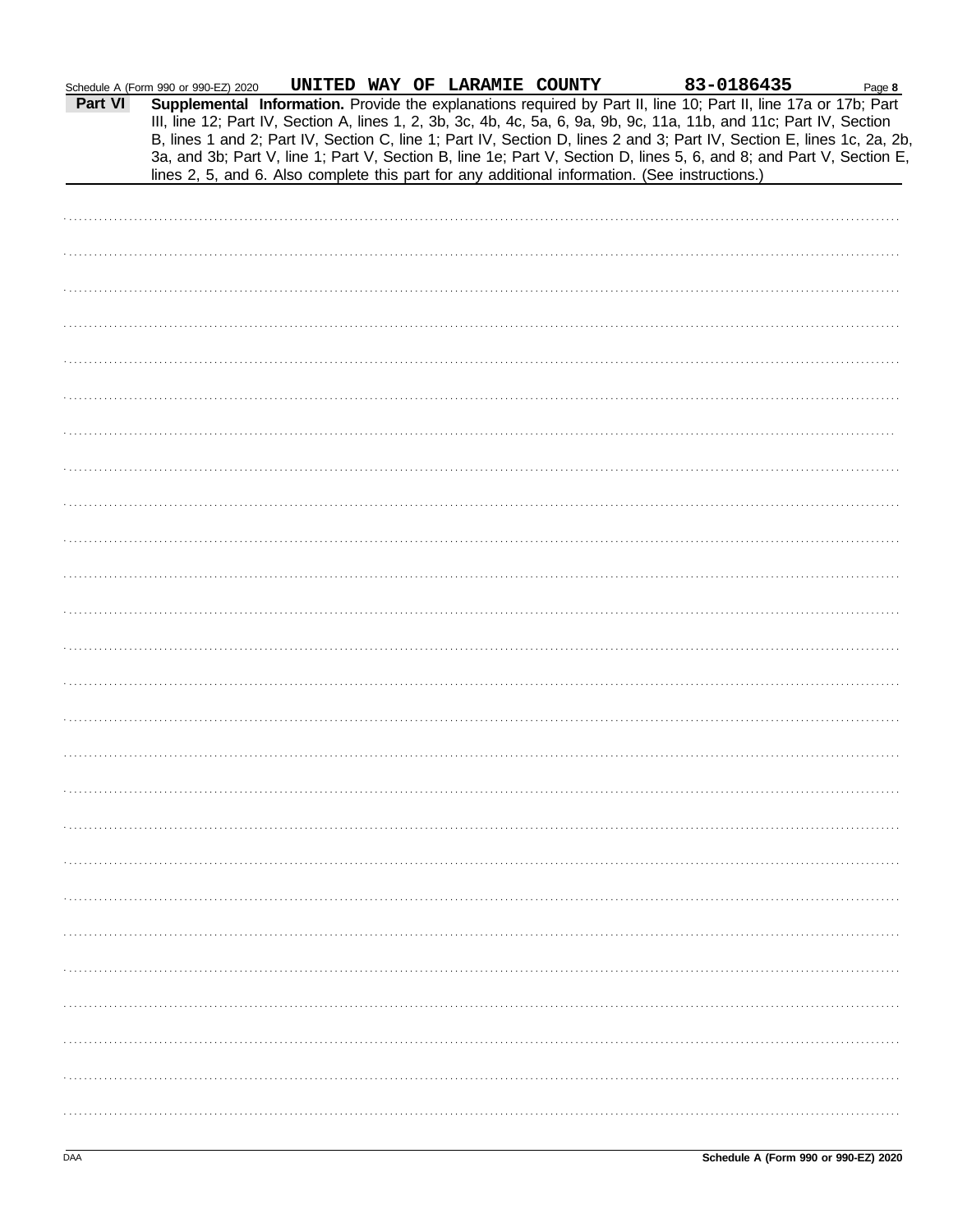Internal Revenue Service

# **Schedule of Contributors Schedule B**

**or 990-PF)** u **Attach to Form 990, Form 990-EZ, or Form 990-PF.** u **Go to** *www.irs.gov/Form990* **for the latest information.**

Name of the organization

**Organization type** (check one):

### **UNITED WAY OF LARAMIE**

**Employer identification number**

OMB No. 1545-0047

**2020**

| COUNTY | 83-0186435 |
|--------|------------|
|        |            |

| Filers of:         | Section:                                                                           |
|--------------------|------------------------------------------------------------------------------------|
| Form 990 or 990-EZ | $ \mathbf{X} $ 501(c)( $3$ ) (enter number) organization                           |
|                    | $4947(a)(1)$ nonexempt charitable trust <b>not</b> treated as a private foundation |
|                    | 527 political organization                                                         |
| Form 990-PF        | $501(c)(3)$ exempt private foundation                                              |
|                    | 4947(a)(1) nonexempt charitable trust treated as a private foundation              |
|                    | 501(c)(3) taxable private foundation                                               |

Check if your organization is covered by the **General Rule** or a **Special Rule. Note:** Only a section 501(c)(7), (8), or (10) organization can check boxes for both the General Rule and a Special Rule. See instructions.

### **General Rule**

For an organization filing Form 990, 990-EZ, or 990-PF that received, during the year, contributions totaling \$5,000 or more (in money or property) from any one contributor. Complete Parts I and II. See instructions for determining a contributor's total contributions.

### **Special Rules**

For an organization described in section 501(c)(3) filing Form 990 or 990-EZ that met the 33<sup>1</sup> /3% support test of the **X**regulations under sections 509(a)(1) and 170(b)(1)(A)(vi), that checked Schedule A (Form 990 or 990-EZ), Part II, line 13, 16a, or 16b, and that received from any one contributor, during the year, total contributions of the greater of **(1)** \$5,000; or **(2)** 2% of the amount on (i) Form 990, Part VIII, line 1h; or (ii) Form 990-EZ, line 1. Complete Parts I and II.

literary, or educational purposes, or for the prevention of cruelty to children or animals. Complete Parts I (entering For an organization described in section 501(c)(7), (8), or (10) filing Form 990 or 990-EZ that received from any one contributor, during the year, total contributions of more than \$1,000 *exclusively* for religious, charitable, scientific, "N/A" in column (b) instead of the contributor name and address), II, and III.

For an organization described in section 501(c)(7), (8), or (10) filing Form 990 or 990-EZ that received from any one contributor, during the year, contributions *exclusively* for religious, charitable, etc., purposes, but no such contributions totaled more than \$1,000. If this box is checked, enter here the total contributions that were received during the year for an *exclusively* religious, charitable, etc., purpose. Don't complete any of the parts unless the **General Rule** applies to this organization because it received *nonexclusively* religious, charitable, etc., contributions totaling \$5,000 or more during the year . . . . . . . . . . . . . . . . . . . . . . . . . . . . . . . . . . . . . . . . . . . . . . . . . . . . . . . . . . . . . . . . . . . . . . . . . . . . . . . .  $\blacktriangleright$  \$

990-EZ, or 990-PF), but it **must** answer "No" on Part IV, line 2, of its Form 990; or check the box on line H of its Form 990-EZ or on its Form 990-PF, Part I, line 2, to certify that it doesn't meet the filing requirements of Schedule B (Form 990, 990-EZ, or 990-PF). **Caution:** An organization that isn't covered by the General Rule and/or the Special Rules doesn't file Schedule B (Form 990,

**For Paperwork Reduction Act Notice, see the instructions for Form 990, 990-EZ, or 990-PF.**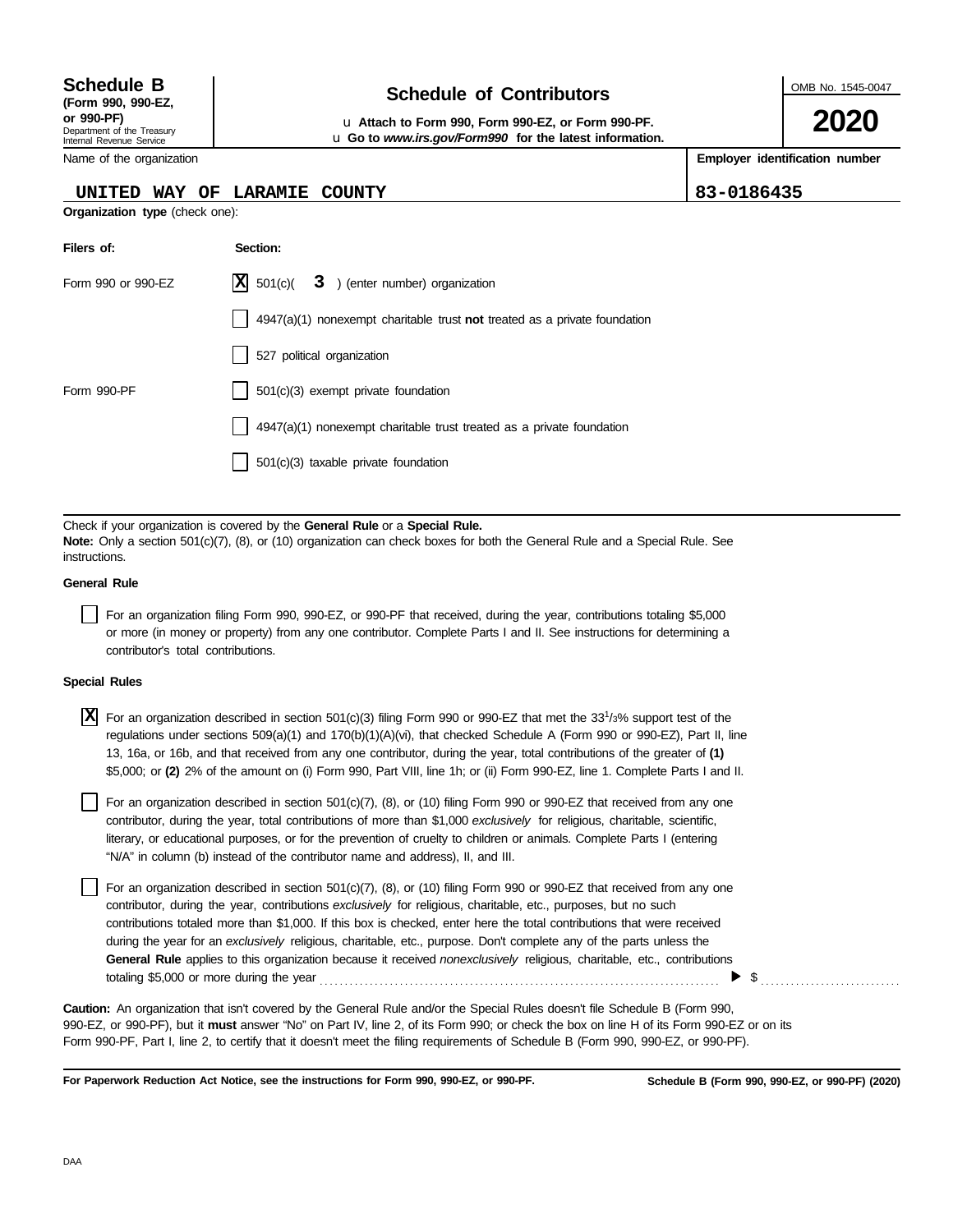|                      | Schedule B (Form 990, 990-EZ, or 990-PF) (2020)                                                          |                                   | PAGE 1 OF 1<br>Page 2                                                                                              |
|----------------------|----------------------------------------------------------------------------------------------------------|-----------------------------------|--------------------------------------------------------------------------------------------------------------------|
|                      | Name of organization<br>UNITED WAY OF LARAMIE<br>COUNTY                                                  |                                   | Employer identification number<br>83-0186435                                                                       |
| Part I               | <b>Contributors</b> (see instructions). Use duplicate copies of Part I if additional space is needed.    |                                   |                                                                                                                    |
| (a)<br>No.           | (b)<br>Name, address, and ZIP + 4                                                                        | (c)<br><b>Total contributions</b> | (d)<br>Type of contribution                                                                                        |
| $1$                  | BLUE FEDERAL CREDIT UNION<br>WARREN AIR FORCE BASE<br>5105 RANDALL AVEUNE<br>WY 82005<br><b>CHEYENNE</b> | 56,000<br>\$                      | $\overline{\mathbf{x}}$<br>Person<br>Payroll<br>Noncash<br>(Complete Part II for<br>noncash contributions.)        |
| (a)<br>No.           | (b)<br>Name, address, and ZIP + 4                                                                        | (c)<br><b>Total contributions</b> | (d)<br>Type of contribution                                                                                        |
| 2                    | CHEYENNE REGIONAL MEDICAL CENTER<br>214 EAST 23RD STREET<br>WY 82001<br><b>CHEYENNE</b>                  | 25,000<br>\$                      | $\overline{\mathbf{x}}$<br>Person<br>Payroll<br><b>Noncash</b><br>(Complete Part II for<br>noncash contributions.) |
| (a)<br>No.           | (b)<br>Name, address, and ZIP + 4                                                                        | (c)<br><b>Total contributions</b> | (d)<br>Type of contribution                                                                                        |
| $\mathbf{3}_{\dots}$ | WYOMING BANK & TRUST<br>5827 YELLOWSTONE RD<br>WY 82009<br><b>CHEYENNE</b>                               | 50,000<br>\$                      | X<br>Person<br>Payroll<br><b>Noncash</b><br>(Complete Part II for<br>noncash contributions.)                       |
| (a)<br>No.           | (b)<br>Name, address, and ZIP + 4                                                                        | (c)<br><b>Total contributions</b> | (d)<br>Type of contribution                                                                                        |
| $\frac{4}{1}$        | SMALL BUSINESS ADMINISTRATION<br>409 3RD ST<br>DC 20416<br>SW WASHINGTON                                 | 49,700                            | $\overline{\mathbf{x}}$<br>Person<br>Payroll<br><b>Noncash</b><br>(Complete Part II for<br>noncash contributions.) |
| (a)<br>No.           | (b)<br>Name, address, and ZIP + 4                                                                        | (c)<br><b>Total contributions</b> | (d)<br>Type of contribution                                                                                        |
| 5 <sub>1</sub>       | CITY OF CHEYENNE<br>2101 O'NEIL AVE<br>WY 82001<br><b>CHEYENNE</b>                                       | 98,762<br>\$                      | X<br>Person<br>Payroll<br><b>Noncash</b><br>(Complete Part II for<br>noncash contributions.)                       |
| (a)<br>No.           | (b)<br>Name, address, and ZIP + 4                                                                        | (c)<br><b>Total contributions</b> | (d)<br>Type of contribution                                                                                        |
|                      |                                                                                                          | \$                                | Person<br>Payroll<br><b>Noncash</b><br>(Complete Part II for<br>noncash contributions.)                            |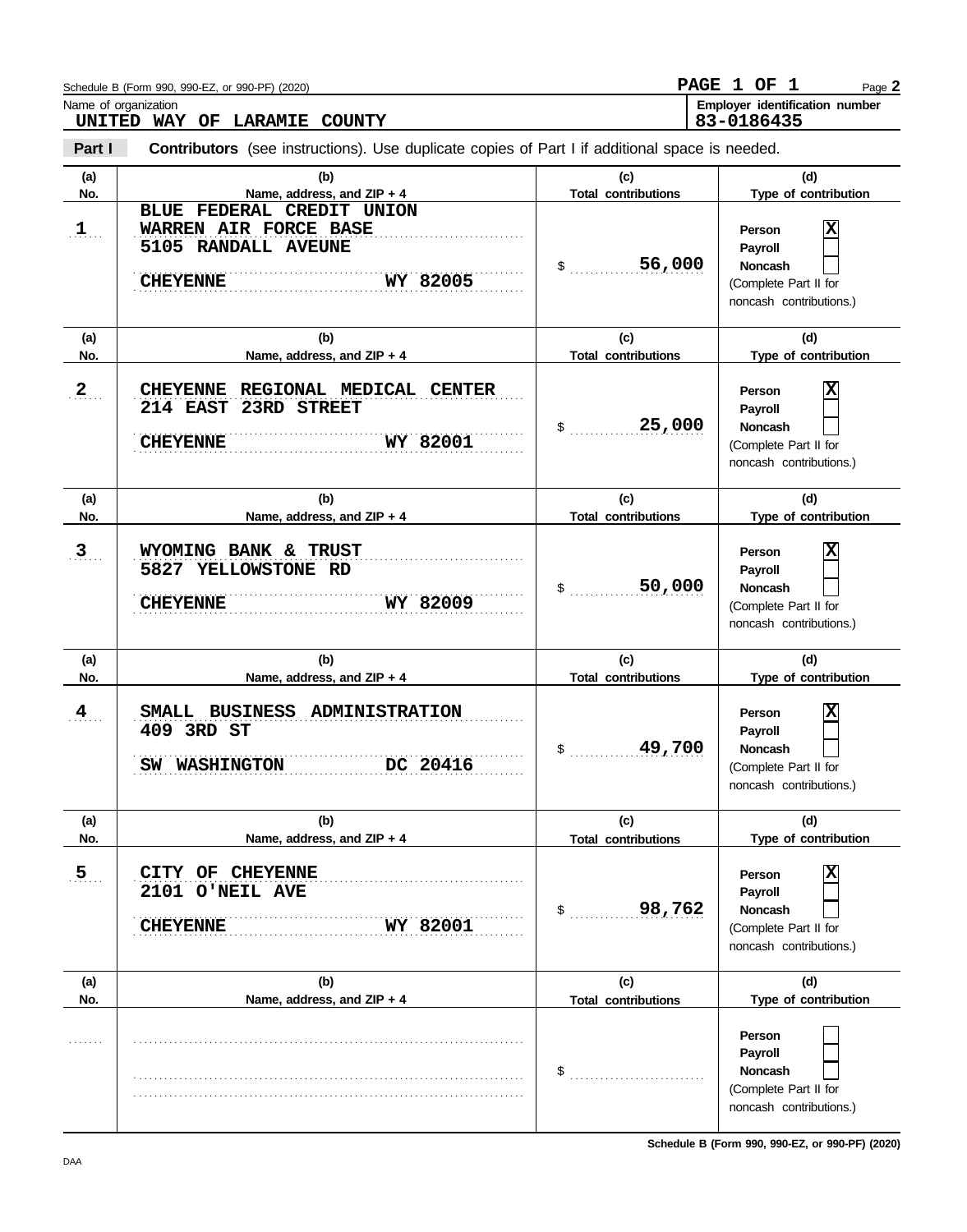| <b>SCHEDULE D</b> |  |
|-------------------|--|
| (Form 990)        |  |

#### Department of the Treasury Internal Revenue Service

# **SCHEDULE D Supplemental Financial Statements**

u **Attach to Form 990. Part IV, line 6, 7, 8, 9, 10, 11a, 11b, 11c, 11d, 11e, 11f, 12a, or 12b.** u **Complete if the organization answered "Yes" on Form 990,** u **Go to** *www.irs.gov/Form990* **for instructions and the latest information.**

| OMB No. 1545-0047     |
|-----------------------|
| 2020                  |
|                       |
| <b>Open to Public</b> |
| <b>Inspection</b>     |

|  |  |  | Name of the organization |
|--|--|--|--------------------------|
|--|--|--|--------------------------|

### **Employer identification number**

|     | UNITED<br>WAY OF LARAMIE COUNTY                                                                                                                                                                                                                                      |                                                                                           |                | 83-0186435                      |  |  |
|-----|----------------------------------------------------------------------------------------------------------------------------------------------------------------------------------------------------------------------------------------------------------------------|-------------------------------------------------------------------------------------------|----------------|---------------------------------|--|--|
|     | Organizations Maintaining Donor Advised Funds or Other Similar Funds or Accounts.<br>Part I                                                                                                                                                                          |                                                                                           |                |                                 |  |  |
|     | Complete if the organization answered "Yes" on Form 990, Part IV, line 6.                                                                                                                                                                                            |                                                                                           |                |                                 |  |  |
|     |                                                                                                                                                                                                                                                                      | (a) Donor advised funds                                                                   |                | (b) Funds and other accounts    |  |  |
| 1   |                                                                                                                                                                                                                                                                      |                                                                                           |                |                                 |  |  |
| 2   |                                                                                                                                                                                                                                                                      | the control of the control of the control of the control of the control of the control of |                |                                 |  |  |
| 3   |                                                                                                                                                                                                                                                                      | the control of the control of the control of the control of the control of                |                |                                 |  |  |
| 4   | Aggregate value at end of year                                                                                                                                                                                                                                       |                                                                                           |                |                                 |  |  |
| 5   | Did the organization inform all donors and donor advisors in writing that the assets held in donor advised                                                                                                                                                           |                                                                                           |                |                                 |  |  |
|     |                                                                                                                                                                                                                                                                      |                                                                                           |                | Yes<br>No                       |  |  |
| 6   | Did the organization inform all grantees, donors, and donor advisors in writing that grant funds can be used                                                                                                                                                         |                                                                                           |                |                                 |  |  |
|     | only for charitable purposes and not for the benefit of the donor or donor advisor, or for any other purpose                                                                                                                                                         |                                                                                           |                |                                 |  |  |
|     |                                                                                                                                                                                                                                                                      |                                                                                           |                | Yes<br>No.                      |  |  |
|     | Part II<br><b>Conservation Easements.</b>                                                                                                                                                                                                                            |                                                                                           |                |                                 |  |  |
|     | Complete if the organization answered "Yes" on Form 990, Part IV, line 7.                                                                                                                                                                                            |                                                                                           |                |                                 |  |  |
| 1   | Purpose(s) of conservation easements held by the organization (check all that apply).                                                                                                                                                                                |                                                                                           |                |                                 |  |  |
|     | Preservation of land for public use (for example, recreation or education)                                                                                                                                                                                           | Preservation of a historically important land area                                        |                |                                 |  |  |
|     | Protection of natural habitat                                                                                                                                                                                                                                        | Preservation of a certified historic structure                                            |                |                                 |  |  |
|     | Preservation of open space                                                                                                                                                                                                                                           |                                                                                           |                |                                 |  |  |
| 2   | Complete lines 2a through 2d if the organization held a qualified conservation contribution in the form of a conservation                                                                                                                                            |                                                                                           |                |                                 |  |  |
|     | easement on the last day of the tax year.                                                                                                                                                                                                                            |                                                                                           |                | Held at the End of the Tax Year |  |  |
| a   |                                                                                                                                                                                                                                                                      |                                                                                           | 2a             |                                 |  |  |
| b   |                                                                                                                                                                                                                                                                      |                                                                                           | 2 <sub>b</sub> |                                 |  |  |
|     |                                                                                                                                                                                                                                                                      |                                                                                           | 2c             |                                 |  |  |
|     | d Number of conservation easements included in (c) acquired after 7/25/06, and not on a                                                                                                                                                                              |                                                                                           |                |                                 |  |  |
|     | historic structure listed in the National Register                                                                                                                                                                                                                   |                                                                                           | 2d             |                                 |  |  |
| 3   | Number of conservation easements modified, transferred, released, extinguished, or terminated by the organization during the                                                                                                                                         |                                                                                           |                |                                 |  |  |
|     | tax year <b>u</b><br>.                                                                                                                                                                                                                                               |                                                                                           |                |                                 |  |  |
| 4   | Number of states where property subject to conservation easement is located $\mathbf{u}$                                                                                                                                                                             |                                                                                           |                |                                 |  |  |
| 5   | Does the organization have a written policy regarding the periodic monitoring, inspection, handling of                                                                                                                                                               |                                                                                           |                |                                 |  |  |
|     |                                                                                                                                                                                                                                                                      |                                                                                           |                | Yes<br>No                       |  |  |
| 6   | Staff and volunteer hours devoted to monitoring, inspecting, handling of violations, and enforcing conservation easements during the year                                                                                                                            |                                                                                           |                |                                 |  |  |
|     | ${\bf u}$                                                                                                                                                                                                                                                            |                                                                                           |                |                                 |  |  |
|     | Amount of expenses incurred in monitoring, inspecting, handling of violations, and enforcing conservation easements during the year                                                                                                                                  |                                                                                           |                |                                 |  |  |
|     | $\mathbf{u} \, \mathbf{\$}$                                                                                                                                                                                                                                          |                                                                                           |                |                                 |  |  |
|     | Does each conservation easement reported on line $2(d)$ above satisfy the requirements of section $170(h)(4)(B)(i)$                                                                                                                                                  |                                                                                           |                |                                 |  |  |
|     | and section 170(h)(4)(B)(ii)?                                                                                                                                                                                                                                        |                                                                                           |                | Yes<br>No                       |  |  |
| 9   | In Part XIII, describe how the organization reports conservation easements in its revenue and expense statement and                                                                                                                                                  |                                                                                           |                |                                 |  |  |
|     | balance sheet, and include, if applicable, the text of the footnote to the organization's financial statements that describes the                                                                                                                                    |                                                                                           |                |                                 |  |  |
|     | organization's accounting for conservation easements.                                                                                                                                                                                                                |                                                                                           |                |                                 |  |  |
|     | Organizations Maintaining Collections of Art, Historical Treasures, or Other Similar Assets.<br>Part III<br>Complete if the organization answered "Yes" on Form 990, Part IV, line 8.                                                                                |                                                                                           |                |                                 |  |  |
|     |                                                                                                                                                                                                                                                                      |                                                                                           |                |                                 |  |  |
|     | 1a If the organization elected, as permitted under FASB ASC 958, not to report in its revenue statement and balance sheet works<br>of art, historical treasures, or other similar assets held for public exhibition, education, or research in furtherance of public |                                                                                           |                |                                 |  |  |
|     | service, provide in Part XIII the text of the footnote to its financial statements that describes these items.                                                                                                                                                       |                                                                                           |                |                                 |  |  |
|     | <b>b</b> If the organization elected, as permitted under FASB ASC 958, to report in its revenue statement and balance sheet works of                                                                                                                                 |                                                                                           |                |                                 |  |  |
|     | art, historical treasures, or other similar assets held for public exhibition, education, or research in furtherance of public service,                                                                                                                              |                                                                                           |                |                                 |  |  |
|     | provide the following amounts relating to these items:                                                                                                                                                                                                               |                                                                                           |                |                                 |  |  |
|     |                                                                                                                                                                                                                                                                      |                                                                                           |                |                                 |  |  |
|     | (i) Revenue included on Form 990, Part VIII, line 1 $\ldots$ $\ldots$ $\ldots$ $\ldots$ $\ldots$ $\ldots$ $\ldots$ $\ldots$ $\ldots$ $\ldots$                                                                                                                        |                                                                                           |                |                                 |  |  |
| 2   | If the organization received or held works of art, historical treasures, or other similar assets for financial gain, provide the                                                                                                                                     |                                                                                           |                |                                 |  |  |
|     | following amounts required to be reported under FASB ASC 958 relating to these items:                                                                                                                                                                                |                                                                                           |                |                                 |  |  |
| а   |                                                                                                                                                                                                                                                                      |                                                                                           |                |                                 |  |  |
| b   |                                                                                                                                                                                                                                                                      |                                                                                           |                |                                 |  |  |
|     | For Paperwork Reduction Act Notice, see the Instructions for Form 990.                                                                                                                                                                                               |                                                                                           |                | Schedule D (Form 990) 2020      |  |  |
| DAA |                                                                                                                                                                                                                                                                      |                                                                                           |                |                                 |  |  |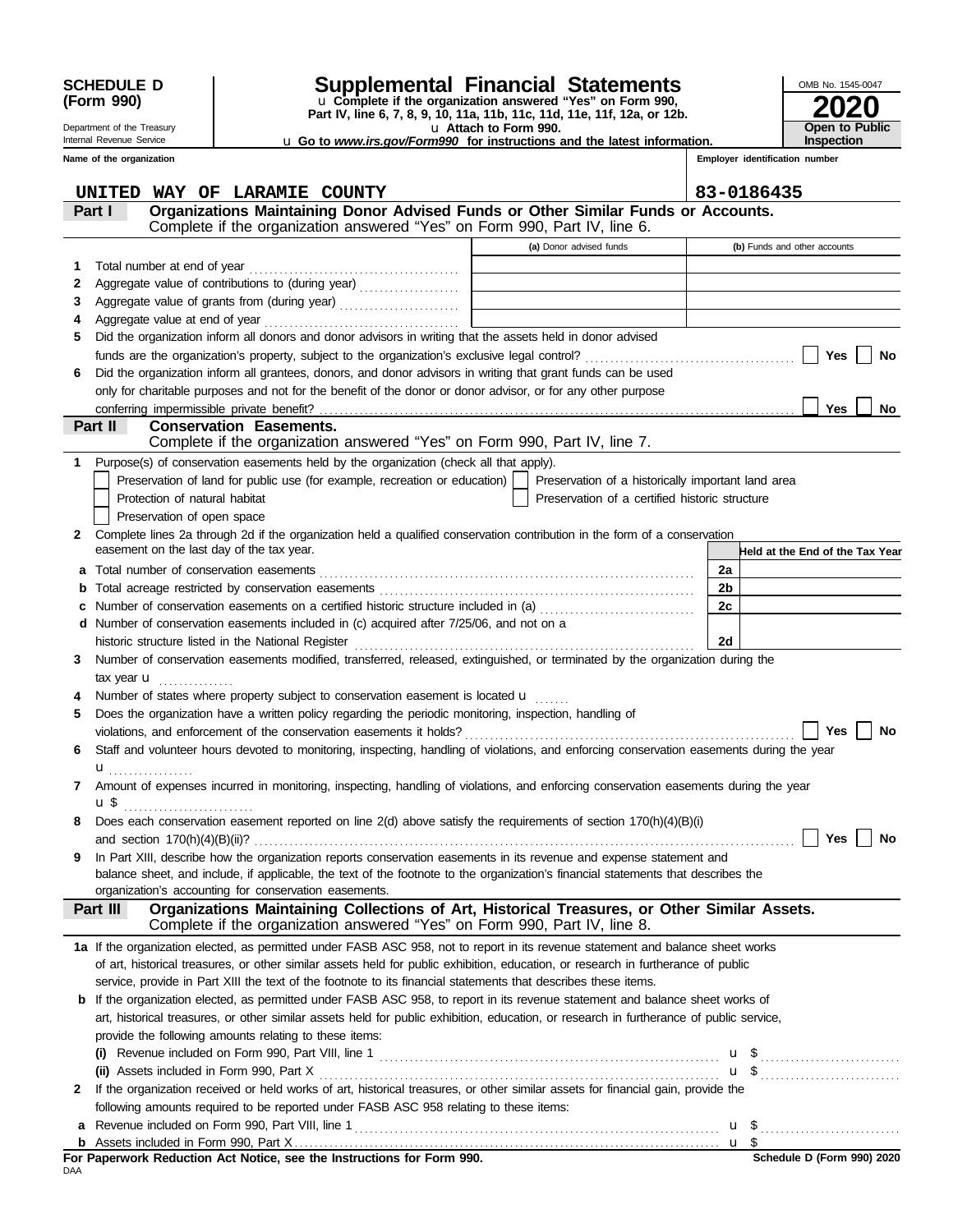|    | Schedule D (Form 990) 2020 UNITED WAY OF LARAMIE COUNTY                                                                                                                                                                        |                  |                         |                          |                    | 83-0186435      |                      |        |                     | Page 2    |
|----|--------------------------------------------------------------------------------------------------------------------------------------------------------------------------------------------------------------------------------|------------------|-------------------------|--------------------------|--------------------|-----------------|----------------------|--------|---------------------|-----------|
|    | Organizations Maintaining Collections of Art, Historical Treasures, or Other Similar Assets (continued)<br>Part III                                                                                                            |                  |                         |                          |                    |                 |                      |        |                     |           |
| 3  | Using the organization's acquisition, accession, and other records, check any of the following that make significant use of its<br>collection items (check all that apply):                                                    |                  |                         |                          |                    |                 |                      |        |                     |           |
| a  | Public exhibition                                                                                                                                                                                                              |                  |                         | Loan or exchange program |                    |                 |                      |        |                     |           |
| b  | Scholarly research                                                                                                                                                                                                             |                  | e                       |                          |                    |                 |                      |        |                     |           |
| c  | Preservation for future generations                                                                                                                                                                                            |                  |                         |                          |                    |                 |                      |        |                     |           |
| 4  | Provide a description of the organization's collections and explain how they further the organization's exempt purpose in Part                                                                                                 |                  |                         |                          |                    |                 |                      |        |                     |           |
|    | XIII.                                                                                                                                                                                                                          |                  |                         |                          |                    |                 |                      |        |                     |           |
| 5. | During the year, did the organization solicit or receive donations of art, historical treasures, or other similar                                                                                                              |                  |                         |                          |                    |                 |                      |        |                     |           |
|    |                                                                                                                                                                                                                                |                  |                         |                          |                    |                 |                      |        | Yes                 | No        |
|    | Part IV<br><b>Escrow and Custodial Arrangements.</b>                                                                                                                                                                           |                  |                         |                          |                    |                 |                      |        |                     |           |
|    | Complete if the organization answered "Yes" on Form 990, Part IV, line 9, or reported an amount on Form                                                                                                                        |                  |                         |                          |                    |                 |                      |        |                     |           |
|    | 990, Part X, line 21.                                                                                                                                                                                                          |                  |                         |                          |                    |                 |                      |        |                     |           |
|    | 1a Is the organization an agent, trustee, custodian or other intermediary for contributions or other assets not                                                                                                                |                  |                         |                          |                    |                 |                      |        |                     |           |
|    | included on Form 990, Part X?                                                                                                                                                                                                  |                  |                         |                          |                    |                 |                      |        | <b>Yes</b>          | No        |
|    | <b>b</b> If "Yes," explain the arrangement in Part XIII and complete the following table:                                                                                                                                      |                  |                         |                          |                    |                 |                      |        |                     |           |
|    |                                                                                                                                                                                                                                |                  |                         |                          |                    |                 |                      | Amount |                     |           |
|    | c Beginning balance                                                                                                                                                                                                            |                  |                         |                          |                    |                 | 1c                   |        |                     |           |
|    |                                                                                                                                                                                                                                |                  |                         |                          |                    |                 | 1d                   |        |                     |           |
|    | e Distributions during the year manufactured contains and the year manufactured with the year manufactured with the state of the state of the state of the state of the state of the state of the state of the state of the st |                  |                         |                          |                    |                 | 1е                   |        |                     |           |
| f  |                                                                                                                                                                                                                                |                  |                         |                          |                    |                 | 1f                   |        |                     |           |
|    |                                                                                                                                                                                                                                |                  |                         |                          |                    |                 |                      |        | Yes                 | <b>No</b> |
|    |                                                                                                                                                                                                                                |                  |                         |                          |                    |                 |                      |        |                     |           |
|    | <b>Part V</b><br><b>Endowment Funds.</b>                                                                                                                                                                                       |                  |                         |                          |                    |                 |                      |        |                     |           |
|    | Complete if the organization answered "Yes" on Form 990, Part IV, line 10.                                                                                                                                                     |                  |                         |                          |                    |                 |                      |        |                     |           |
|    |                                                                                                                                                                                                                                | (a) Current year |                         | (b) Prior year           | (c) Two years back |                 | (d) Three years back |        | (e) Four years back |           |
|    | 1a Beginning of year balance                                                                                                                                                                                                   |                  |                         |                          |                    |                 |                      |        |                     |           |
|    | <b>b</b> Contributions <b>contributions</b>                                                                                                                                                                                    |                  |                         |                          |                    |                 |                      |        |                     |           |
|    | c Net investment earnings, gains, and                                                                                                                                                                                          |                  |                         |                          |                    |                 |                      |        |                     |           |
|    |                                                                                                                                                                                                                                |                  |                         |                          |                    |                 |                      |        |                     |           |
|    | d Grants or scholarships                                                                                                                                                                                                       |                  |                         |                          |                    |                 |                      |        |                     |           |
|    | e Other expenditures for facilities and                                                                                                                                                                                        |                  |                         |                          |                    |                 |                      |        |                     |           |
|    |                                                                                                                                                                                                                                |                  |                         |                          |                    |                 |                      |        |                     |           |
|    | f Administrative expenses                                                                                                                                                                                                      |                  |                         |                          |                    |                 |                      |        |                     |           |
| a  |                                                                                                                                                                                                                                |                  |                         |                          |                    |                 |                      |        |                     |           |
|    | 2 Provide the estimated percentage of the current year end balance (line 1g, column (a)) held as:                                                                                                                              |                  |                         |                          |                    |                 |                      |        |                     |           |
|    | a Board designated or quasi-endowment u %                                                                                                                                                                                      |                  |                         |                          |                    |                 |                      |        |                     |           |
|    | Permanent endowment <b>u</b> %                                                                                                                                                                                                 |                  |                         |                          |                    |                 |                      |        |                     |           |
|    | c Term endowment <b>u</b> %                                                                                                                                                                                                    |                  |                         |                          |                    |                 |                      |        |                     |           |
|    | The percentages on lines 2a, 2b, and 2c should equal 100%.                                                                                                                                                                     |                  |                         |                          |                    |                 |                      |        |                     |           |
|    | 3a Are there endowment funds not in the possession of the organization that are held and administered for the                                                                                                                  |                  |                         |                          |                    |                 |                      |        |                     |           |
|    | organization by:                                                                                                                                                                                                               |                  |                         |                          |                    |                 |                      |        | Yes                 | No        |
|    |                                                                                                                                                                                                                                |                  |                         |                          |                    |                 |                      | 3a(i)  |                     |           |
|    | (ii) Related organizations                                                                                                                                                                                                     |                  |                         |                          |                    |                 |                      | 3a(ii) |                     |           |
|    |                                                                                                                                                                                                                                |                  |                         |                          |                    |                 |                      | 3b     |                     |           |
|    | Describe in Part XIII the intended uses of the organization's endowment funds.                                                                                                                                                 |                  |                         |                          |                    |                 |                      |        |                     |           |
|    | Part VI<br>Land, Buildings, and Equipment.                                                                                                                                                                                     |                  |                         |                          |                    |                 |                      |        |                     |           |
|    | Complete if the organization answered "Yes" on Form 990, Part IV, line 11a. See Form 990, Part X, line 10.                                                                                                                     |                  |                         |                          |                    |                 |                      |        |                     |           |
|    | Description of property                                                                                                                                                                                                        |                  | (a) Cost or other basis | (b) Cost or other basis  |                    | (c) Accumulated |                      |        | (d) Book value      |           |
|    |                                                                                                                                                                                                                                |                  | (investment)            | (other)                  |                    | depreciation    |                      |        |                     |           |
|    |                                                                                                                                                                                                                                |                  |                         |                          |                    |                 |                      |        |                     |           |
|    |                                                                                                                                                                                                                                |                  |                         |                          |                    |                 |                      |        |                     |           |
|    | c Leasehold improvements                                                                                                                                                                                                       |                  |                         |                          | 171,797            |                 | 88,327               |        |                     | 83,470    |
|    |                                                                                                                                                                                                                                |                  |                         |                          | 33,204             |                 | 29,628               |        |                     | 3,576     |
|    |                                                                                                                                                                                                                                |                  |                         |                          |                    |                 |                      |        |                     |           |
|    |                                                                                                                                                                                                                                |                  |                         |                          |                    |                 |                      |        |                     | 87,046    |

**Schedule D (Form 990) 2020**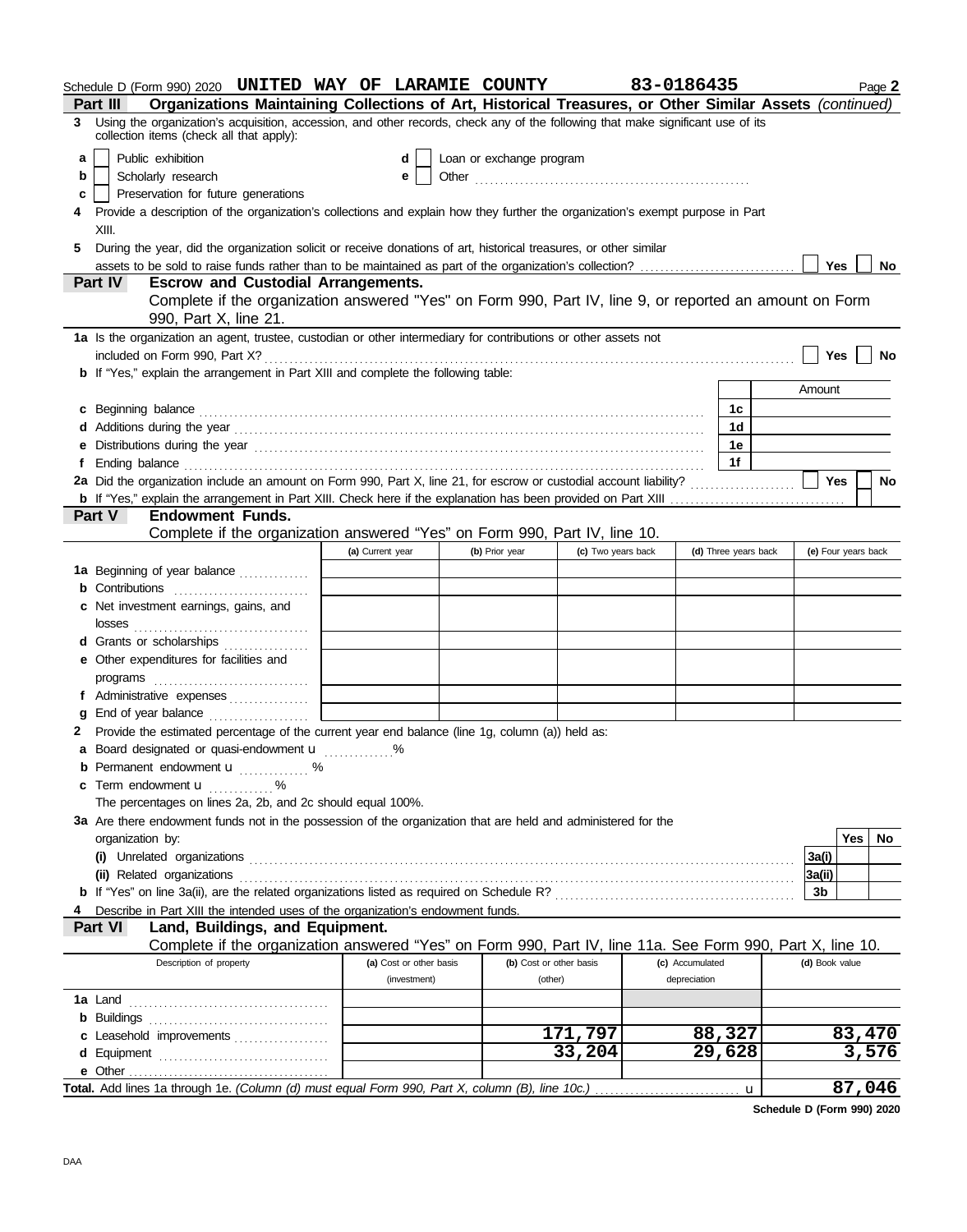| Schedule D (Form 990) 2020 $\,$ UNITED WAY OF LARAMIE COUNTY |  |  |  |  |  |  |
|--------------------------------------------------------------|--|--|--|--|--|--|
|--------------------------------------------------------------|--|--|--|--|--|--|

**Part VII Investments – Other Securities.**

Complete if the organization answered "Yes" on Form 990, Part IV, line 11b. See Form 990, Part X, line 12.

**UNITED WAY OF LARAMIE COUNTY 83-0186435**

|                  | $\sim$ . The complete in the organization anomology room on round over, rate ry, line inc. Over form over, rate $N$ , line i.e.                                                                                                      |                |  |                                                              |                |
|------------------|--------------------------------------------------------------------------------------------------------------------------------------------------------------------------------------------------------------------------------------|----------------|--|--------------------------------------------------------------|----------------|
|                  | (a) Description of security or category<br>(including name of security)                                                                                                                                                              | (b) Book value |  | (c) Method of valuation:<br>Cost or end-of-year market value |                |
|                  |                                                                                                                                                                                                                                      |                |  |                                                              |                |
|                  |                                                                                                                                                                                                                                      |                |  |                                                              |                |
|                  |                                                                                                                                                                                                                                      |                |  |                                                              |                |
| $(A)$ .          | (3) Other <b>contract and the Contract of Contract and Contract and Contract and Contract and Contract and Contract and Contract and Contract and Contract and Contract and Contract and Contract and Contract and Contract and </b> |                |  |                                                              |                |
| (B)              |                                                                                                                                                                                                                                      |                |  |                                                              |                |
| (C)              |                                                                                                                                                                                                                                      |                |  |                                                              |                |
|                  |                                                                                                                                                                                                                                      |                |  |                                                              |                |
| (D)              |                                                                                                                                                                                                                                      |                |  |                                                              |                |
| (E)              |                                                                                                                                                                                                                                      |                |  |                                                              |                |
| (F)              |                                                                                                                                                                                                                                      |                |  |                                                              |                |
| (G)              |                                                                                                                                                                                                                                      |                |  |                                                              |                |
| (H)              |                                                                                                                                                                                                                                      |                |  |                                                              |                |
| <b>Part VIII</b> | <b>Total.</b> (Column (b) must equal Form 990, Part X, col. (B) line 12.) $\ldots$<br>u                                                                                                                                              |                |  |                                                              |                |
|                  | Investments - Program Related.<br>Complete if the organization answered "Yes" on Form 990, Part IV, line 11c. See Form 990, Part X, line 13.                                                                                         |                |  |                                                              |                |
|                  | (a) Description of investment                                                                                                                                                                                                        | (b) Book value |  | (c) Method of valuation:                                     |                |
|                  |                                                                                                                                                                                                                                      |                |  | Cost or end-of-year market value                             |                |
|                  |                                                                                                                                                                                                                                      |                |  |                                                              |                |
| (1)<br>(2)       |                                                                                                                                                                                                                                      |                |  |                                                              |                |
| (3)              |                                                                                                                                                                                                                                      |                |  |                                                              |                |
|                  |                                                                                                                                                                                                                                      |                |  |                                                              |                |
| (4)              |                                                                                                                                                                                                                                      |                |  |                                                              |                |
| (5)              |                                                                                                                                                                                                                                      |                |  |                                                              |                |
| (6)              |                                                                                                                                                                                                                                      |                |  |                                                              |                |
| (7)              |                                                                                                                                                                                                                                      |                |  |                                                              |                |
| (8)              |                                                                                                                                                                                                                                      |                |  |                                                              |                |
| (9)              |                                                                                                                                                                                                                                      |                |  |                                                              |                |
|                  | <b>Total.</b> (Column (b) must equal Form 990, Part X, col. (B) line 13.) $\ldots$ <b>u</b>                                                                                                                                          |                |  |                                                              |                |
| Part IX          | <b>Other Assets.</b>                                                                                                                                                                                                                 |                |  |                                                              |                |
|                  | Complete if the organization answered "Yes" on Form 990, Part IV, line 11d. See Form 990, Part X, line 15.<br>(a) Description                                                                                                        |                |  |                                                              | (b) Book value |
|                  | SURRENDER VALUE OF LIFE INS.<br><b>CASH</b>                                                                                                                                                                                          |                |  |                                                              | 71,627         |
| (1)              | RENT RECEIVABLE<br><b>DONATED</b>                                                                                                                                                                                                    |                |  |                                                              | 35,652         |
| (2)              | <b>SECURITY</b><br><b>DEPOSIT</b>                                                                                                                                                                                                    |                |  |                                                              | 2,748          |
| (3)              |                                                                                                                                                                                                                                      |                |  |                                                              |                |
| (4)              |                                                                                                                                                                                                                                      |                |  |                                                              |                |
| (5)              |                                                                                                                                                                                                                                      |                |  |                                                              |                |
| (6)              |                                                                                                                                                                                                                                      |                |  |                                                              |                |
| (7)              |                                                                                                                                                                                                                                      |                |  |                                                              |                |
| (8)              |                                                                                                                                                                                                                                      |                |  |                                                              |                |
| (9)              |                                                                                                                                                                                                                                      |                |  |                                                              |                |
|                  |                                                                                                                                                                                                                                      |                |  | u,                                                           | 110,027        |
| Part X           | Other Liabilities.                                                                                                                                                                                                                   |                |  |                                                              |                |
|                  | Complete if the organization answered "Yes" on Form 990, Part IV, line 11e or 11f. See Form 990, Part X,                                                                                                                             |                |  |                                                              |                |
|                  | line 25.                                                                                                                                                                                                                             |                |  |                                                              |                |
| 1.               | (a) Description of liability                                                                                                                                                                                                         |                |  |                                                              | (b) Book value |
| (1)<br>ACCRUED   | Federal income taxes<br><b>EXPENSES</b>                                                                                                                                                                                              |                |  |                                                              | 72,083         |
| (2)              | FUNDS HELD FOR OTHERS                                                                                                                                                                                                                |                |  |                                                              | 5,225          |
| (3)              |                                                                                                                                                                                                                                      |                |  |                                                              |                |
| (4)              |                                                                                                                                                                                                                                      |                |  |                                                              |                |
| (5)              |                                                                                                                                                                                                                                      |                |  |                                                              |                |
| (6)              |                                                                                                                                                                                                                                      |                |  |                                                              |                |
| (7)              |                                                                                                                                                                                                                                      |                |  |                                                              |                |
| (8)              |                                                                                                                                                                                                                                      |                |  |                                                              |                |
| (9)              |                                                                                                                                                                                                                                      |                |  |                                                              |                |
|                  | Total. (Column (b) must equal Form 990, Part X, col. (B) line 25.)                                                                                                                                                                   |                |  | u                                                            | 77,308         |
|                  | 2. Liability for uncertain tax positions. In Part XIII, provide the text of the footnote to the organization's financial statements that reports the                                                                                 |                |  |                                                              |                |
|                  | organization's liability for uncertain tax positions under FASB ASC 740. Check here if the text of the footnote has been provided in Part XIII                                                                                       |                |  |                                                              | <b>X</b>       |

Page **3**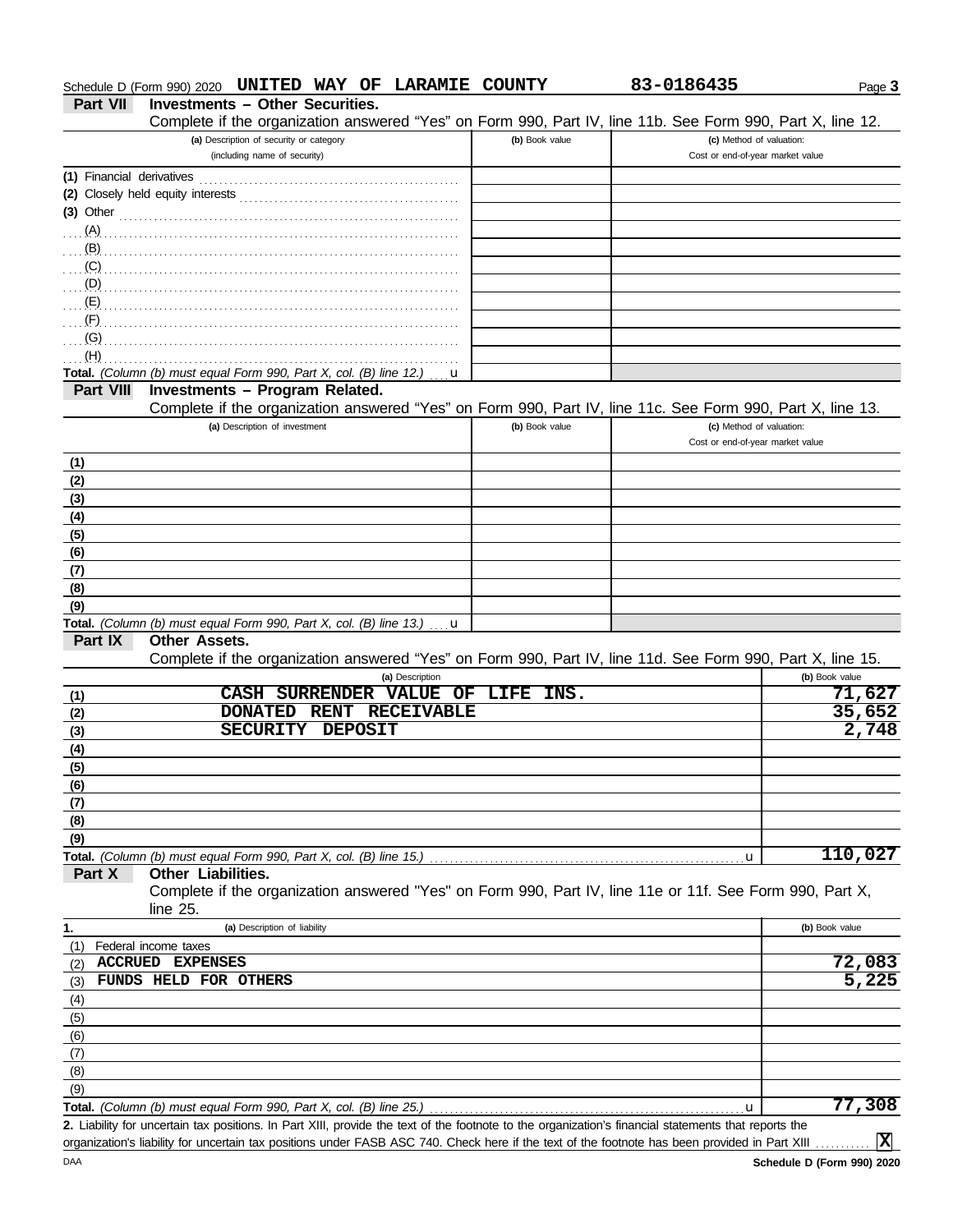|        | Schedule D (Form 990) 2020 UNITED WAY OF LARAMIE COUNTY                                                                                                                                                                        |                      | 83-0186435 |    | Page 4                 |
|--------|--------------------------------------------------------------------------------------------------------------------------------------------------------------------------------------------------------------------------------|----------------------|------------|----|------------------------|
|        | Reconciliation of Revenue per Audited Financial Statements With Revenue per Return.<br>Part XI                                                                                                                                 |                      |            |    |                        |
|        | Complete if the organization answered "Yes" on Form 990, Part IV, line 12a.                                                                                                                                                    |                      |            |    | 1,073,647              |
| 1      | Total revenue, gains, and other support per audited financial statements [111] [11] Total revenue, gains, and other support per audited financial statements [11] [11] [12] Total revenue of the statements [11] $\alpha$      |                      |            | 1  |                        |
| 2      | Amounts included on line 1 but not on Form 990, Part VIII, line 12:                                                                                                                                                            |                      |            |    |                        |
| a<br>b |                                                                                                                                                                                                                                | 2a<br>2 <sub>b</sub> | 50,205     |    |                        |
|        |                                                                                                                                                                                                                                | 2c                   |            |    |                        |
| c<br>d |                                                                                                                                                                                                                                | 2d                   |            |    |                        |
| е      |                                                                                                                                                                                                                                |                      |            | 2e | 50,205                 |
| 3      | Add lines 2a through 2d [11] Additional Contract of Additional Contract of Additional Contract of Additional Contract of Additional Contract of Additional Contract of Additional Contract of Additional Contract of Additiona |                      |            | 3  | 1,023,442              |
| 4      | Amounts included on Form 990, Part VIII, line 12, but not on line 1:                                                                                                                                                           |                      |            |    |                        |
|        | a Investment expenses not included on Form 990, Part VIII, line 7b                                                                                                                                                             | 4a                   |            |    |                        |
| b      |                                                                                                                                                                                                                                | 4b                   |            |    |                        |
| c      | Add lines 4a and 4b                                                                                                                                                                                                            |                      |            | 4c |                        |
|        |                                                                                                                                                                                                                                |                      |            | 5  | 1,023,442              |
|        | Reconciliation of Expenses per Audited Financial Statements With Expenses per Return.<br><b>Part XII</b>                                                                                                                       |                      |            |    |                        |
|        | Complete if the organization answered "Yes" on Form 990, Part IV, line 12a.                                                                                                                                                    |                      |            |    |                        |
| 1      | Total expenses and losses per audited financial statements                                                                                                                                                                     |                      |            | 1  | 1,127,571              |
| 2      | Amounts included on line 1 but not on Form 990, Part IX, line 25:                                                                                                                                                              |                      |            |    |                        |
| a      |                                                                                                                                                                                                                                | 2a                   | 50,205     |    |                        |
| b      |                                                                                                                                                                                                                                | 2 <sub>b</sub>       |            |    |                        |
| c      | Other losses <b>contracts Other losses contracts CONS</b>                                                                                                                                                                      | 2c                   |            |    |                        |
| d      |                                                                                                                                                                                                                                | 2d                   |            |    |                        |
| е      |                                                                                                                                                                                                                                |                      |            | 2e | 50,205                 |
| 3      |                                                                                                                                                                                                                                |                      |            | 3  | 1,077,366              |
| 4      | Amounts included on Form 990, Part IX, line 25, but not on line 1:                                                                                                                                                             |                      |            |    |                        |
|        | a Investment expenses not included on Form 990, Part VIII, line 7b                                                                                                                                                             | 4a                   |            |    |                        |
| b      |                                                                                                                                                                                                                                | 4b                   |            |    |                        |
|        | c Add lines 4a and 4b                                                                                                                                                                                                          |                      |            | 4c |                        |
|        |                                                                                                                                                                                                                                |                      |            | 5  | $\overline{1,077,366}$ |
|        | Part XIII Supplemental Information.                                                                                                                                                                                            |                      |            |    |                        |
|        | Provide the descriptions required for Part II, lines 3, 5, and 9; Part III, lines 1a and 4; Part IV, lines 1b and 2b; Part V, line 4; Part X, line                                                                             |                      |            |    |                        |
|        | 2; Part XI, lines 2d and 4b; and Part XII, lines 2d and 4b. Also complete this part to provide any additional information.                                                                                                     |                      |            |    |                        |
|        | PART X - FIN 48 FOOTNOTE                                                                                                                                                                                                       |                      |            |    |                        |
|        |                                                                                                                                                                                                                                |                      |            |    |                        |
|        | UNITED WAY IS A NONPROFIT CORPORATION AND QUALIFIES AS A TAX-EXEMPT                                                                                                                                                            |                      |            |    |                        |
|        | ORGANIZATION UNDER SECTION $501(C)(3)$ OF THE INTERNAL REVENUE CODE.                                                                                                                                                           |                      |            |    |                        |
|        |                                                                                                                                                                                                                                |                      |            |    |                        |
|        | ACCORDINGLY, NO PROVISION IS MADE IN THESE FINANCIAL STATEMENTS FOR INCOME                                                                                                                                                     |                      |            |    |                        |
|        |                                                                                                                                                                                                                                |                      |            |    |                        |
|        | <b>TAXES.</b>                                                                                                                                                                                                                  |                      |            |    |                        |
|        |                                                                                                                                                                                                                                |                      |            |    |                        |
|        | UNITED WAY HAS ADOPTED THE RECOGNITION REQUIREMENTS FOR UNCERTAINTY IN                                                                                                                                                         |                      |            |    |                        |
|        |                                                                                                                                                                                                                                |                      |            |    |                        |
|        | INCOME TAXES AS REQUIRED BY ASC 740-10. THE STANDARD PRESCRIBES A                                                                                                                                                              |                      |            |    |                        |
|        |                                                                                                                                                                                                                                |                      |            |    |                        |
|        | COMPREHENSIVE MODEL FOR HOW AN ORGANIZATION SHOULD RECOGNIZE, MEASURE,                                                                                                                                                         |                      |            |    |                        |
|        |                                                                                                                                                                                                                                |                      |            |    |                        |
|        | PRESENT AND DISCLOSE IN THE FINANCIAL STATEMENTS UNCERTAINTY IN INCOME                                                                                                                                                         |                      |            |    |                        |
|        |                                                                                                                                                                                                                                |                      |            |    |                        |
|        | TAXES OF THE ORGANIZATION. UNITED WAY'S INCOME TAX FILINGS ARE SUBJECT TO                                                                                                                                                      |                      |            |    |                        |
|        |                                                                                                                                                                                                                                |                      |            |    |                        |
|        | AUDIT BY VARIOUS TAXING AUTHORITIES.                                                                                                                                                                                           |                      |            |    |                        |
|        | IN EVALUATING UNITED WAY'S TAX PROVISIONS AND ACCRUALS, INTERPRETATIONS AND                                                                                                                                                    |                      |            |    |                        |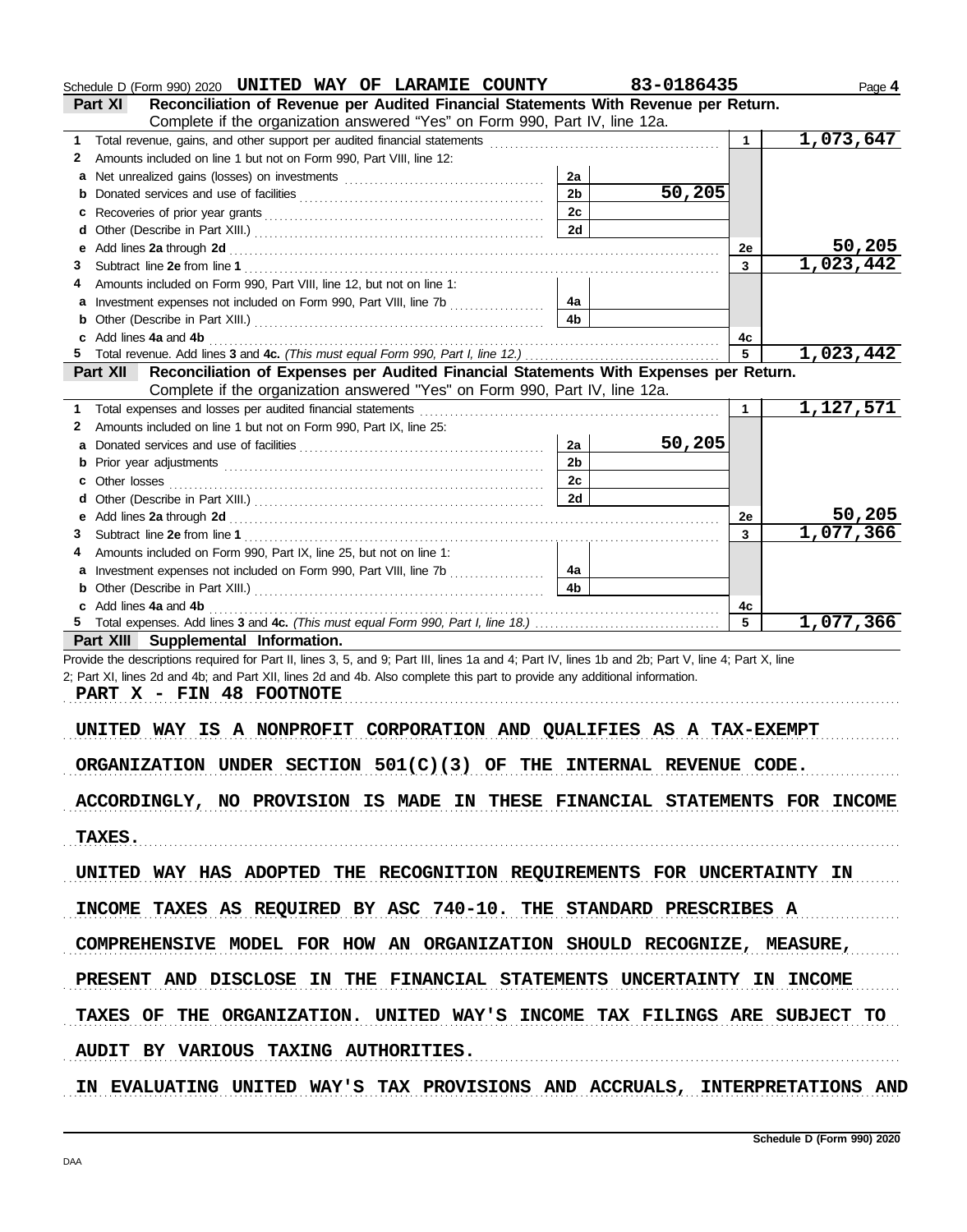| Schedule D (Form 990) 2020 UNITED WAY OF LARAMIE COUNTY<br><b>Part XIII</b><br>Supplemental Information (continued) | 83-0186435 | Page 5 |
|---------------------------------------------------------------------------------------------------------------------|------------|--------|
| TAX PLANNING STRATEGIES ARE CONSIDERED. UNITED WAY BELIEVES THEIR ESTIMATES                                         |            |        |
| ARE APPROPRIATE BASED ON CURRENT FACTS AND CIRCUMSTANCES AND HAVE NOT                                               |            |        |
| RECORDED ANY RESERVES, OR RELATED ACCRUALS FOR INTEREST AND PENALTIES FOR                                           |            |        |
| UNCERTAINTY IN INCOME TAXES AT DECEMBER 31, 2020 AND 2019.                                                          |            |        |
|                                                                                                                     |            |        |
|                                                                                                                     |            |        |
|                                                                                                                     |            |        |
|                                                                                                                     |            |        |
|                                                                                                                     |            |        |
|                                                                                                                     |            |        |
|                                                                                                                     |            |        |
|                                                                                                                     |            |        |
|                                                                                                                     |            |        |
|                                                                                                                     |            |        |
|                                                                                                                     |            |        |
|                                                                                                                     |            |        |
|                                                                                                                     |            |        |
|                                                                                                                     |            |        |
|                                                                                                                     |            |        |
|                                                                                                                     |            |        |
|                                                                                                                     |            |        |
|                                                                                                                     |            |        |
|                                                                                                                     |            |        |
|                                                                                                                     |            |        |
|                                                                                                                     |            |        |
|                                                                                                                     |            |        |
|                                                                                                                     |            |        |
|                                                                                                                     |            |        |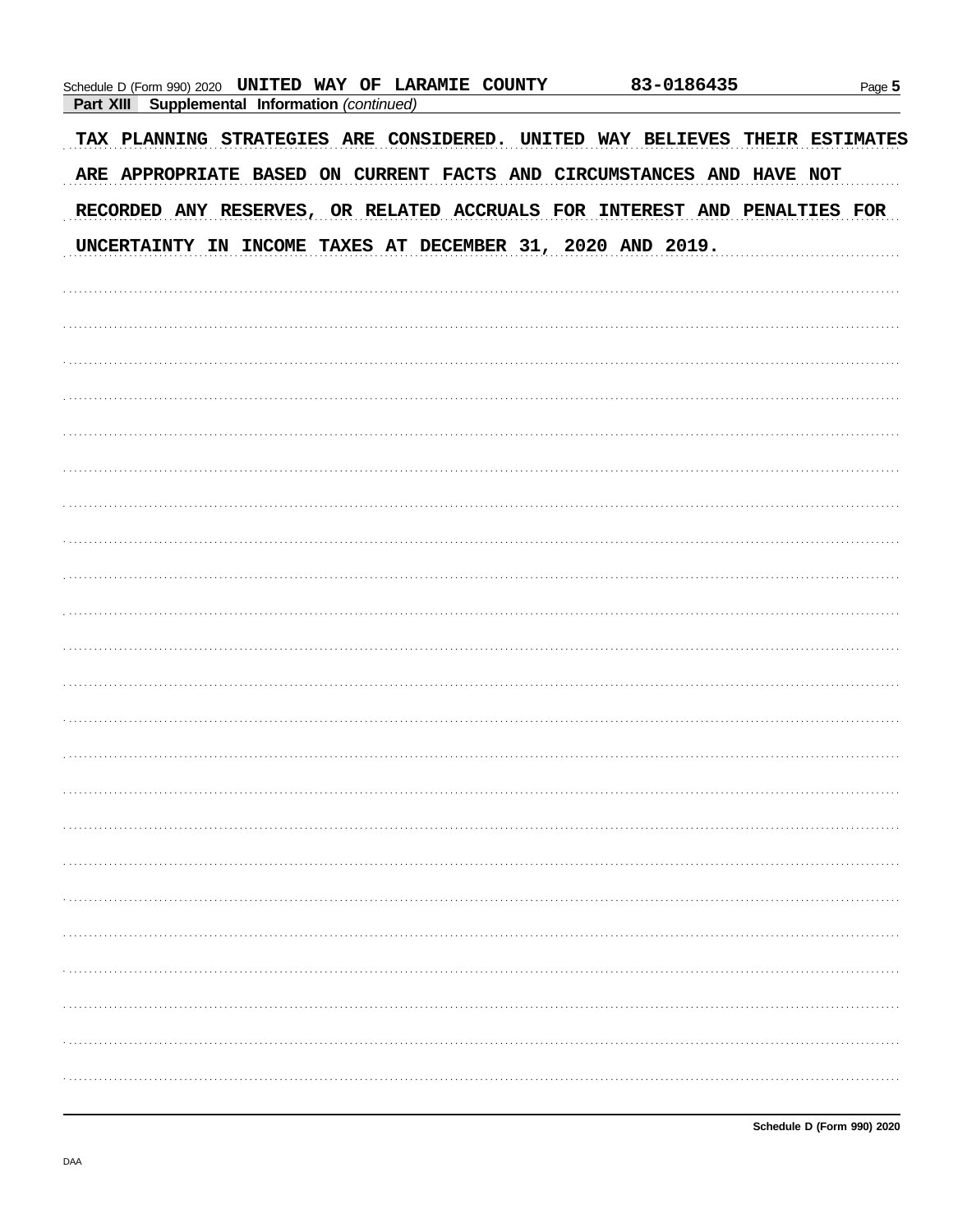| <b>SCHEDULE I</b><br>(Form 990)<br>Department of the Treasury<br>Internal Revenue Service                             |                                                                      |                                                                                                                                                            |                                         | Grants and Other Assistance to Organizations,<br>Governments, and Individuals in the United States<br>Complete if the organization answered "Yes" on Form 990, Part IV, line 21 or 22.<br>u Attach to Form 990.<br>u Go to www.irs.gov/Form990 for the latest information. |                                                                                                                                                                                                                               |                                                             |                                          | OMB No. 1545-0047<br><b>Open to Public</b><br>Inspection                                                                                 |
|-----------------------------------------------------------------------------------------------------------------------|----------------------------------------------------------------------|------------------------------------------------------------------------------------------------------------------------------------------------------------|-----------------------------------------|----------------------------------------------------------------------------------------------------------------------------------------------------------------------------------------------------------------------------------------------------------------------------|-------------------------------------------------------------------------------------------------------------------------------------------------------------------------------------------------------------------------------|-------------------------------------------------------------|------------------------------------------|------------------------------------------------------------------------------------------------------------------------------------------|
| Name of the organization                                                                                              |                                                                      |                                                                                                                                                            |                                         |                                                                                                                                                                                                                                                                            |                                                                                                                                                                                                                               |                                                             |                                          | Employer identification number                                                                                                           |
|                                                                                                                       |                                                                      | UNITED WAY OF LARAMIE COUNTY                                                                                                                               |                                         |                                                                                                                                                                                                                                                                            |                                                                                                                                                                                                                               |                                                             |                                          | 83-0186435                                                                                                                               |
| Part I                                                                                                                |                                                                      | <b>General Information on Grants and Assistance</b>                                                                                                        |                                         |                                                                                                                                                                                                                                                                            |                                                                                                                                                                                                                               |                                                             |                                          |                                                                                                                                          |
| 1.<br>2 Describe in Part IV the organization's procedures for monitoring the use of grant funds in the United States. |                                                                      | Does the organization maintain records to substantiate the amount of the grants or assistance, the grantees' eligibility for the grants or assistance, and |                                         |                                                                                                                                                                                                                                                                            |                                                                                                                                                                                                                               |                                                             |                                          | $ \mathbf{x} $<br>Yes<br>No                                                                                                              |
| Part II                                                                                                               |                                                                      | Part IV, line 21, for any recipient that received more than \$5,000. Part II can be duplicated if additional space is needed.                              |                                         |                                                                                                                                                                                                                                                                            |                                                                                                                                                                                                                               |                                                             |                                          | Grants and Other Assistance to Domestic Organizations and Domestic Governments. Complete if the organization answered "Yes" on Form 990, |
| $\mathbf 1$                                                                                                           | (a) Name and address of organization<br>or government                | $(b)$ EIN                                                                                                                                                  | $(c)$ IRC<br>section<br>(if applicable) | (d) Amount of cash<br>grant                                                                                                                                                                                                                                                | (e) Amount of non-<br>cash assistance                                                                                                                                                                                         | (f) Method of valuation<br>(book, FMV, appraisal,<br>other) | (g) Description of<br>noncash assistance | (h) Purpose of grant<br>or assistance                                                                                                    |
| (1) BETHEL OUTREACH MINISTRIES                                                                                        |                                                                      |                                                                                                                                                            |                                         |                                                                                                                                                                                                                                                                            |                                                                                                                                                                                                                               |                                                             |                                          |                                                                                                                                          |
| <b>314 E 6TH AVE</b>                                                                                                  |                                                                      |                                                                                                                                                            |                                         |                                                                                                                                                                                                                                                                            |                                                                                                                                                                                                                               |                                                             |                                          | <b>PRISON OUTREACH</b>                                                                                                                   |
| <b>CHEYENNE</b>                                                                                                       | WY 82001                                                             | 84-1413309   501C3                                                                                                                                         |                                         | 6,500                                                                                                                                                                                                                                                                      |                                                                                                                                                                                                                               | <b>BOOK</b>                                                 |                                          |                                                                                                                                          |
| (2) CASA OF LARAMIE COUNTY                                                                                            |                                                                      |                                                                                                                                                            |                                         |                                                                                                                                                                                                                                                                            |                                                                                                                                                                                                                               |                                                             |                                          |                                                                                                                                          |
| 1616 E 19TH ST STE 4                                                                                                  |                                                                      |                                                                                                                                                            |                                         |                                                                                                                                                                                                                                                                            |                                                                                                                                                                                                                               |                                                             |                                          | <b>CHILD COURT ADVOCATE</b>                                                                                                              |
| <b>CHEYENNE</b>                                                                                                       | WY 82001                                                             | 71-0878684   501C3                                                                                                                                         |                                         | 15,500                                                                                                                                                                                                                                                                     |                                                                                                                                                                                                                               | <b>BOOK</b>                                                 |                                          |                                                                                                                                          |
| (3) CLIMB WYOMING                                                                                                     |                                                                      |                                                                                                                                                            |                                         |                                                                                                                                                                                                                                                                            |                                                                                                                                                                                                                               |                                                             |                                          |                                                                                                                                          |
| 1001 W 31ST ST                                                                                                        |                                                                      |                                                                                                                                                            |                                         |                                                                                                                                                                                                                                                                            |                                                                                                                                                                                                                               |                                                             |                                          | <b>JOB TRAINING</b>                                                                                                                      |
| <b>CHEYENNE</b>                                                                                                       | WY 82001                                                             | 20-1523033  501C3                                                                                                                                          |                                         | 35,000                                                                                                                                                                                                                                                                     |                                                                                                                                                                                                                               | <b>BOOK</b>                                                 |                                          |                                                                                                                                          |
| (4) COMEA, INC                                                                                                        |                                                                      |                                                                                                                                                            |                                         |                                                                                                                                                                                                                                                                            |                                                                                                                                                                                                                               |                                                             |                                          |                                                                                                                                          |
| 1504 STINSON AVE                                                                                                      |                                                                      |                                                                                                                                                            |                                         |                                                                                                                                                                                                                                                                            |                                                                                                                                                                                                                               |                                                             |                                          | <b>HOMELESS SHELTER</b>                                                                                                                  |
| <b>CHEYENNE</b>                                                                                                       | WY 82001                                                             | 74-2269474   501C3                                                                                                                                         |                                         | 100,000                                                                                                                                                                                                                                                                    |                                                                                                                                                                                                                               | <b>BOOK</b>                                                 |                                          |                                                                                                                                          |
| (5) FOSTER GRANDPARENTS                                                                                               |                                                                      |                                                                                                                                                            |                                         |                                                                                                                                                                                                                                                                            |                                                                                                                                                                                                                               |                                                             |                                          |                                                                                                                                          |
| 1328 TALBOT COURT                                                                                                     |                                                                      |                                                                                                                                                            |                                         |                                                                                                                                                                                                                                                                            |                                                                                                                                                                                                                               |                                                             |                                          | SENIOR MENTORING                                                                                                                         |
| <b>CHEYENNE</b>                                                                                                       | WY 82007                                                             | 83-0199695  501C3                                                                                                                                          |                                         | 8,000                                                                                                                                                                                                                                                                      |                                                                                                                                                                                                                               | <b>BOOK</b>                                                 |                                          |                                                                                                                                          |
| (6) GREEN PATH                                                                                                        |                                                                      |                                                                                                                                                            |                                         |                                                                                                                                                                                                                                                                            |                                                                                                                                                                                                                               |                                                             |                                          |                                                                                                                                          |
| 36500 CORPORATE DR                                                                                                    |                                                                      |                                                                                                                                                            |                                         |                                                                                                                                                                                                                                                                            |                                                                                                                                                                                                                               |                                                             |                                          | CREDIT COUNSELING                                                                                                                        |
| <b>FARMINGTON HILLS</b>                                                                                               | MI 48331                                                             | 38-6142925   501C3                                                                                                                                         |                                         | 8,000                                                                                                                                                                                                                                                                      |                                                                                                                                                                                                                               | <b>BOOK</b>                                                 |                                          |                                                                                                                                          |
| (7) LEGAL AID OF WYOMING                                                                                              |                                                                      |                                                                                                                                                            |                                         |                                                                                                                                                                                                                                                                            |                                                                                                                                                                                                                               |                                                             |                                          |                                                                                                                                          |
| 1813 CAREY AVE                                                                                                        |                                                                      |                                                                                                                                                            |                                         |                                                                                                                                                                                                                                                                            |                                                                                                                                                                                                                               |                                                             |                                          | <b>VETERANS' LEGAL</b>                                                                                                                   |
| <b>CHEYENNE</b>                                                                                                       | WY 82001                                                             | 20-5552001   501C3                                                                                                                                         |                                         | 15,000                                                                                                                                                                                                                                                                     |                                                                                                                                                                                                                               | <b>BOOK</b>                                                 |                                          |                                                                                                                                          |
| (8) NEEDS, INC.                                                                                                       |                                                                      |                                                                                                                                                            |                                         |                                                                                                                                                                                                                                                                            |                                                                                                                                                                                                                               |                                                             |                                          |                                                                                                                                          |
| 900 CENTRAL AVENUE                                                                                                    |                                                                      |                                                                                                                                                            |                                         |                                                                                                                                                                                                                                                                            |                                                                                                                                                                                                                               |                                                             |                                          | FOOD & CLOTHING                                                                                                                          |
| <b>CHEYENNE</b>                                                                                                       | WY 82007                                                             | 23-7246257   501C3                                                                                                                                         |                                         | 42,000                                                                                                                                                                                                                                                                     |                                                                                                                                                                                                                               | <b>BOOK</b>                                                 |                                          |                                                                                                                                          |
| (9) SAFEHOUSE                                                                                                         |                                                                      |                                                                                                                                                            |                                         |                                                                                                                                                                                                                                                                            |                                                                                                                                                                                                                               |                                                             |                                          |                                                                                                                                          |
| <b>714 WEST FOX FARM ROAD</b><br><b>CHEYENNE</b>                                                                      | WY 82007                                                             | 83-0248530   501C3                                                                                                                                         |                                         | 27,000                                                                                                                                                                                                                                                                     |                                                                                                                                                                                                                               | <b>BOOK</b>                                                 |                                          | CRISIS INTERVENTION                                                                                                                      |
|                                                                                                                       |                                                                      |                                                                                                                                                            |                                         |                                                                                                                                                                                                                                                                            |                                                                                                                                                                                                                               |                                                             |                                          | u 20                                                                                                                                     |
| 2<br>З                                                                                                                | Enter total number of other organizations listed in the line 1 table | Enter total number of section $501(c)(3)$ and government organizations listed in the line 1 table                                                          |                                         |                                                                                                                                                                                                                                                                            | and a construction of the construction of the construction of the construction of the construction of the construction of the construction of the construction of the construction of the construction of the construction of |                                                             |                                          |                                                                                                                                          |
| For Paperwork Reduction Act Notice, see the Instructions for Form 990.                                                |                                                                      |                                                                                                                                                            |                                         |                                                                                                                                                                                                                                                                            |                                                                                                                                                                                                                               |                                                             |                                          | u<br>Schedule I (Form 990) (2020)                                                                                                        |
|                                                                                                                       |                                                                      |                                                                                                                                                            |                                         |                                                                                                                                                                                                                                                                            |                                                                                                                                                                                                                               |                                                             |                                          |                                                                                                                                          |

DAA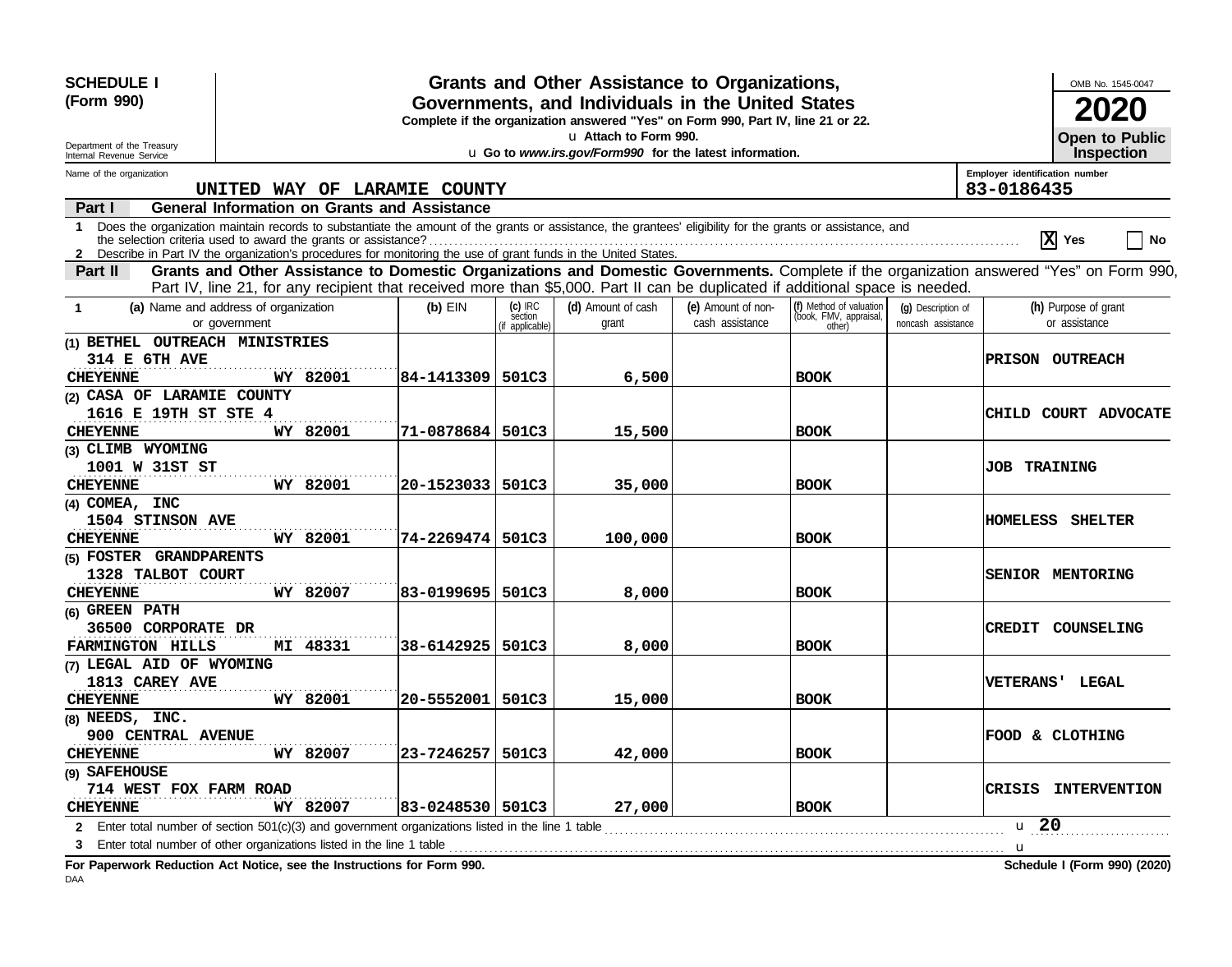| <b>SCHEDULE I</b><br>(Form 990)<br>Department of the Treasury<br>Internal Revenue Service |                                                                                                                                                                                                                                                                                 | OMB No. 1545-0047<br>2020<br><b>Open to Public</b><br>Inspection |                      |                    |                    |                                                   |                    |                                                                                                                                          |  |
|-------------------------------------------------------------------------------------------|---------------------------------------------------------------------------------------------------------------------------------------------------------------------------------------------------------------------------------------------------------------------------------|------------------------------------------------------------------|----------------------|--------------------|--------------------|---------------------------------------------------|--------------------|------------------------------------------------------------------------------------------------------------------------------------------|--|
| Name of the organization                                                                  |                                                                                                                                                                                                                                                                                 |                                                                  |                      |                    |                    |                                                   |                    | Employer identification number                                                                                                           |  |
|                                                                                           | UNITED WAY OF LARAMIE COUNTY                                                                                                                                                                                                                                                    |                                                                  |                      |                    |                    |                                                   |                    | 83-0186435                                                                                                                               |  |
| Part I                                                                                    | <b>General Information on Grants and Assistance</b>                                                                                                                                                                                                                             |                                                                  |                      |                    |                    |                                                   |                    |                                                                                                                                          |  |
|                                                                                           | 1 Does the organization maintain records to substantiate the amount of the grants or assistance, the grantees' eligibility for the grants or assistance, and<br>2 Describe in Part IV the organization's procedures for monitoring the use of grant funds in the United States. |                                                                  |                      |                    |                    |                                                   |                    | No<br>Yes                                                                                                                                |  |
| Part II                                                                                   |                                                                                                                                                                                                                                                                                 |                                                                  |                      |                    |                    |                                                   |                    | Grants and Other Assistance to Domestic Organizations and Domestic Governments. Complete if the organization answered "Yes" on Form 990, |  |
|                                                                                           | Part IV, line 21, for any recipient that received more than \$5,000. Part II can be duplicated if additional space is needed.                                                                                                                                                   |                                                                  |                      |                    |                    |                                                   |                    |                                                                                                                                          |  |
| -1                                                                                        | (a) Name and address of organization                                                                                                                                                                                                                                            | $(b)$ EIN                                                        | $(c)$ IRC<br>section | (d) Amount of cash | (e) Amount of non- | (f) Method of valuation<br>(book, FMV, appraisal, | (q) Description of | (h) Purpose of grant                                                                                                                     |  |
|                                                                                           | or government                                                                                                                                                                                                                                                                   |                                                                  | (if applicable)      | grant              | cash assistance    | other)                                            | noncash assistance | or assistance                                                                                                                            |  |
| (1) AFTER SCHOOL FOR KIDS                                                                 |                                                                                                                                                                                                                                                                                 |                                                                  |                      |                    |                    |                                                   |                    |                                                                                                                                          |  |
| 525 RANDALL AVE NO 4                                                                      |                                                                                                                                                                                                                                                                                 |                                                                  |                      |                    |                    |                                                   |                    | <b>PROGRAM FOR KIDS</b>                                                                                                                  |  |
| <b>CHEYENNE</b>                                                                           | WY 82001                                                                                                                                                                                                                                                                        | 46-2521723   501C3                                               |                      | 20,000             |                    | <b>BOOK</b>                                       |                    |                                                                                                                                          |  |
| (2) BOYS & GIRLS CLUB OF CHEYENNE                                                         |                                                                                                                                                                                                                                                                                 |                                                                  |                      |                    |                    |                                                   |                    |                                                                                                                                          |  |
| 515 W JEFFERSON RD                                                                        |                                                                                                                                                                                                                                                                                 |                                                                  |                      |                    |                    |                                                   |                    | YOUTH PROGRAMS                                                                                                                           |  |
| <b>CHEYENNE</b>                                                                           | WY 82007                                                                                                                                                                                                                                                                        | 83-0306118  501C3                                                |                      | 55,000             |                    | <b>BOOK</b>                                       |                    |                                                                                                                                          |  |
|                                                                                           | (3) HABITAT FOR HUMANITY OF LARAMIE COU                                                                                                                                                                                                                                         |                                                                  |                      |                    |                    |                                                   |                    |                                                                                                                                          |  |
| 1721 AMES AVE                                                                             |                                                                                                                                                                                                                                                                                 |                                                                  |                      |                    |                    |                                                   |                    | <b>HOME BUILDING</b>                                                                                                                     |  |
| <b>CHEYENNE</b>                                                                           | WY 82001                                                                                                                                                                                                                                                                        | 83-0296406 501C3                                                 |                      | 15,000             |                    | <b>BOOK</b>                                       |                    |                                                                                                                                          |  |
| (4) SAFE HARBOR                                                                           |                                                                                                                                                                                                                                                                                 |                                                                  |                      |                    |                    |                                                   |                    |                                                                                                                                          |  |
| 2712 THOMAS AVENUE                                                                        |                                                                                                                                                                                                                                                                                 |                                                                  |                      |                    |                    |                                                   |                    | SUPERVISE VISITATION                                                                                                                     |  |
| <b>CHEYENNE</b>                                                                           | WY 82001                                                                                                                                                                                                                                                                        | 11-3709321   501C3                                               |                      | 9,000              |                    | <b>BOOK</b>                                       |                    |                                                                                                                                          |  |
| (5) SPECIAL FRIENDS OF CHEYENNE                                                           |                                                                                                                                                                                                                                                                                 |                                                                  |                      |                    |                    |                                                   |                    |                                                                                                                                          |  |
| 1328 TALBOT COURT                                                                         |                                                                                                                                                                                                                                                                                 |                                                                  |                      |                    |                    |                                                   |                    | YOUTH MENTORING                                                                                                                          |  |
| <b>CHEYENNE</b>                                                                           | WY 82007                                                                                                                                                                                                                                                                        | 23-7364251   501C3                                               |                      | 59,000             |                    | <b>BOOK</b>                                       |                    |                                                                                                                                          |  |
| (6) HEALTHWORKS                                                                           |                                                                                                                                                                                                                                                                                 |                                                                  |                      |                    |                    |                                                   |                    |                                                                                                                                          |  |
| 2508 E FOX FARM RD                                                                        |                                                                                                                                                                                                                                                                                 |                                                                  |                      |                    |                    |                                                   |                    | <b>HEALTH CARE</b>                                                                                                                       |  |
| <b>CHEYENNE</b>                                                                           | WY 82007                                                                                                                                                                                                                                                                        | 87-0718984  501C3                                                |                      | 87,000             |                    | <b>BOOK</b>                                       |                    |                                                                                                                                          |  |
| (7) MEALS ON WHEELS OF<br>2015 S GREELEY HWY                                              | <b>CHEYENNE</b>                                                                                                                                                                                                                                                                 |                                                                  |                      |                    |                    |                                                   |                    |                                                                                                                                          |  |
| <b>CHEYENNE</b>                                                                           | WY 82007                                                                                                                                                                                                                                                                        | 83-0211345   501C3                                               |                      | 20,000             |                    | <b>BOOK</b>                                       |                    | <b>PROVIDE MEALS</b>                                                                                                                     |  |
| (8) PEAK WELLNESS CENTER                                                                  |                                                                                                                                                                                                                                                                                 |                                                                  |                      |                    |                    |                                                   |                    |                                                                                                                                          |  |
| 510 W 29TH ST                                                                             |                                                                                                                                                                                                                                                                                 |                                                                  |                      |                    |                    |                                                   |                    | MENTAL HEALTH TREATM                                                                                                                     |  |
| <b>CHEYENNE</b>                                                                           | WY 82003                                                                                                                                                                                                                                                                        | 83-0199695   501C3                                               |                      | 39,000             |                    | <b>BOOK</b>                                       |                    |                                                                                                                                          |  |
| (9) RECOVER WYOMING                                                                       |                                                                                                                                                                                                                                                                                 |                                                                  |                      |                    |                    |                                                   |                    |                                                                                                                                          |  |
| 122 W LINCOLNWAY                                                                          |                                                                                                                                                                                                                                                                                 |                                                                  |                      |                    |                    |                                                   |                    | <b>ADDICTION SUPPORT</b>                                                                                                                 |  |
| <b>CHEYENNE</b>                                                                           | WY 82001                                                                                                                                                                                                                                                                        | 27-4005690   501C3                                               |                      | 10,000             |                    | <b>BOOK</b>                                       |                    |                                                                                                                                          |  |
|                                                                                           | 2 Enter total number of section 501(c)(3) and government organizations listed in the line 1 table                                                                                                                                                                               |                                                                  |                      |                    |                    |                                                   |                    |                                                                                                                                          |  |
| з                                                                                         | Enter total number of other organizations listed in the line 1 table                                                                                                                                                                                                            |                                                                  |                      |                    |                    |                                                   |                    | <b>u</b><br>$\mathbf u$                                                                                                                  |  |
|                                                                                           | For Paperwork Reduction Act Notice, see the Instructions for Form 990.                                                                                                                                                                                                          |                                                                  |                      |                    |                    |                                                   |                    | Schedule I (Form 990) (2020)                                                                                                             |  |

DAA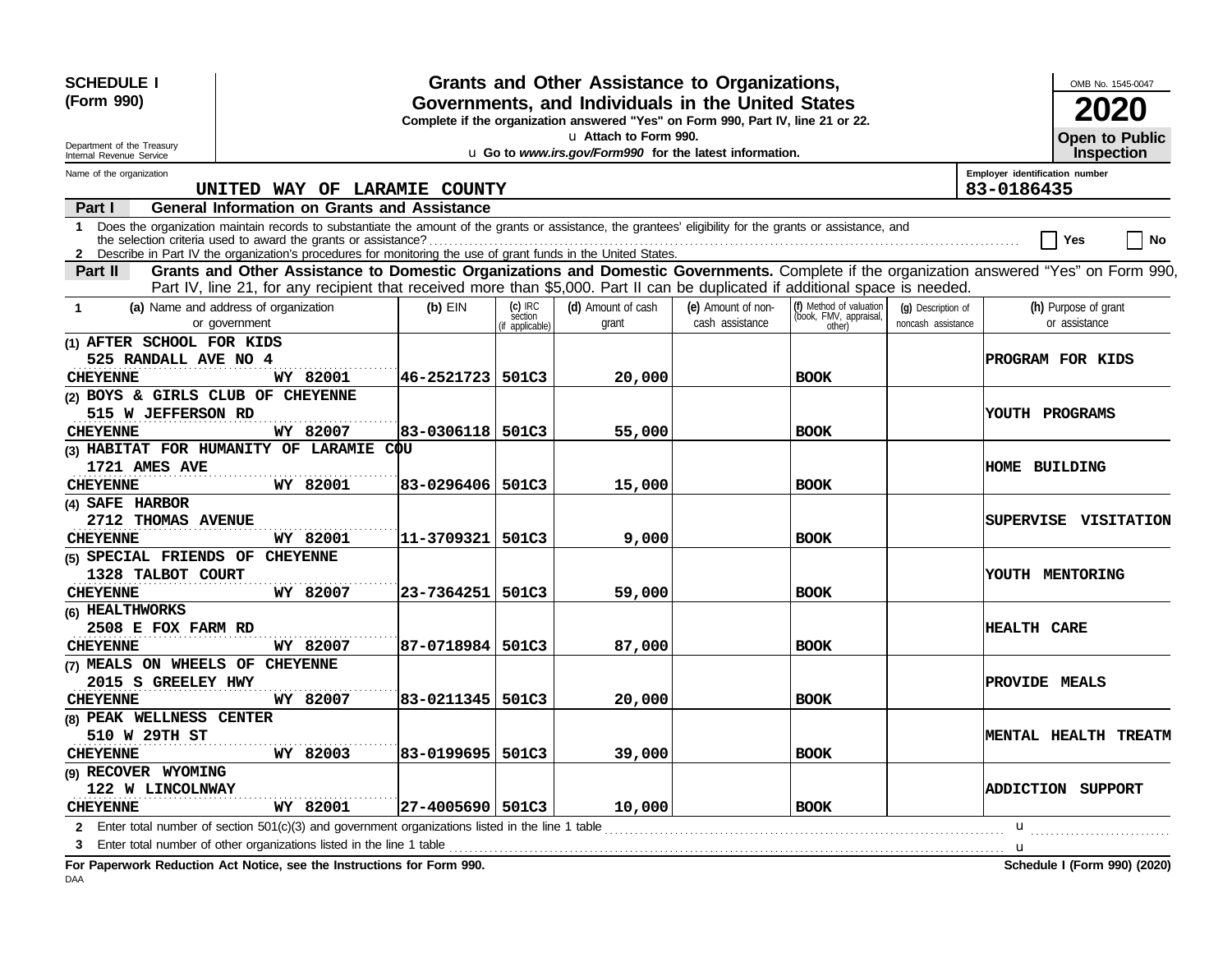#### Schedule I (Form 990) (2020) UNITED WAY OF LARAMIE COUNTY 83-0186435

Page 2

| Part III | <b>Grants and Other Assistance to Domestic Individuals.</b> Complete if the organization answered "Yes" on Form 990, Part IV, line 22. |                                                    |                                      |                    |                                                                                      |
|----------|----------------------------------------------------------------------------------------------------------------------------------------|----------------------------------------------------|--------------------------------------|--------------------|--------------------------------------------------------------------------------------|
|          | Part III can be duplicated if additional space is needed.                                                                              |                                                    |                                      |                    |                                                                                      |
|          | (a) Type of grant or assistance                                                                                                        | (b) Number of<br>the commission of the contract of | (c) Amount of<br>المستسمعا والمستحدث | (d) Amount of<br>. | $\vert$ (e) Method of valuation (book, $\vert$ (f) Description of noncash assistance |

| $\mathbf{u}$ , rype or gram or assistance                                                                                                            | $\mathbf{v}$<br>recipients | $\frac{1}{2}$<br>cash grant | noncash assistance | FMV, appraisal, other) | $\mathcal{L}$ monica or raidation (book) $\mathcal{L}$ $\mathcal{L}$ book iphones or noncaon accidence |
|------------------------------------------------------------------------------------------------------------------------------------------------------|----------------------------|-----------------------------|--------------------|------------------------|--------------------------------------------------------------------------------------------------------|
| $\overline{1}$                                                                                                                                       |                            |                             |                    |                        |                                                                                                        |
|                                                                                                                                                      |                            |                             |                    |                        |                                                                                                        |
| $\overline{\mathbf{2}}$                                                                                                                              |                            |                             |                    |                        |                                                                                                        |
| $\mathbf{3}$                                                                                                                                         |                            |                             |                    |                        |                                                                                                        |
| $\overline{\mathbf{4}}$                                                                                                                              |                            |                             |                    |                        |                                                                                                        |
| $5\phantom{.0}$                                                                                                                                      |                            |                             |                    |                        |                                                                                                        |
| $6\phantom{1}6$                                                                                                                                      |                            |                             |                    |                        |                                                                                                        |
| $\overline{7}$                                                                                                                                       |                            |                             |                    |                        |                                                                                                        |
| Part IV<br>Supplemental Information. Provide the information required in Part I, line 2; Part III, column (b); and any other additional information. |                            |                             |                    |                        |                                                                                                        |
| PART I, LINE 2 - PROCEDURES FOR MONITORING THE USE OF GRANT FUNDS                                                                                    |                            |                             |                    |                        |                                                                                                        |
| ORGANIZATIONS RECEIVING ALLOCATION FUNDING ARE REQUIRED TO PROVIDE ANNUAL                                                                            |                            |                             |                    |                        |                                                                                                        |
| REPORTS THAT ARE REVIEWED BY UNITED WAY OF LARAMIE COUNTY'S                                                                                          |                            |                             |                    |                        |                                                                                                        |
| COMMUNITY INVESTMENT TEAM COMMITTEES.                                                                                                                |                            |                             |                    |                        |                                                                                                        |
| FOR ORGANIZATIONS RECEIVING INITIATIVE OR COLLABORATIVE FUNDING, A MEMBER                                                                            |                            |                             |                    |                        |                                                                                                        |
| OF THE LEADERSHIP TEAM PRESENTS PROGRESS/RESULTS TO THE BOARD AT THE                                                                                 |                            |                             |                    |                        |                                                                                                        |
| MONTHLY BOARD MEETINGS.                                                                                                                              |                            |                             |                    |                        |                                                                                                        |
|                                                                                                                                                      |                            |                             |                    |                        |                                                                                                        |
|                                                                                                                                                      |                            |                             |                    |                        |                                                                                                        |
|                                                                                                                                                      |                            |                             |                    |                        |                                                                                                        |
|                                                                                                                                                      |                            |                             |                    |                        |                                                                                                        |
|                                                                                                                                                      |                            |                             |                    |                        |                                                                                                        |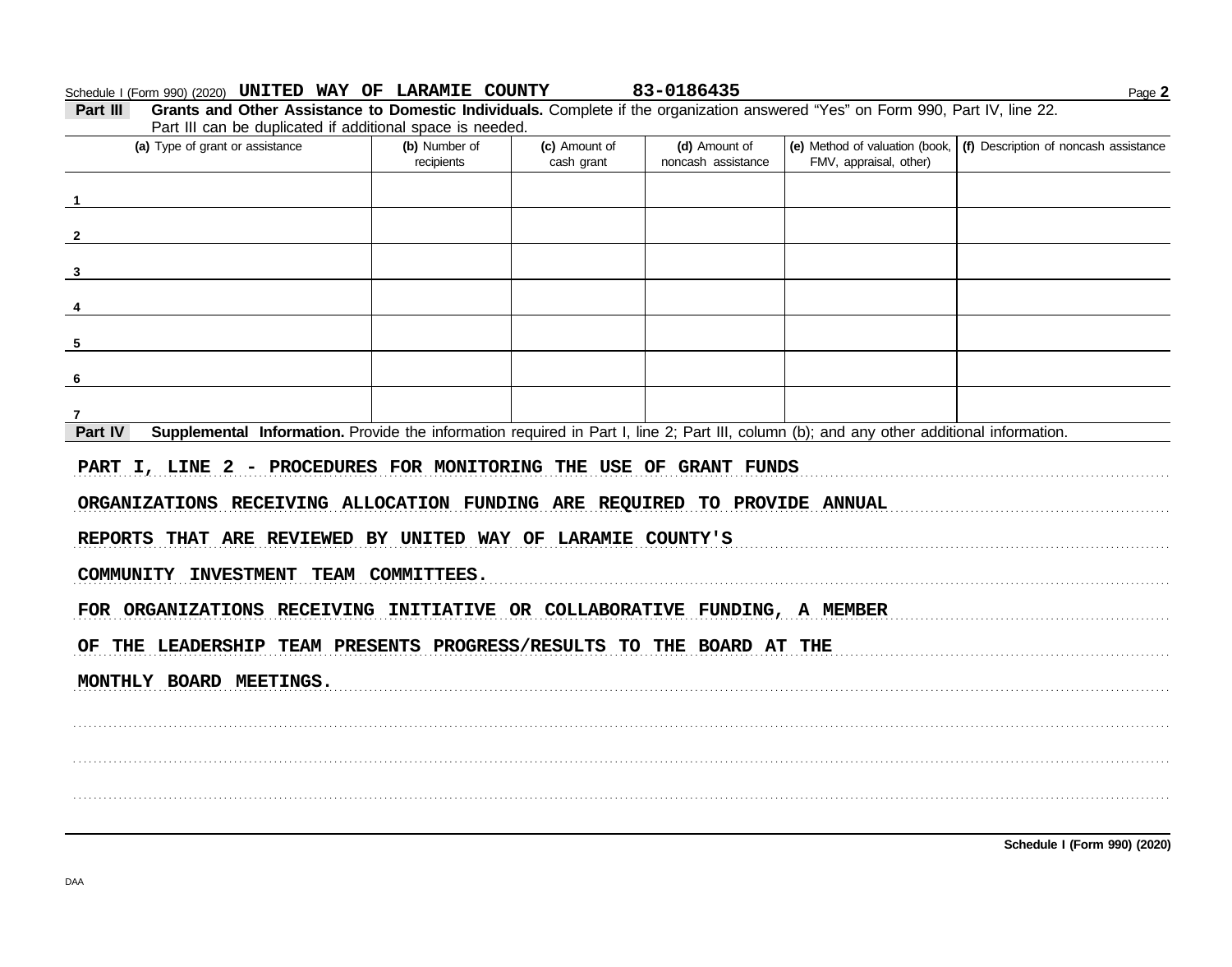**SCHEDULE O** (Form 990 or 990-EZ)

Supplemental Information to Form 990 or 990-EZ

Complete to provide information for responses to specific questions on Form 990 or 990-EZ or to provide any additional information.

> u Attach to Form 990 or 990-EZ. u Go to www.irs.gov/Form990 for the latest information.

2020 Open to Public Inspection

OMB No. 1545-0047

Department of the Treasury Internal Revenue Service Name of the organization

### UNITED WAY OF LARAMIE COUNTY

### Employer identification number 83-0186435

AMENDED RETURN EXPLANATION

AUDIT OF FINANCIAL STATEMENTS COMPLETED AFTER 990 FILING DEADLINE.

FORM 990 - ORGANIZATION'S MISSION

VISION: UNITED WAY OF LARAMIE COUNTY ENVISIONS A COMMUNITY WHERE ALL

INDIVIDUALS AND FAMILIES HAVE THE OPPORTUNITY TO ACHIEVE THEIR FULL

POTENTIAL.

MISSION: OUR MISSION IS TO RESPONSIBLY MOBILIZE AND LEVERAGE COMMUNITY

RESOURCES TO CREATE LONG-TERM CHANGES THAT PRODUCE HEALTHY, EDUCATED AND

FINANCIALLY STABLE INDIVIDUALS AND FAMILIES IN LARAMIE COUNTY.

TO DO THIS WE WILL:

O IGNITE OUR COMMUNITY, AND THEREBY MOBILIZE PEOPLE WHO LIVE AND WORK IN LARAMIE COUNTY TO ACTION TO GIVE, ADVOCATE AND VOLUNTEER;

O CONNECT ALL SECTORS OF SOCIETY - INDIVIDUALS, BUSINESSES, NON-PROFIT

ORGANIZATIONS AND GOVERNMENTS - TO CREATE LONG TERM CHANGE;

O RAISE, INVEST AND LEVERAGE THE FUNDS TO CREATE AND SUPPORT INNOVATIVE

PROGRAMS AND APPROACHES TO GENERATE SUSTAINED IMPACT IN LARAMIE COUNTY;

O CONTINUALLY MEASURE IMPROVEMENT IN LARAMIE COUNTY IN THE AREAS OF

EDUCATION, INCOME AND HEALTH;

O HOLD OURSELVES ACCOUNTABLE TO OUR COMMUNITY.

FORM 990, PART III - ADDITIONAL INFORMATION

INTERNAL INITIATIVE OF UNITED WAY OF LARAMIE COUNTY:

OUR COMMUNITY SCHOOLS INITIATIVE IS GEARED TOWARDS ENGAGING PARENTS AND FAMILY MEMBERS THROUGH PARTNERSHIPS, DINNERS, PROGRAMS SUCH AS LOVE &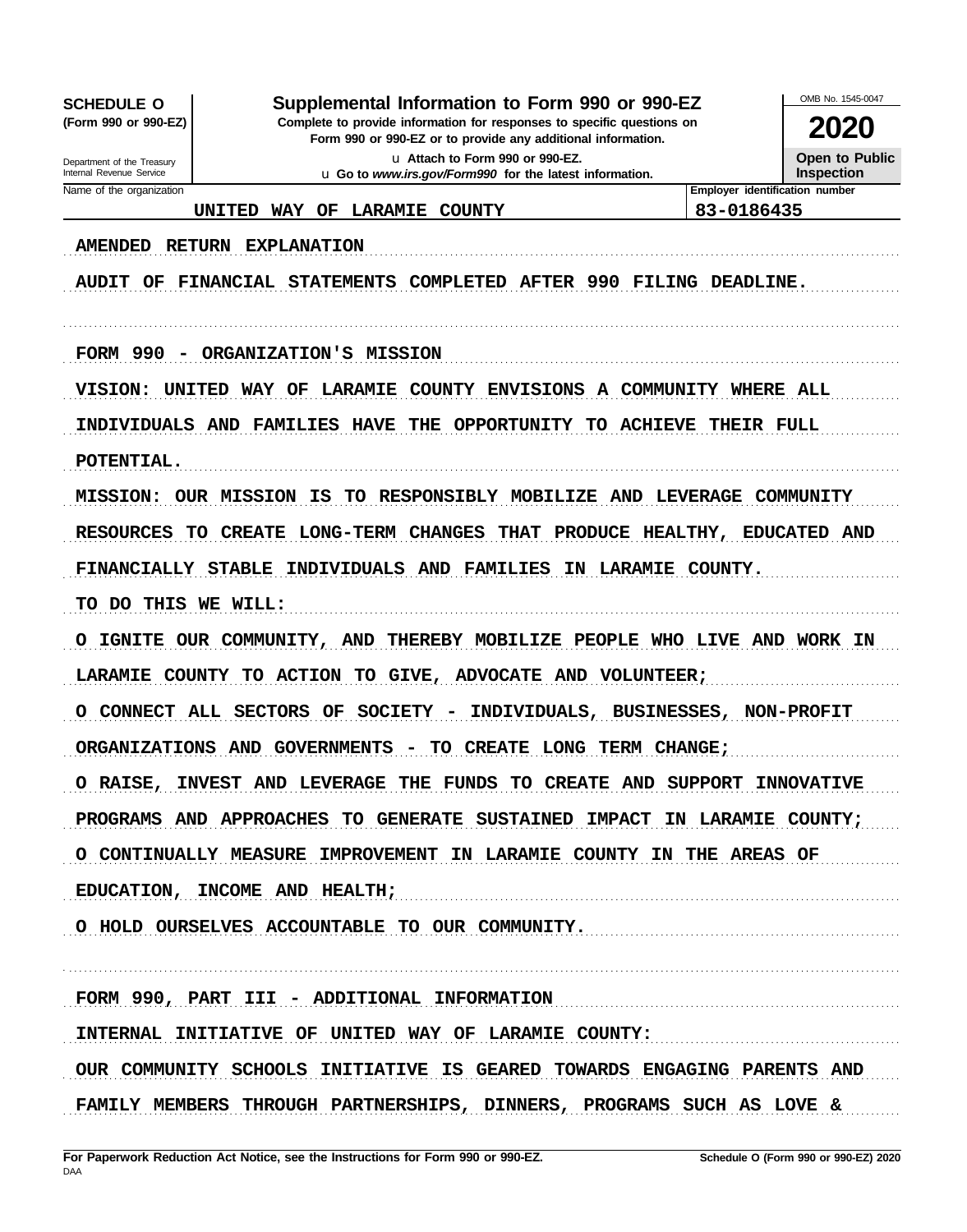| Schedule O (Form 990 or 990-EZ) 2020             | $Page \blacktriangle$                 |
|--------------------------------------------------|---------------------------------------|
| Name of the organization                         | <b>Employer identification number</b> |
| COUNTY<br><b>LARAMIE</b><br>WAY<br>UNITED<br>OF. | 83-0186435                            |

LOGIC® AND COMPUTER NIGHTS. THIS GIVES THE PARENTS, STUDENTS AND FAMILY MEMBERS AN AVENUE TO ACCESS RESOURCES WITHIN THE COMMUNITY. THE INITIATIVE ALSO CREATED AFTERSCHOOL OPPORTUNITIES FOR STUDENTS BY COORDINATING COMMUNITY RESOURCES TO PROVIDE AFTERSCHOOL PROGRAMMING IN 2019-2020 SCHOOL YEAR. THERE HAS ALSO BEEN TRAINING ON ADVERSE CHILDHOOD EXPERIENCES (ACES) TO SCHOOL STAFF, EXPANSION ON THE NUMBER OF FRIDAY FOOD BAGS, HALLOWEEN COSTUME DONATIONS, AND FREE SMOKE DETECTOR INSTALLATIONS.

FORM 990, PART III, LINE 4A - FIRST ACCOMPLISHMENT UNITED WAY OF LARAMIE COUNTY DIRECTS FUNDING AND RESOURCES TO ENSURE THAT CHILDREN IN OUR COMMUNITY ACHIEVE THEIR FULL POTENTIAL. WE PROVIDE GRANTS TO PROGRAMS IN OUR COMMUNITY TO ENSURE THAT THE CHILDREN HAVE A POSITIVE AND INVOLVED FAMILY AND COMMUNITY STRUCTURE; ACCESS TO A VARIETY OF ACTIVITIES THAT PROVIDE QUALITY EDUCATION, A POSITIVE LEARNING ENVIRONMENT, AND ASSISTANCE IN DEVELOPING LIFE SKILLS; AND THAT THEY ARE PRODUCTIVE, ENGAGED, AND AVOIDANT OF RISKY BEHAVIORS. IN 2020, 767 CHILDREN PARTICIPATED IN A LEADERSHIP PROGRAMMING THROUGHOUT THE COVID PANDEMIC. AND 59 PRE-SCHOOL AGE CHILDREN DEMONSTRATED GAINS IN SCHOOL READINESS. IN ADDITION, IN 2020 THE COMMUNITY SCHOOLS INITIATIVE PARTNERED WITH TWO LOCAL HEALTH CARE AGENCIES TO PROVIDE REQUIRED SCHOOL DISTRICT IMMUNIZATIONS AND FLU VACCINES AT NO COST. THE SERVICE WAS AVAILABLE ONSITE AT SCHOOL IN A MOBILE UNIT, ENSURING EVERY STUDENT WAS COMPLIANT WITH STATE IMMUNIZATION STATUTES AND ABLE TO ATTEND SCHOOL. THE SERVICE PROVIDED FLU VACCINE TO CHILDREN AND ADULTS.

FORM 990, PART III, LINE 4D - ALL OTHER ACCOMPLISHMENTS ALL OTHER PROGRAM SERVICES NOT CATEGORIZED IN THE FIRST THREE

PAGE 1 OF 3

Schedule O (Form 990 or 990-EZ) 2020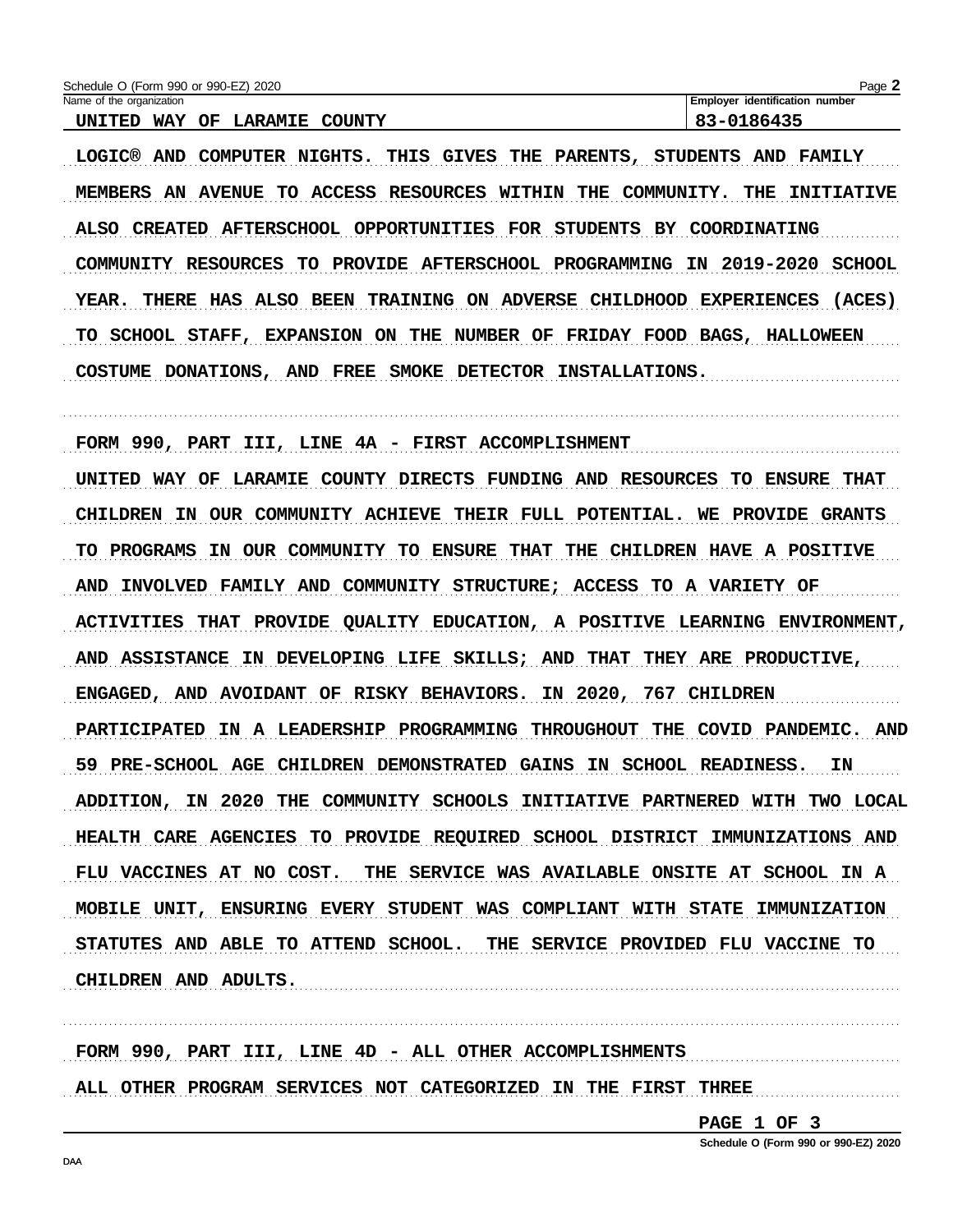| Schedule O (Form 990 or 990-EZ) 2020                          | Page 2                                                                      |
|---------------------------------------------------------------|-----------------------------------------------------------------------------|
| Name of the organization<br>UNITED WAY OF LARAMIE COUNTY      | Employer identification number<br>83-0186435                                |
| ACCOMPLISHMENTS.                                              |                                                                             |
|                                                               | FORM 990, PART VI, LINE 2 - RELATED PARTY INFORMATION AMONG OFFICERS        |
| <b>ASHWORTH</b><br>PAT                                        | <b>ASHWORTH</b><br><b>RENEE</b>                                             |
| <b>RELATIONSHIP</b><br><b>FAMILY</b>                          |                                                                             |
| <b>AARON COURTNEY</b>                                         | SHELLY COURTNEY                                                             |
| <b>FAMILY</b><br><b>RELATIONSHIP</b>                          |                                                                             |
| <b>ALAN</b><br><b>KIRKBRIDE</b>                               | LINDI<br>KIRKBRIDE                                                          |
| <b>RELATIONSHIP</b><br><b>FAMILY</b>                          |                                                                             |
| GAY WOODHOUSE                                                 | <b>DUSTIN</b><br><b>WOODHOUSE</b>                                           |
| <b>RELATIONSHIP</b><br><b>FAMILY</b>                          |                                                                             |
|                                                               | FORM 990, PART VI, LINE 11B - ORGANIZATION'S PROCESS TO REVIEW FORM 990     |
| THE FINANCE COMMITTEE<br><b>REVIEWS</b>                       | <b>AND APPROVES</b><br><b>TAX RETURN PRIOR</b><br>TO IT BEING<br>THE        |
| FILED                                                         |                                                                             |
| FORM 990, PART VI, LINE 12C - ENFORCEMENT OF CONFLICTS POLICY |                                                                             |
|                                                               | ALL BOARD MEMBERS ARE AWARE OF AND AGREE TO COMPLY WITH THE POLICY. THE     |
|                                                               | POLICY IS REVIEWED ANNUALLY AT WHICH TIME THE BOARD MEMBERS DISCLOSE THEIR  |
|                                                               | CONFLICT. ANY BOARD MEMBER WITH A CONFLICT OF INTEREST REFRAINS FROM VOTING |
| ON THAT ISSUE.                                                |                                                                             |
|                                                               | FORM 990, PART VI, LINE 15A - COMPENSATION PROCESS FOR TOP OFFICIAL         |
|                                                               | THE BOARD OF DIRECTORS APPROVES COMPENSATION FOR THE EXECUTIVE DIRECTOR.    |

PAGE 2 OF 3

Schedule O (Form 990 or 990-EZ) 2020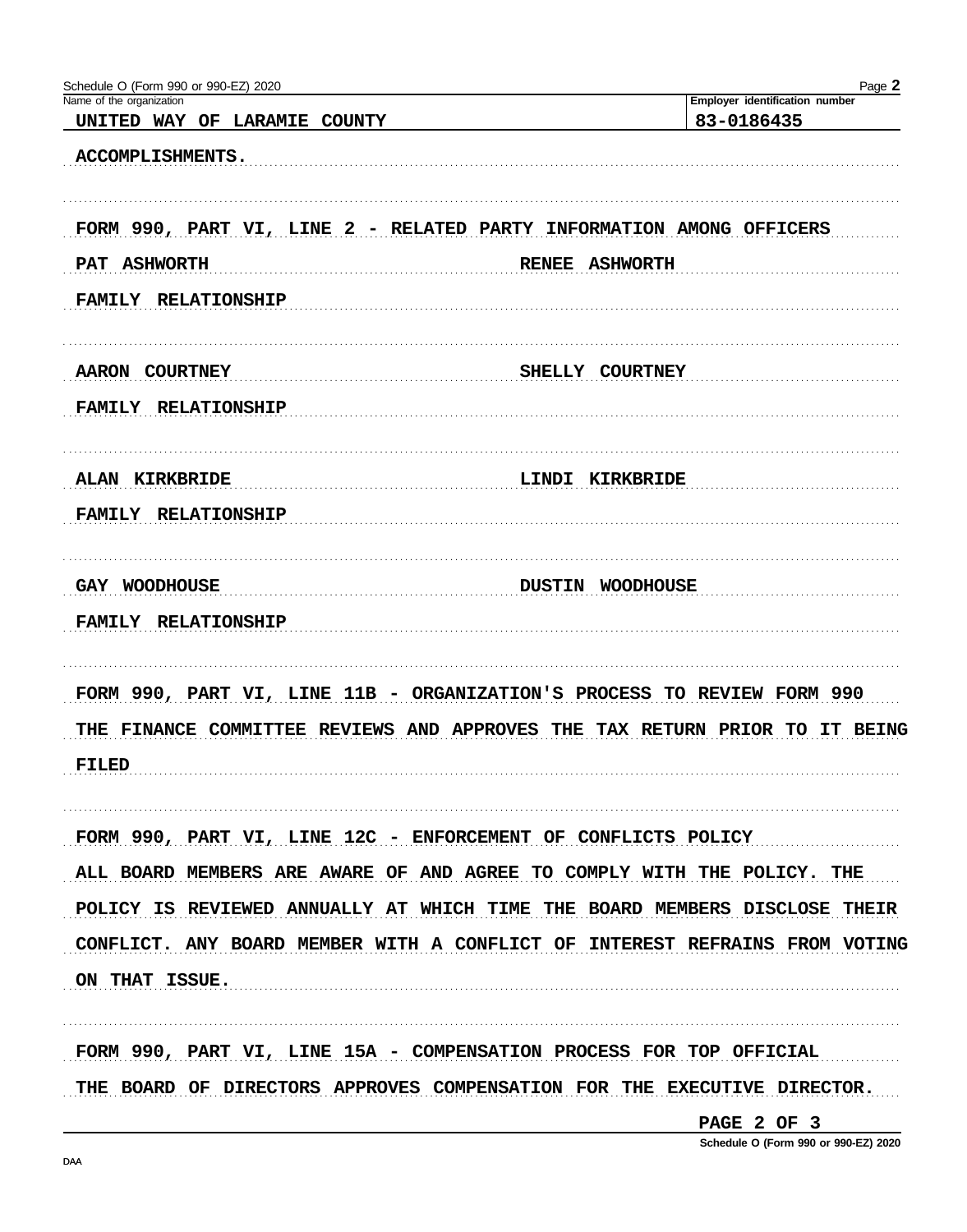| Schedule O (Form 990 or 990-EZ) 2020<br>Name of the organization                                                                          | Page 2<br>Employer identification number |
|-------------------------------------------------------------------------------------------------------------------------------------------|------------------------------------------|
| UNITED WAY OF LARAMIE COUNTY                                                                                                              | 83-0186435                               |
| FORM 990, PART VI, LINE 15B - COMPENSATION PROCESS FOR OFFICERS<br>THE BOARD OF DIRECTORS APPROVES COMPENSATION FOR ALL EMPLOYEES.        |                                          |
| FORM 990, PART VI, LINE 19 - GOVERNING DOCUMENTS DISCLOSURE EXPLANATION<br>AVAILABLE UPON REQUEST AT UNITED WAY OF LARAMIE COUNTY OFFICE. |                                          |
| FORM 990, PART XI, LINE 9 - OTHER CHANGES IN NET ASSETS EXPLANATION                                                                       |                                          |
| PY RESTATEMENT                                                                                                                            | \$<br>$-36,730$                          |
|                                                                                                                                           |                                          |
|                                                                                                                                           |                                          |
|                                                                                                                                           |                                          |
|                                                                                                                                           |                                          |
|                                                                                                                                           |                                          |
|                                                                                                                                           |                                          |
|                                                                                                                                           |                                          |
|                                                                                                                                           |                                          |
|                                                                                                                                           |                                          |
|                                                                                                                                           |                                          |
|                                                                                                                                           |                                          |
|                                                                                                                                           |                                          |
|                                                                                                                                           |                                          |
|                                                                                                                                           | PAGE 3 OF 3                              |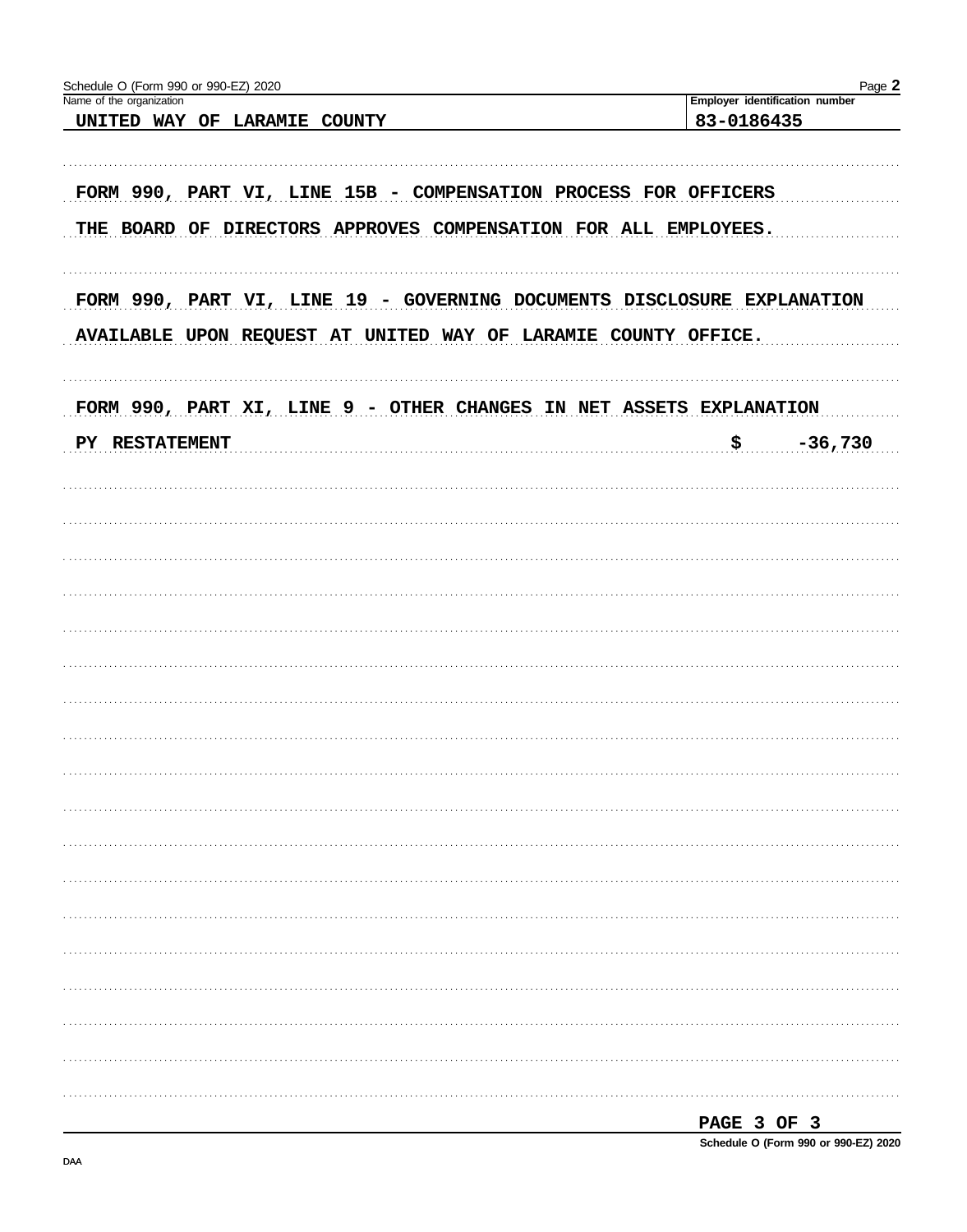# Two Year Comparison Report<br> **Portax year beginning**<br> **Portax year beginning**<br> **Portax year beginning**<br> **Portal Property Adding**

| For calendar year 2020, or tax year beginning |                                                                |                                                 |                                                            |     | ending .  |           |           |                                |
|-----------------------------------------------|----------------------------------------------------------------|-------------------------------------------------|------------------------------------------------------------|-----|-----------|-----------|-----------|--------------------------------|
| Name                                          |                                                                |                                                 |                                                            |     |           |           |           | Taxpayer Identification Number |
|                                               |                                                                |                                                 |                                                            |     |           |           |           |                                |
|                                               |                                                                |                                                 | UNITED WAY OF LARAMIE COUNTY                               |     |           |           |           | 83-0186435                     |
| Φ<br>$\overline{a}$<br>$\mathbf{C}$<br>Φ      |                                                                |                                                 |                                                            |     | 2019      | 2020      |           | <b>Differences</b>             |
|                                               |                                                                |                                                 |                                                            | 1.  | 969,598   |           | 970,669   | 1,071                          |
|                                               |                                                                |                                                 |                                                            | 2.  |           |           |           |                                |
|                                               |                                                                |                                                 | 3. Government contributions and grants                     | 3.  | 123,616   |           | 49,700    | $-73,916$                      |
|                                               |                                                                |                                                 | $\overline{4}$                                             |     |           |           |           |                                |
|                                               |                                                                | 5. Investment income                            |                                                            | 5.  | 3,637     |           | 3,073     | $-564$                         |
| ><br>$\mathbf{Q}$                             |                                                                |                                                 | 6. Proceeds from tax exempt bonds                          | 6.  |           |           |           |                                |
| $\alpha$                                      | 7. Net gain or (loss) from sale of assets other than inventory |                                                 | 7.                                                         |     |           |           |           |                                |
|                                               |                                                                | 8. Net income or (loss) from fundraising events |                                                            | 8.  |           |           |           |                                |
|                                               |                                                                |                                                 | 9. Net income or (loss) from gaming                        | 9.  |           |           |           |                                |
|                                               |                                                                |                                                 | 10. Net gain or (loss) on sales of inventory               | 10. |           |           |           |                                |
|                                               |                                                                |                                                 |                                                            | 11. |           |           |           |                                |
|                                               |                                                                |                                                 | 12. Total revenue. Add lines 1 through 11                  | 12. | 1,096,851 | 1,023,442 |           | $-73,409$                      |
|                                               |                                                                |                                                 | <b>13.</b> Grants and similar amounts paid                 | 13. | 592,181   | 581,000   |           | $-11,181$                      |
|                                               |                                                                | 14. Benefits paid to or for members             |                                                            | 14. |           |           |           |                                |
|                                               |                                                                |                                                 | 15. Compensation of officers, directors, trustees, etc.    | 15. | 121,428   | 135,422   |           | 13,994                         |
| w<br>⊆                                        |                                                                |                                                 | 16. Salaries, other compensation, and employee benefits    | 16. | 234,369   | 246,947   |           | 12,578                         |
| Ф                                             |                                                                |                                                 | 17. Professional fundraising fees                          | 17. |           |           |           |                                |
| ≏                                             |                                                                | 18. Other professional fees                     |                                                            | 18. | 25,595    |           | 10,929    | $-14,666$                      |
| ш                                             |                                                                |                                                 | 19. Occupancy, rent, utilities, and maintenance            | 19. | 27,248    |           | 27,079    | $-169$                         |
|                                               |                                                                |                                                 |                                                            | 20. | 20,698    |           | 20,060    | $-638$                         |
|                                               |                                                                | 21. Other expenses                              |                                                            | 21. | 129,512   |           | 55,929    | $-73,583$                      |
|                                               |                                                                |                                                 | 22. Total expenses. Add lines 13 through 21                | 22. | 1,151,031 | 1,077,366 |           | $-73,665$                      |
|                                               |                                                                |                                                 | 23. Excess or (Deficit). Subtract line 22 from line 12     | 23. | $-54,180$ |           | $-53,924$ | 256                            |
| Information<br>Other                          |                                                                |                                                 |                                                            | 24. | 1,096,851 | 1,023,442 |           | $-73,409$                      |
|                                               |                                                                |                                                 |                                                            | 25. |           |           |           |                                |
|                                               |                                                                |                                                 |                                                            | 26. | 3,637     |           | 3,073     | $-564$                         |
|                                               |                                                                |                                                 |                                                            | 27. | 1,188,497 | 1,112,363 |           | $-76, 134$                     |
|                                               |                                                                | 28. Total liabilities                           |                                                            | 28. | 813,716   | 828,236   |           | 14,520                         |
|                                               |                                                                |                                                 |                                                            | 29. | 374,781   | 284,127   |           | $-90,654$                      |
|                                               |                                                                |                                                 | 30. Number of voting members of governing body             | 30. | 20        | 18        |           |                                |
|                                               |                                                                |                                                 | 31. Number of independent voting members of governing body | 31. | 20        | 18        |           |                                |
|                                               |                                                                | 32. Number of employees                         |                                                            | 32. | 10        | 7         |           |                                |
|                                               |                                                                | 33. Number of volunteers                        |                                                            | 33. | 71        | 55        |           |                                |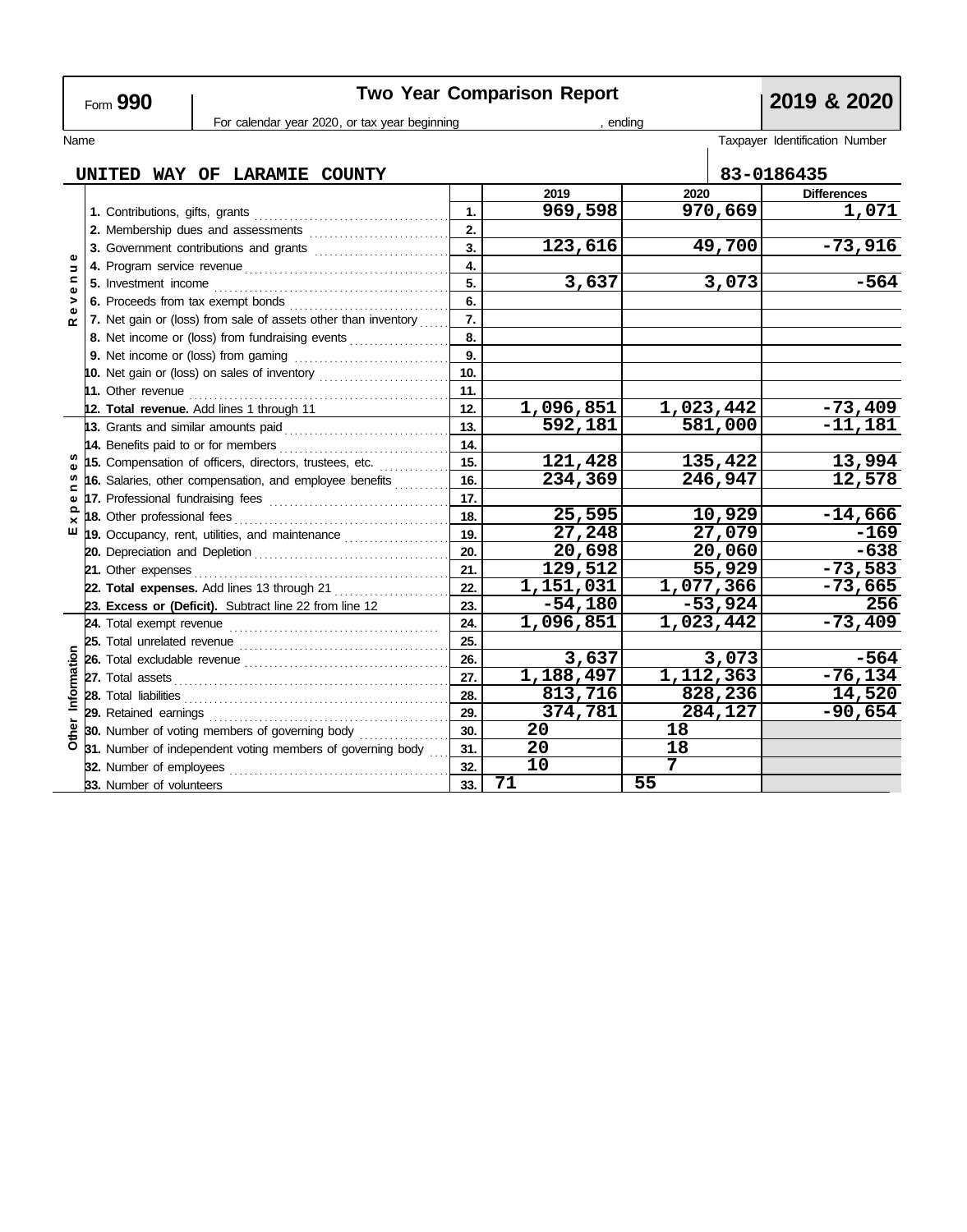83-0186435

# **Federal Statements**

# **Taxable Dividends from Securities** Description Unrelated Exclusion Postal Acquired after<br>Business Code Code 6/30/75 **US**  $6/30/75$  Obs  $(\$ \text{ or } \% )$ Amount INVESTMENT INCOME 3,073 14 \$  $\overline{3,073}$ TOTAL \$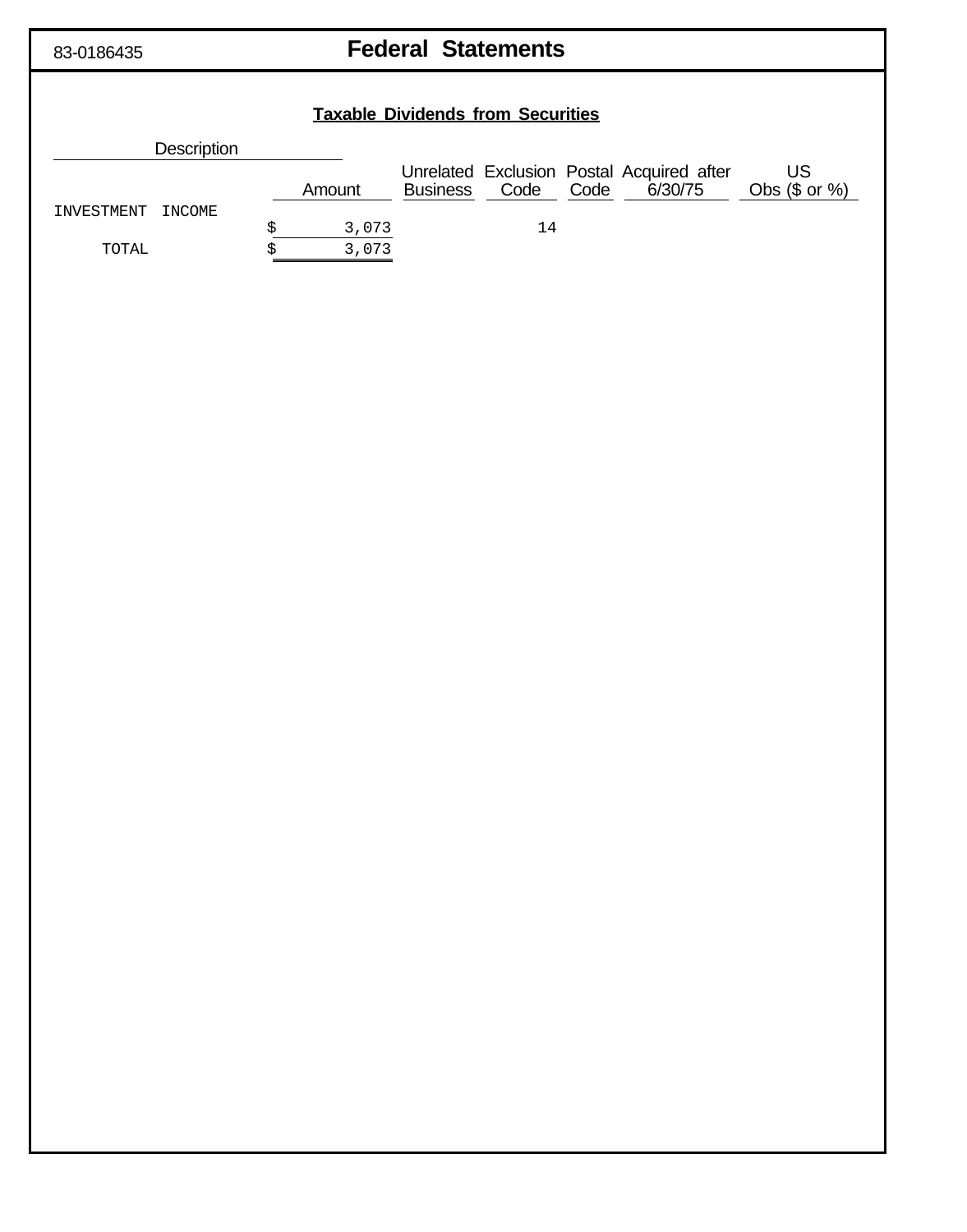# 83-0186435 **Federal Statements**

| <b>Description</b>                                                                         | Form 990, Part IX, Line 11g - Other Fees for Service (Non-employee)<br>Total<br><b>Expenses</b> | Program<br>Service | Management &<br>General |   | Fund<br>Raising   |
|--------------------------------------------------------------------------------------------|-------------------------------------------------------------------------------------------------|--------------------|-------------------------|---|-------------------|
| OTHER FEES                                                                                 | 10,929                                                                                          |                    | 10,929                  |   |                   |
| TOTAL                                                                                      | 10,929                                                                                          |                    | 10,929                  |   |                   |
|                                                                                            | Form 990, Part IX, Line 24e - All Other Expenses                                                |                    |                         |   |                   |
| <b>Description</b>                                                                         | Total<br><b>Expenses</b>                                                                        | Program<br>Service | Management &<br>General |   | Fund<br>Raising   |
| <b>SUPPLIES</b><br><b>BANK FEES</b><br><b>EVENTS</b><br>DUES & FEES<br>MEETINGS<br>MILEAGE | 1,389<br>\$<br>1,151<br>810<br>759<br>22<br>6                                                   | \$<br>12           | \$<br>1,389<br>759      | Ş | 1,151<br>810<br>6 |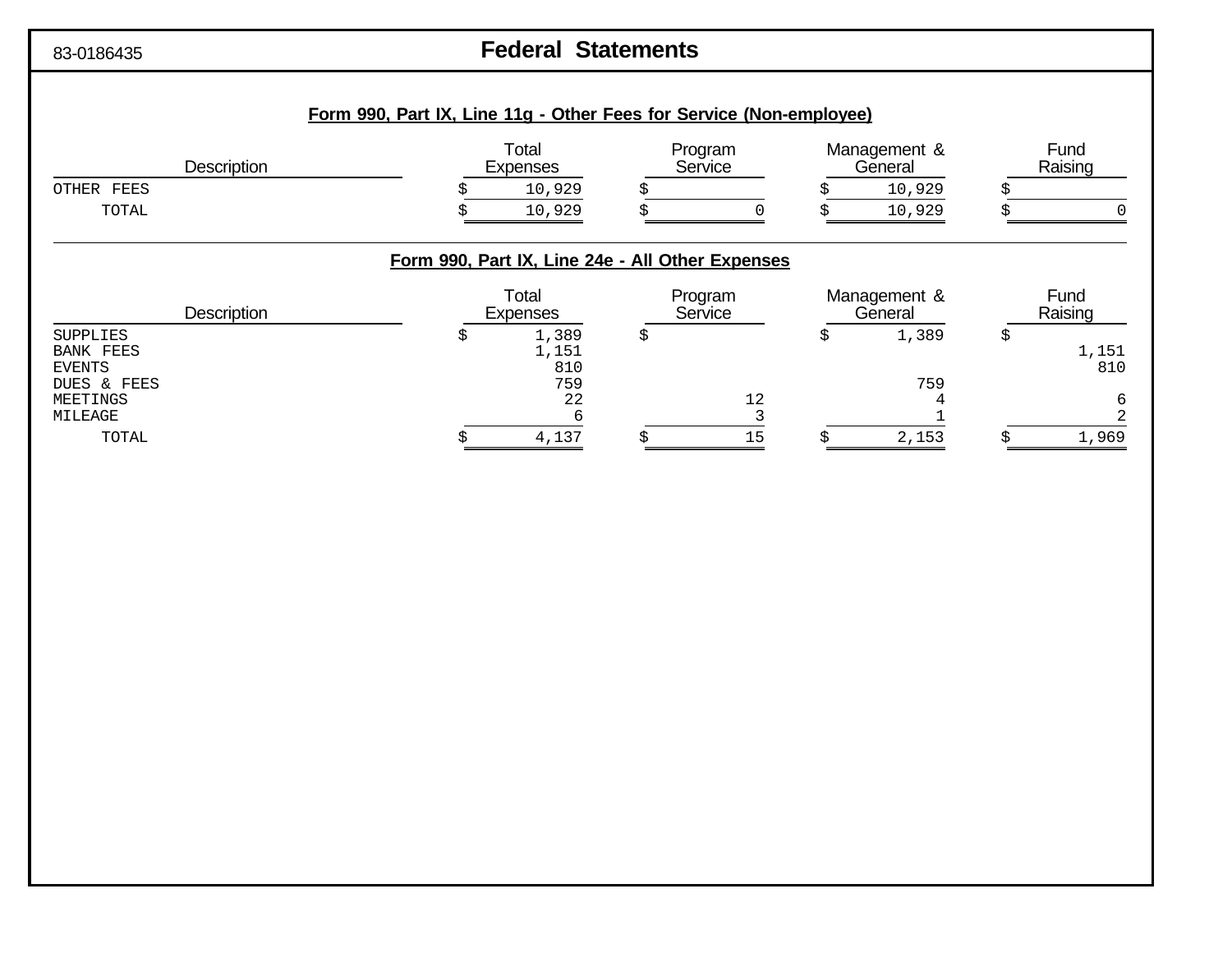# **Federal Statements**

# **Schedule A, Part II, Line 1(e)**

| <b>Description</b>                                 | Amount            |  |  |
|----------------------------------------------------|-------------------|--|--|
| GOVERNMENT GRANTS OR CONTRIBUTIONS<br><b>OTHER</b> | 49,700<br>970,669 |  |  |
| TOTAL                                              | 1,020,369         |  |  |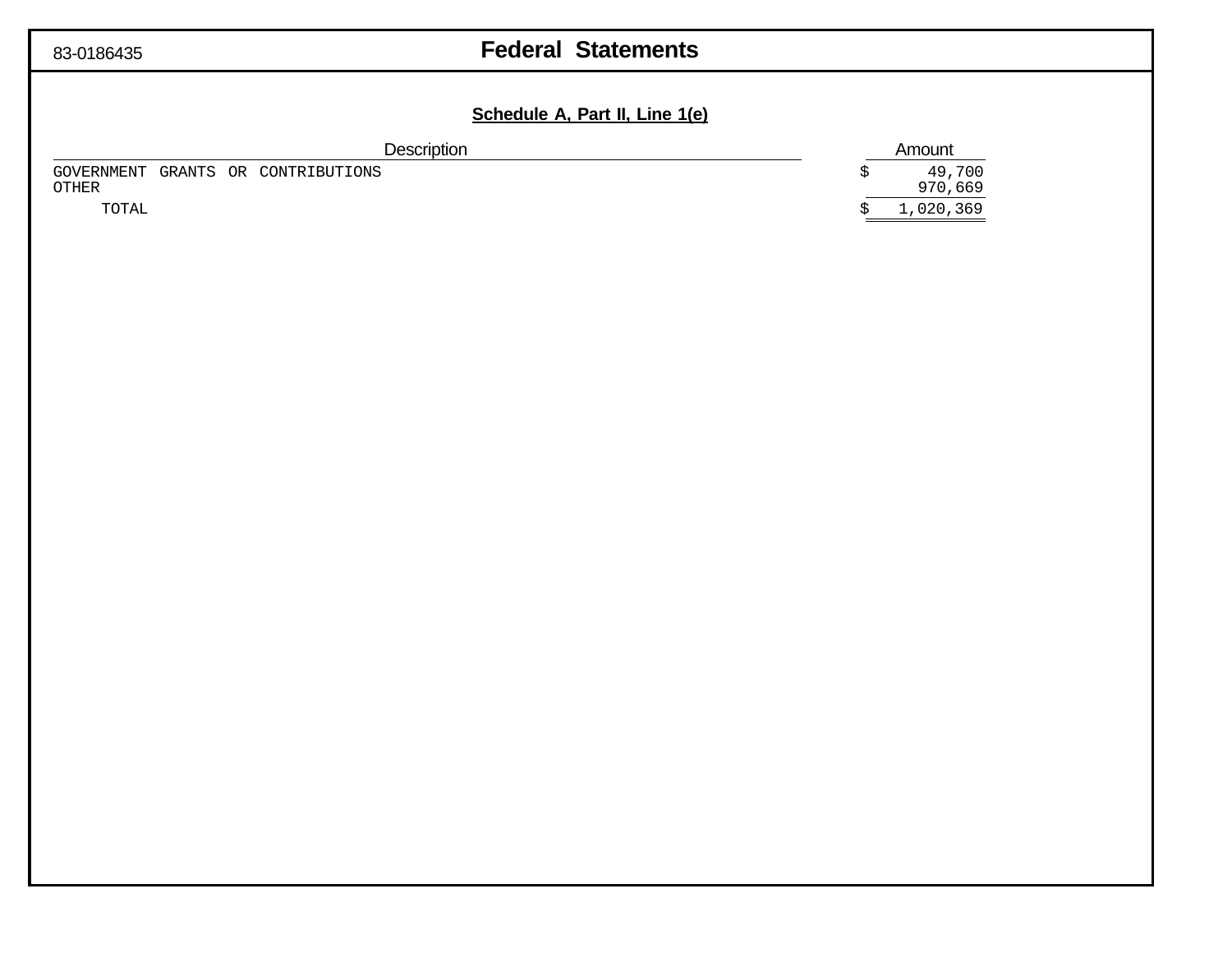# **Federal Statements**

| Donor Name |   | Total  | <b>Excess</b> |  |
|------------|---|--------|---------------|--|
|            | Ŝ | 75,000 |               |  |
| TOTAL      | S | 75,000 |               |  |
|            |   |        |               |  |
|            |   |        |               |  |
|            |   |        |               |  |
|            |   |        |               |  |
|            |   |        |               |  |
|            |   |        |               |  |
|            |   |        |               |  |
|            |   |        |               |  |
|            |   |        |               |  |